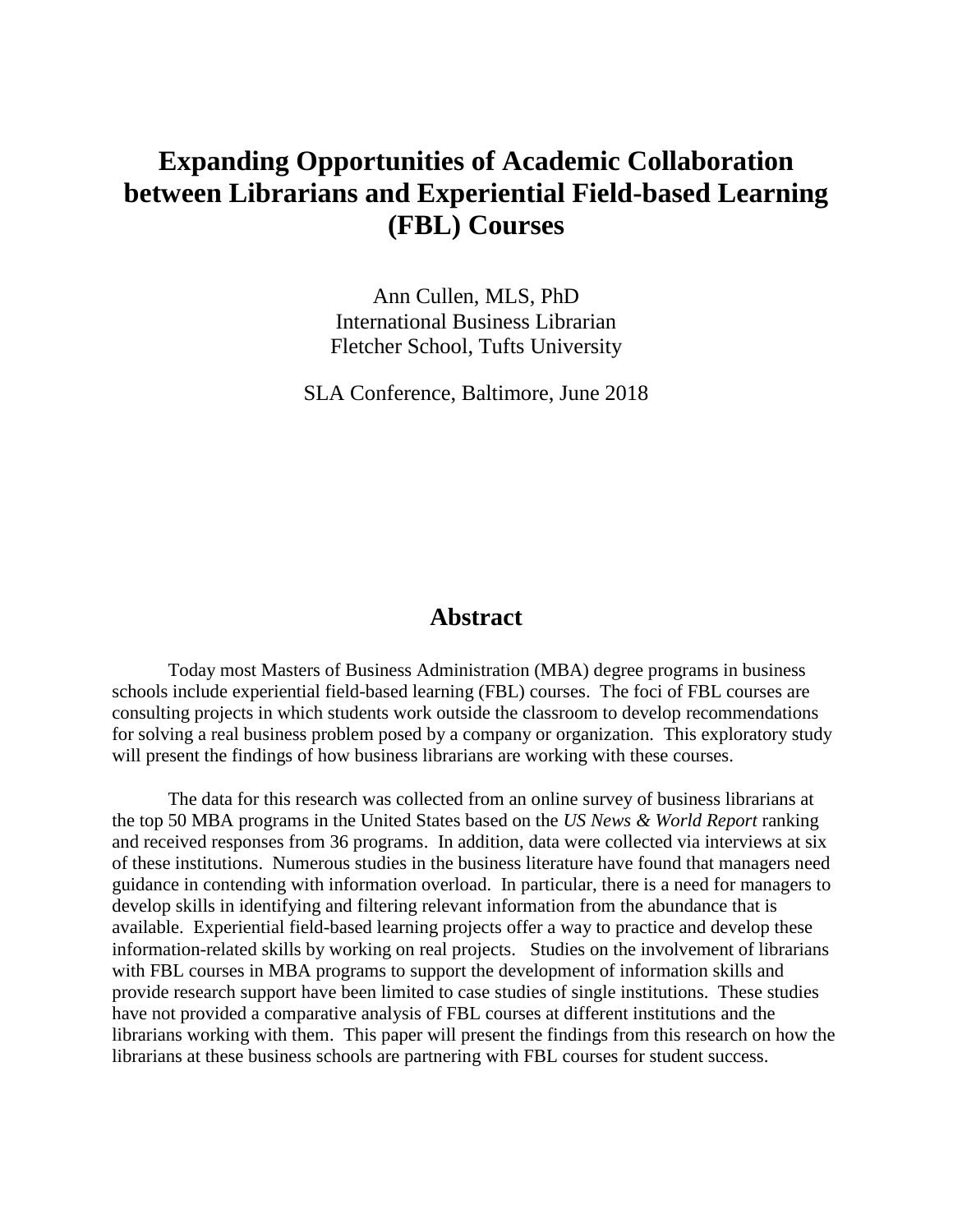# **Introduction**

Baker and Schomberg (2003) define a field study as "a for-credit course or project where a small team of MBA students conducts a consulting-type study, for a business or other organization" (p. 35). The outcome of this experiential learning, which also goes by other names such as "project-based learning" and "action-based learning," requires the production of a final report or a presentation to the sponsoring organization (DeFillippi & Milter, 2009). This form of learning has been available as an elective course for some time in a number of MBA programs (Corey, 1990). More recently, there has been an increase in these courses not only as an elective but also as a required component of the MBA curriculum (Rynes & Bartunek, 2013).

A considerable amount of ambiguity and uncertainty surround field-based projects. Student teams rely on support roles that include teaching assistants, practitioners, alumni, and librarians who help them understand and work on the business problem they have been asked to investigate. This is a key distinction of this instruction. Instead of leading the instruction, the professor, with the help of others, works in a coaching role to facilitate learning (Datar, Garvin & Cullen, 2010; Skipton & Cooper, 2012).

The data reviewed in this paper examines the types of support provided by business librarians to experiential field-based learning courses at U.S. two-year MBA programs. Twoyear, full-time MBA programs were targeted because they represent the most typical, established format for this type of degree in the United States (Hay, 2013; Khurana, 2007). Previous studies have not provided a comparative analysis of business librarian support of FBL courses at different institutions offering only single case studies.

# **Literature Review**

This literature review covers three themes relevant to this study: 1) the need for information gathering and evaluation skills in business education, 2) the pervasiveness of experiential FBL in the MBA curriculum and 3) current librarian activities to provide instruction and information gathering support in business schools.

#### **NEED FOR INFORMATION SKILLS DEVELOPMENT**

In view of the challenges faced by business professionals in effectively using information (Case & Given, 2016; Abels & Klein, 2008) it is not surprising that discourse on the reform of the business education curriculum has included the need for students to develop information gathering skills (Boyatzis, Cowen, & Kolb, 1995; Datar et. al, 2010; Dacko, 2006; de Onzono, 2011; Glen, Suciu, & Baughn, 2014; Navarro, 2008). These studies include these skills as a component of the problem solving and critical thinking abilities that business students need to develop. In addition, there has been a growing amount of research that supports the benefits of teaching evidence-based decision making in the business school classroom (Erez & Grant, 2014; Rousseau & McCarthy, 2007). Developing the information gathering skills of business students has also been specifically addressed by some management educators (Castleberry, 2001;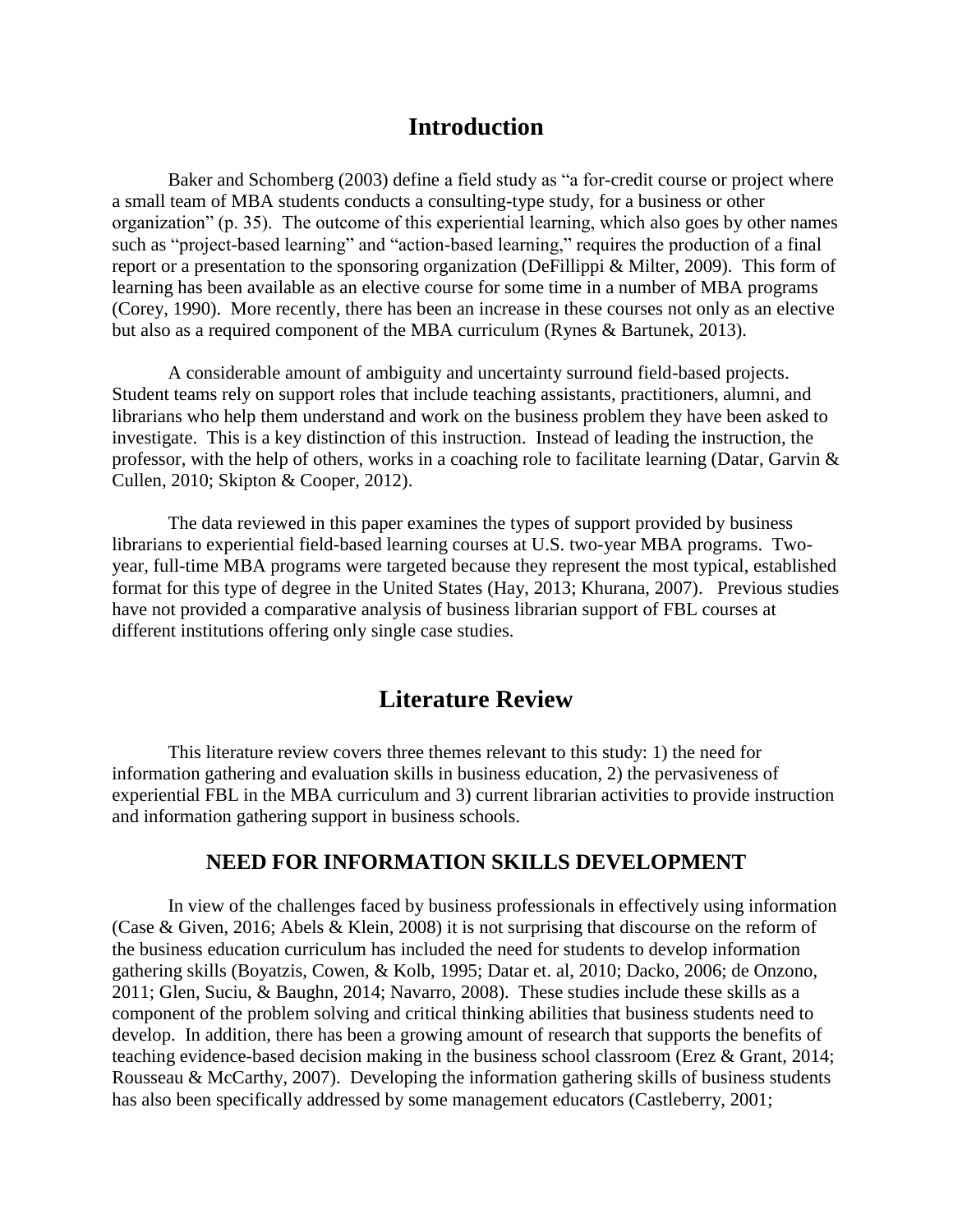Gilinsky & Robison, 2008; Gunasekara, 2008; Hawes, 1994; Hilliger & Roberts, 2001; Julien, Detlor, & Serenko, 2013; O'Connor, 2008).

In describing the characteristics of full-time MBA students, Garvin (2007) stated that the students are "….typically in their mid-to-late 20s, with three to five years of business experience. Most of that work experience has been in relatively low-level positions, such as analyst, associate, or individual contributor roles. Most MBAs have had limited exposure to the realities of organizations and management practice" (p. 369). Although this description is from 2007, it is an accurate description for today (Stainburn, 2014). The most common MBA program format is the two-year, full-time program, where students will normally participate in a paid internship at a company in the summer in between school years. However, it is worth noting that other options for these students are available and are increasing every day given the popularity of this degree (Hay, 2013; Stainburn, 2014).

The book, *Rethinking the MBA* (Datar et al., 2010), surveys current practice at many of the top business schools and offers an extensive review of recent discussions about the need for changes in the MBA curriculum. In the area of developing skills to effectively gather information for decision making, the authors observed that:

MBAs are not good at seeing around the corner or detecting discontinuities. They need to learn how to collect information – how to cultivate and develop great sources, to find the expert wheel-maker and learn from him. (p. 97)

## **FBL IN MBA CURRICULUM**

There has been much debate at many educational institutions that offer MBA degrees about the best approach for preparing today's students for the 21st century information-rich workplace. Many have raised concerns that MBA programs over emphasize a rational-analytic approach and are not providing the practical skills graduates need such as identifying and gathering information to gain insight in unfamiliar areas (Bennis & O'Toole, 2005; Ghoshal, 2005; Khurana, 2007; Mintzberg, 2004; Pfeffer, 2007; Thomas, Lorange & Sheth, 2013).

Business schools overemphasis on rational analytics in teaching and research has come at the expense of the practical, yet open-ended issues that managers regularly encounter… The analytic approach may lead one to overweight knowledge based on available data that can be readily analyzed, blinding one to other perspectives. (Glen et al., 2014, p. 655)

While such critiques are not new (Cheit, 1985; Hayes & Abernathy, 1980), a number of programs have recently implemented major changes that range from completely overhauling the curriculum to initiating new types of courses and immersive activities (Datar et al., 2010; GMAC, 2013). One study (Thomas, Thomas, & Wilson, 2012), sponsored by the European Foundation for Management Development (EFMD), summarizes the problem with the MBA curriculum: "Overall, the evidence implies that a lack of focus on practice, teaching in silos with no integration, and a focus on rational managerial behavior and academic research, all reduce the effectiveness of management education in teaching the art of managing" (p. 18).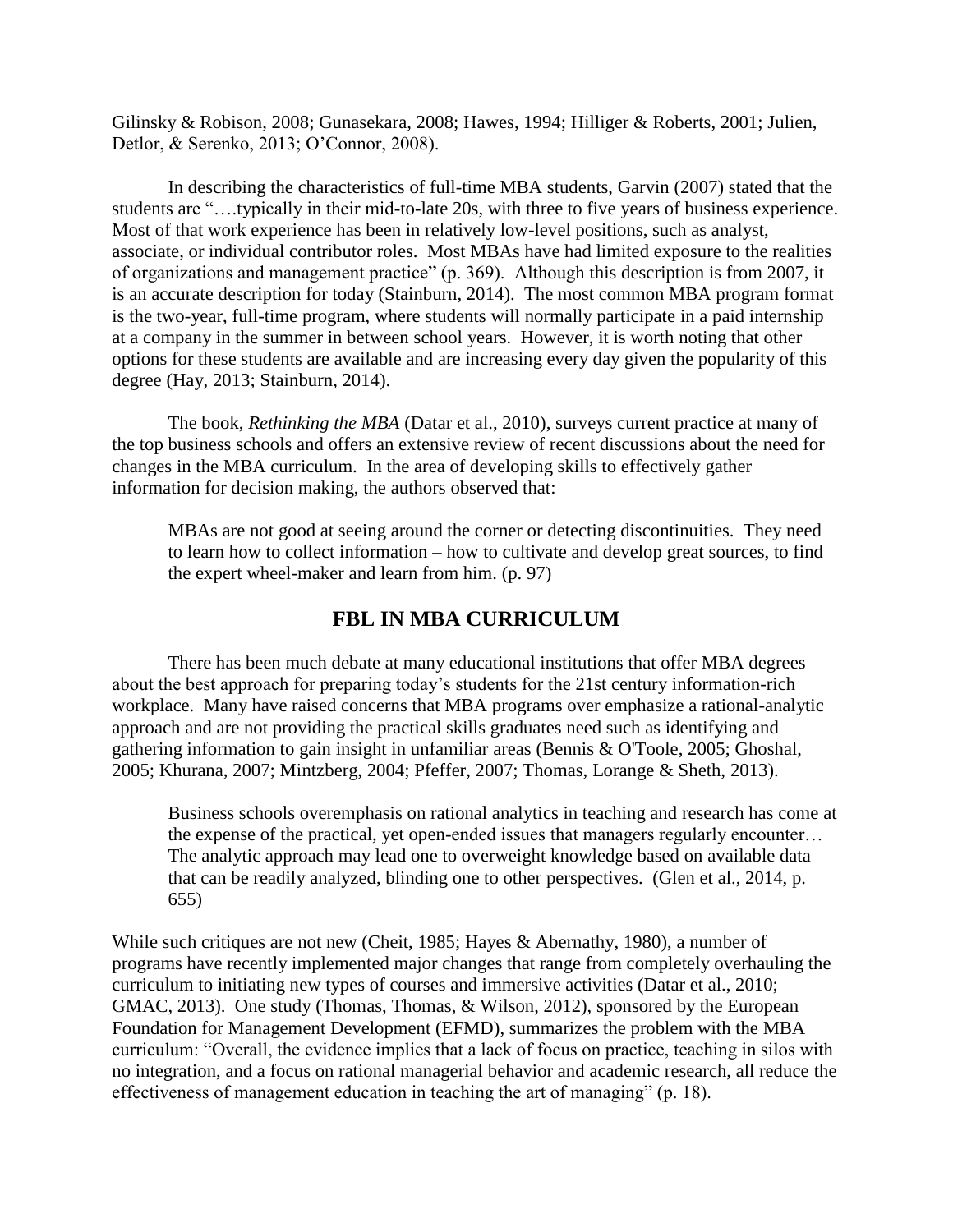Datar, Garvin, and Cullen (2010) ascertain that one of the key concerns -- in addition to more global perspectives and an emphasis on leadership and ethics -- of formal business education programs in universities is "how to balance the demands of scholarship and practice" (p. 75). They define this as a gap in "being and doing" vs. the "knowing" of management, and identify experiential learning as a way to address this issue. "Experiential learning offers a special opportunity to narrow the knowing-doing gap. It provides a uniquely different dimension to business education by giving students the chance to define and scope problems, test ideas in practice, recognize the constraints placed by organizational realities, think innovatively, and recognize the need to reconcile multi-disciplinary and sometimes conflicting perspectives" (p. 157).

Experiential learning theory has a long tradition (DeFillippi, 2001; Kolb & Kolb, 2005). This type of learning has also been cited in the literature by other names such as field-based learning or practice-based learning (Randolph & Nielsen, 2008), project-based learning (DeFillippi, 2001) or action-based learning (Revans, 1983). This type of pedagogy offers a way for students to practice their problem solving abilities, which is a competency that research indicates is highly valued by employers:

Executives and recruiters are critical of MBA graduates for their limited understanding of organizational realities and underdeveloped execution and implementation skills…The enthusiasm for experiential learning in MBA programs comes from deans, faculty and executives increasingly recognizing that critical aspects of managing and leading are learned most effectively through practice rather than through traditional classroom based pedagogies. (Datar et al., 2010, p. 148)

In a survey of the top 50 American MBA programs, Navarro (2008) found that "….experiential exercises range from real world business and consulting projects to management game simulations and business plan competitions" (p. 114). Navarro's research found that "….many schools appear not to require significant integrative and experiential elements in their core" (p. 116). However, Sciglimpaglia and Toole (2010) found experiential field-based projects widely used in U.S. business schools but did not specify if this type of learning was required or optional. In a study of "168 graduate management programs [worldwide] that had revised their core curriculum between 2009 and 2011" (Rynes & Bartunek, 2013, p. 182), almost all of the full-time MBA programs in the survey included courses with experiential field-based projects, with 29% requiring such projects for graduation and 67% offering the projects as an optional elective.

As DeFillippi and Milter (2009) assert, this experiential type of pedagogy is learnercentered, because students are required to direct their own learning. "Project and problem based learning methods draw upon a constructivist perspective on learning, in which students are responsible for constructing meaning from their experience. In each mode, education is thus learner-centered rather than teacher directed. Indeed, the role of the instructor is more focused on providing facilitation and social and technical support than explicit direction or knowledge transfer," the authors said (p. 345). The authors state that a key distinction of problem vs. project-based learning is "….that project-based learning involves the construction of a concrete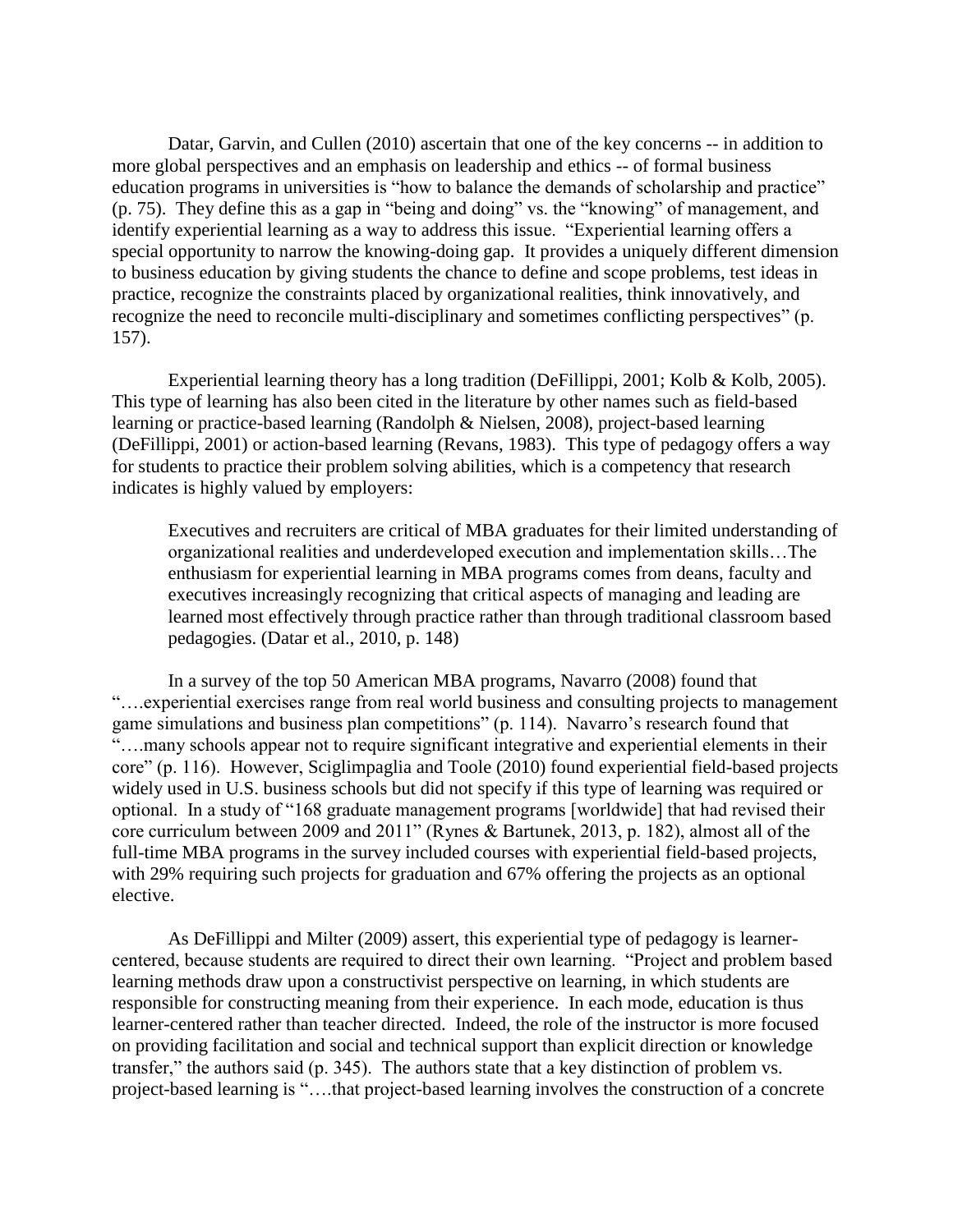artifact or project deliverable (the draft of a design or an end product) as an outcome of project work." (p. 350).

One example of an MBA program that includes experiential FBL learning is the Ross Business School at the University of Michigan. This school requires a team FBL project entitled the "multidisciplinary action project (MAP)." An article in the Association to Advance Collegiate Schools of Business (AACSB) publication *BizEd* described the structure of this course:

In January, students form five-person teams and bid on the projects they'd most like to tackle. Once they've been assigned their projects, students attend weekly advising meetings with faculty and tap the expertise of research consultants, librarians, communications coaches, and second-year MBAs. The school integrates such milestones and points of contact to keep student teams on track. At the end of the course, students deliver their recommendations to the client. (Bisoux, 2011, p. 30)

As this description suggests, various facilitation roles can support experiential FBL projects. This is a key distinction of this instruction (Raelin, 2010). Rather than the professor leading instruction, the professor, as well as others, supports the students in more of a coaching role that facilitates learning.

The organization, planning and coordination of experiential learning courses, particularly when done at scale, require substantial human and financial resources. Students need support as they work in teams on messy, complex and ambiguous problems in unfamiliar, difficult and high-pressure situations. Without proper support, teams can become dysfunctional, considerably diminishing the benefits of experiential learning. (Datar et al., 2010, p. 157)

Skipton and Cooper (2012) also comment that 'real-world' experiential learning in business schools "...require more individual coaching and assessment, and thus … requirements for quantitative and qualitative increases in teaching effort and infrastructural support" (p. 36). However, despite these challenges in adequately providing the needed support, it has been shown that this pedagogy can reap significant benefits, enriching the student experience and credentials they bring to the workplace, and helping schools build stronger relationships with companies, recruiters, and alumni (Bisoux, 2011).

## **INFORMATION LITERACY INSTRUCTION IN BUSINESS SCHOOLS**

The provision of instruction on effective information gathering and use has been referred to in library and information science as information literacy (Grassian & Kaplowitz, 2009). Since the concept was introduced, a number of competency standards in information literacy have gained acceptance as guidance for teaching these skills (Eisenberg, Lowe & Spitzer, 2004). The standards developed by the Association of College and Research Libraries (ACRL) in 2000 and reconceptualized in 2016 (Berkman, 2016; ACRL, 2016) have been the most frequently adopted standards, particularly by academic libraries.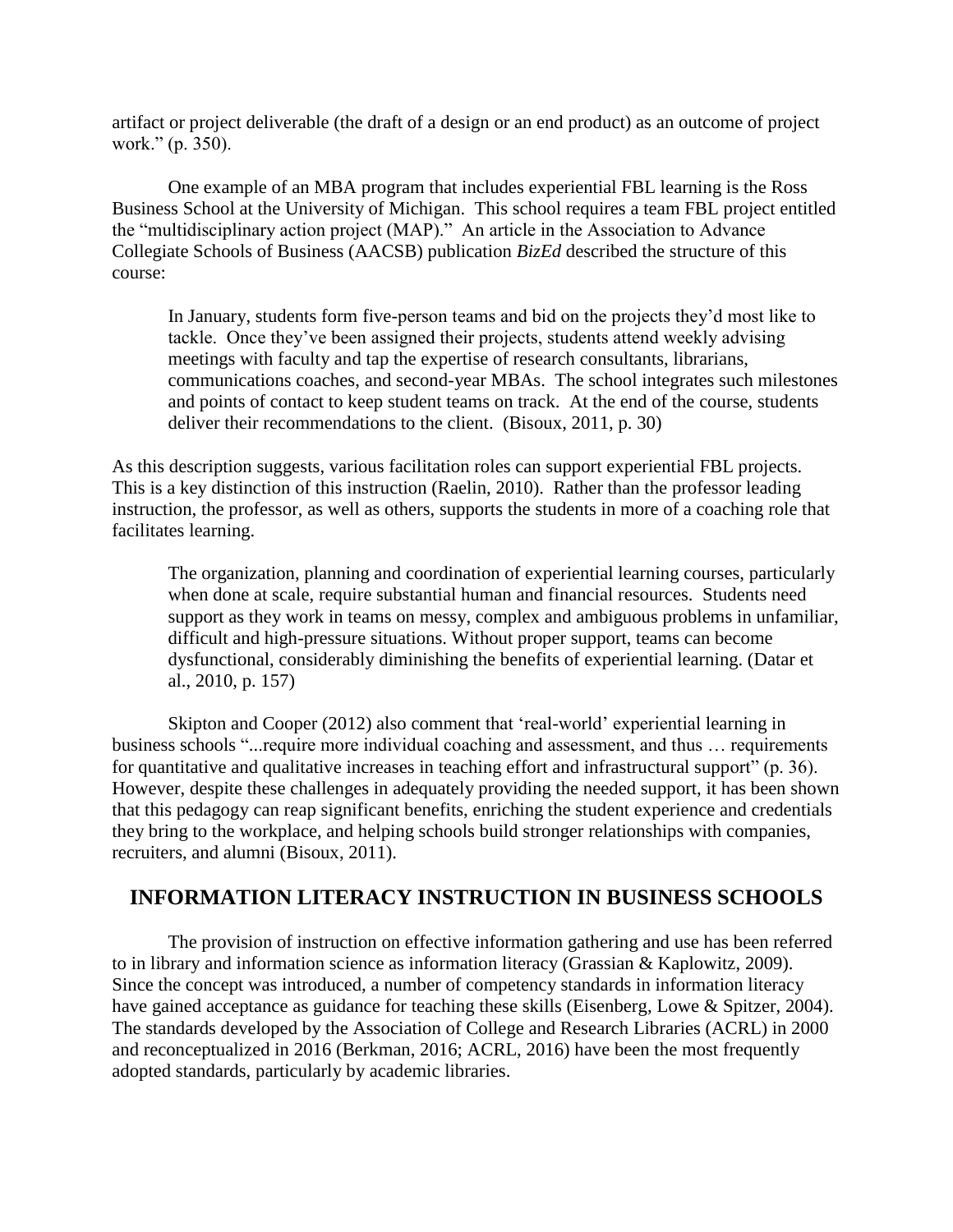The need to provide instruction in the language of business vs. the library language of ACRL is raised in O'Sullivan's 2002 article "Is information literacy relevant in the real world?" O'Sullivan emphasizes that the discourse on information literacy has largely taken place in the academic library domain, and speculates that in the area of business, "….We must search for new ways of describing information literacy, and align it with business concepts" (p. 13). In 1991, a report issued by the U.S. Department of Labor Secretary's Commission on Achieving Necessary Skills (SCANS) states that information literacy is one of the five essential competencies for solid job performance (Cheuk, 2002). Other symposia and initiatives have highlighted the need for information literacy skills in the workplace (Grassian & Kaplowitz, 2009). Matarazzo and Pearlstein (2014) provide additional evidence of this need.

Some information literacy standards and instructional frameworks specific to the workplace have been proposed (Bruce, 1999; Cheuk, 1998; Cheuk, 2002; Kirton & Barham, 2005; Leigh & Gibbon, 2008; Lloyd, 2006). All incorporate some attributes of the competencies recommended by ACRL but emphasize information use in the workplace. With a focus specifically on business students, Cullen proposed a "Conceptual Framework for MBA Information Skill Development" (2013a, p. 415). This framework emerged from primary and secondary research on the information skills that MBAs should possess. The framework includes factors that influence the design of this type of instruction and five dimensions of the desired skills outcomes.

Business schools are different from other schools in the university because of their traditional, heavy reliance on the case method (Datar et al., 2010). Consequently, the support provided by the library to the curriculum has been different. With the case method of instruction, there is less need for student research because the case typically includes all the data used for the class discussion (Berdish & Seeman, 2011). Business school programs also typically include strong career support for students with librarians helping MBA students with research to prepare for interviews and career exploration (Barnhart & Ogur, 2014). The increase of FBL projects that require student research has changed this dynamic with librarians now needed more as well to help with these teams.

There are a number of examples in the literature of business librarians providing instruction (Fiegen, 2011; Hesseldenz, 2012; Huber, 2013; Roldan & Wu, 2004). Klusek (2012) provides an overview of the variety of engagements that ranged from indirect activities such as creating online research guides to being involved in serving as "educational planner" (p. 195) in the design of information instruction and use in a specific course. Another example of a fairly extensive engagement of business librarians designing and providing instruction with an MBA program is the core curriculum of Goizueta Business School (GBS) (Crenshaw, 2016; Cullen, 2013b) at Emory University. A distinguishing characteristic of this instruction is its conceptual viewpoint on the effective use of evidence, which is a critical component of MBA instruction (Datar et al., 2010). The GBS program requires a full-semester experiential learning course entitled "Goizueta IMPACT" that all MBA students complete during the first semester of the program. The students are also required to select from six experiential field-based learning elective courses.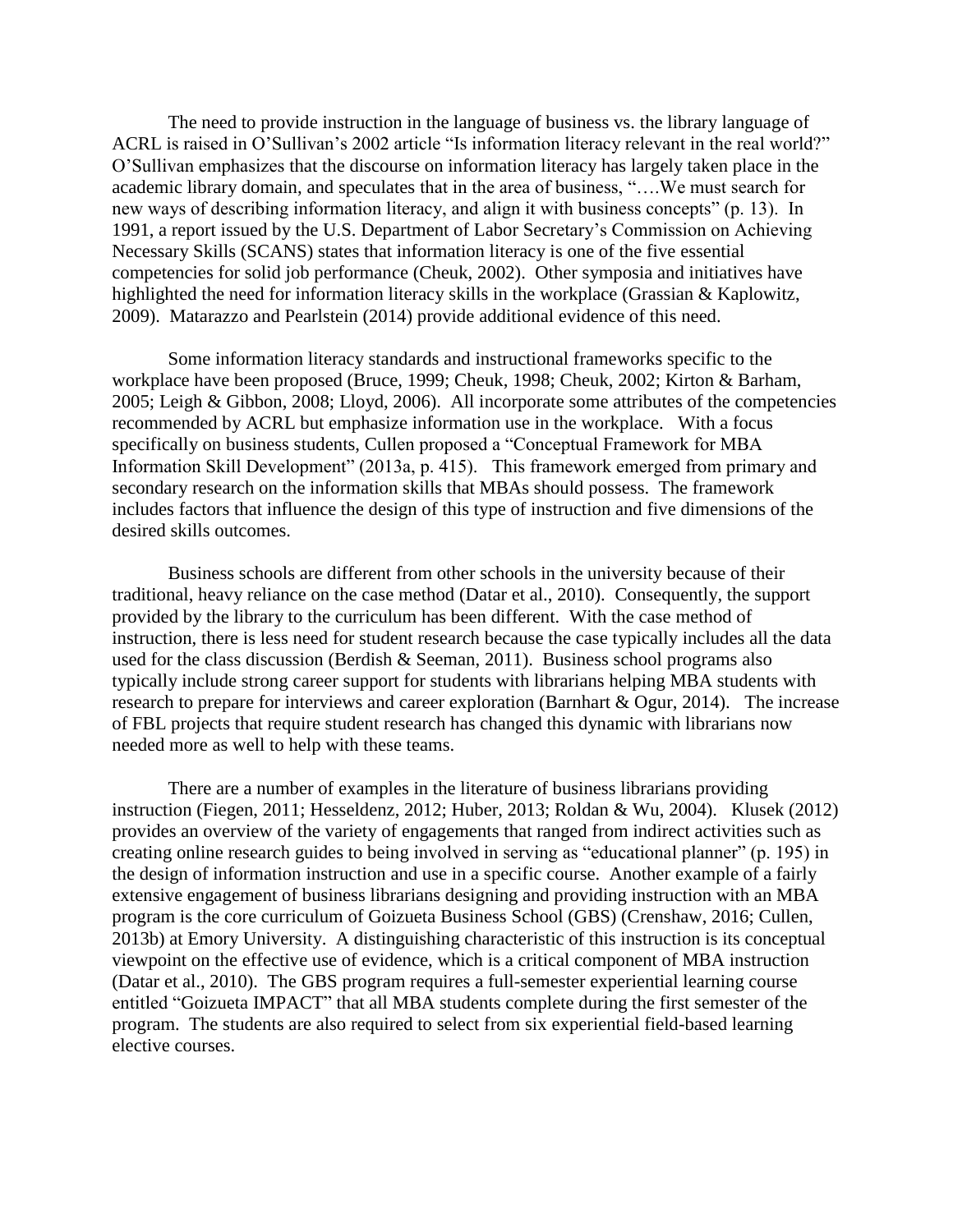One motivation for the different way instruction has been designed in the GBS MBA program was in response to research that showed in curricular activities, librarians did not always effectively communicate how their expertise added value (Anthony, 2010; Cullen, 2013c; Julien et al., 2013; Julien & Pecoskie, 2009; Saunders, 2012). Consequently new methods of explaining core ideas were developed to support this instruction. These were encapsulated in five "business intelligence" frameworks created with the program's associate dean to communicate the key concepts (Cullen & Noonan, 2014a-e) derived from research on the role of data and evidence in decision making (Keisler & Noonan, 2012).

There have been few surveys of how librarians provide instruction across business school programs. A 2001 survey administered by Abels and Magi was the most recently published systematic review of the operations of U.S. academic business libraries. These authors focused their review on the libraries of the top 20 U.S. MBA programs based on the most recent *U.S. News & World Report* ranking (1999). Abels and Magi reported the resources and the services of the business libraries in the survey, including instruction, and found that "….there seems to be a preference for user education sessions that focus on topics over resource specific sessions" (p. 17). However, this survey did not report further descriptions of how business librarians were working with their business school's curriculum.

A recent book entitled *Business School Libraries in the 21st Century* (Wales, 2014) reviewed the challenges and opportunities faced worldwide by these libraries. The final chapter included the results of a survey of academic business library director groups from North America, Asia-Pacific, and European regions on key challenges their libraries would face in the future. There were 23 business librarians who responded to this survey from the total combined membership of over 90 institutional members in the Academic Business Library Directors of North America (ABLD), European Business School Librarians' Group (EBSLG) and Asia-Pacific Business School Librarians' Group email lists. The only emerging theme included about instruction was the following statement: "….the relationship between the library and teaching – comments related to the rapid changes to curriculum and the disconnect between library and teaching staff" (p. 195).

An unpublished study by Cullen (2013b) included a survey of members of the Academic Business Library Directors of North America (ABLD) with a 67% response rate from its membership of over 40 institutions. This survey revealed that most of the business libraries were providing some form of training or instruction for their MBA program's core and elective curricula. However, in measuring the scope and extent of engagement in the required MBA curriculum , "….for the majority, less than 1% of total core course hours were devoted to inclass teaching by librarians" (p. 54). This measurement was used to indicate the extent of integration of librarians with the curriculum. This assumed that a librarian in the classroom teaching indicated a particularly high level of partnership and engagement. Although there might be other approaches to measuring the extent of MBA curricular integration of librarians, this review of the literature did not identify any such studies.

One form of intensive partnership between business librarians and their key stakeholders in curriculum and information literacy instruction is embedded librarianship. In the past ten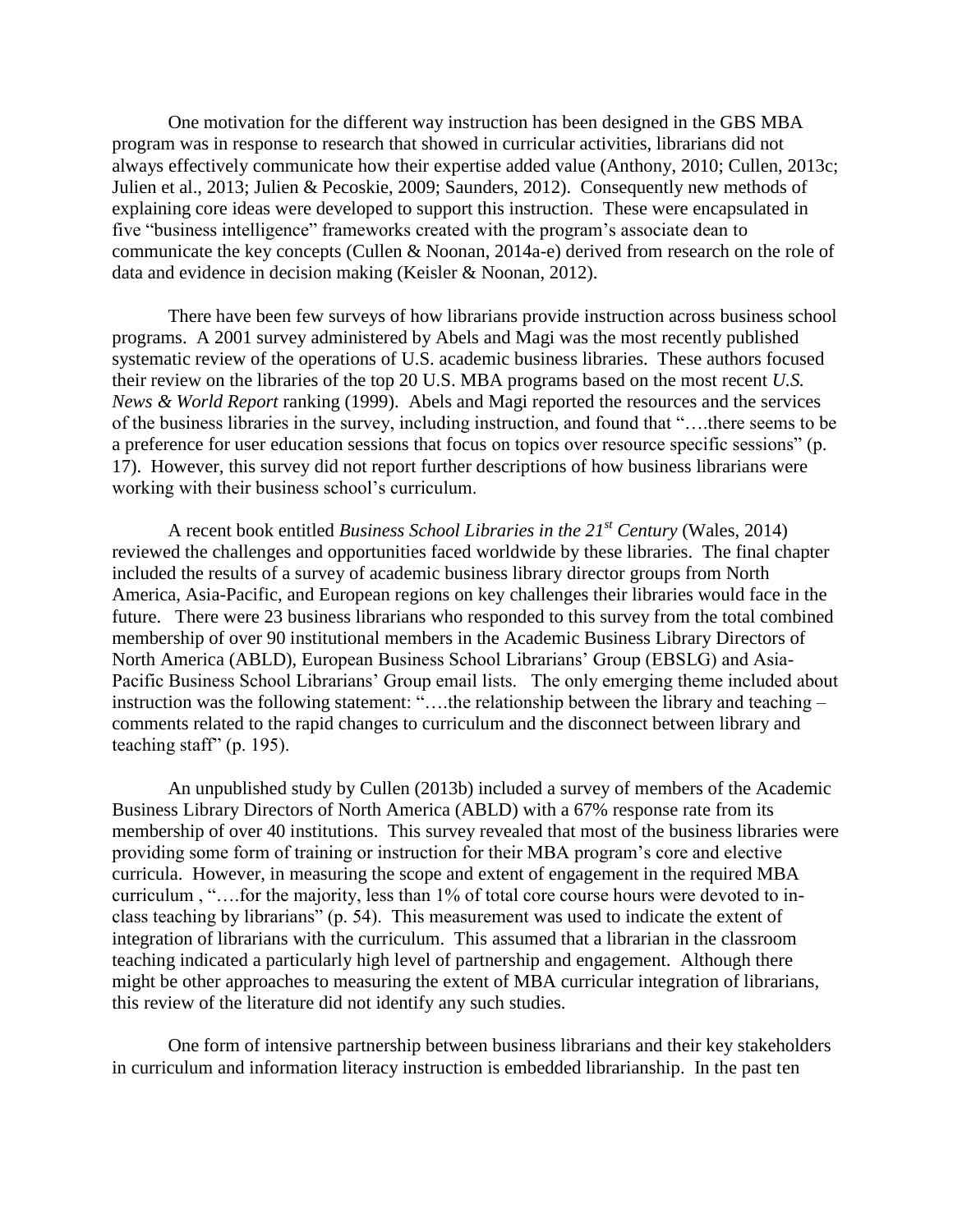years, this practice has increasingly been adopted by academic librarians as a way of providing curricular support. Embedded librarianship is defined by Shumaker and Talley (2009) as:

Focusing on the needs of one or more specific groups, building relationships with these groups, developing a deep understanding of their work, and providing information services that are highly customized and targeted to their greatest needs. It involves shifting the model from transactional to high trust, close collaboration, and shared responsibility of outcomes. (p. 9)

In his overview of embedded librarianship in academic libraries, Brower identifies the following elements of these engagements: "...Embedded librarians collaborate with users…[They] form partnerships on the department and campus level.., Provide needs based services,…Offer convenient/user-friendly services outside of library settings, ...become immersed in the culture and spaces of our users" (2011, p. 13). Hines (2013) identifies two challenges librarians faced in approaching and deploying this level of engagement; these included the amount of time required to do it well and the communication and outreach skills required to make the necessary connections and developing trust. Nevertheless, some business librarians have engaged with their curriculum by following this model (Berdish & Seeman, 2011; Li, 2012). Examples found in the literature of business librarians supporting field-based learning (FBL) projects at U.S. MBA programs included the business libraries at Harvard Business School, Anderson School of Management at the University of California, Los Angeles (UCLA), Goizueta Business School at Emory University, and the Ross School of Business at the University of Michigan (Berdish & Seeman, 2011; Crenshaw, 2016; Horne & Seeman, 2016; Rosen, 2015).

# **Research Question and Theoretical Framework**

The main research question addressed by this study is what roles are business librarians currently playing in FBL activities at these programs and are these roles formal or informal? And as part of this how extensively are business librarians integrated in this curriculum?

This aimed to analyze the business librarians roles in supporting FBL in the various programs, and investigate which roles were formal or informal, the functions of these different roles, and how they were providing information-related support. In MBA programs in which business librarians had formal roles within their program's experiential FBL, the research aimed to identify the extent of the librarians' integration in the curriculum, the type of activities in which they were involved, and any changes in job responsibilities that were necessary to accommodate this support.

Theory, as defined by Johnson and Christensen (2008), "refers to an explanation or an explanatory system that discusses how a phenomenon operates and why it operates as it does" (p. 20). Role theory informed this research with an appreciation of the importance of assigned roles in determining how organizational systems function (Biddle, 2000; Hall, 2002). Role theory was considered in evaluating the current roles in place and changes that had taken place to influence any adjustments in librarian roles as part of their support for FBL at their institutions.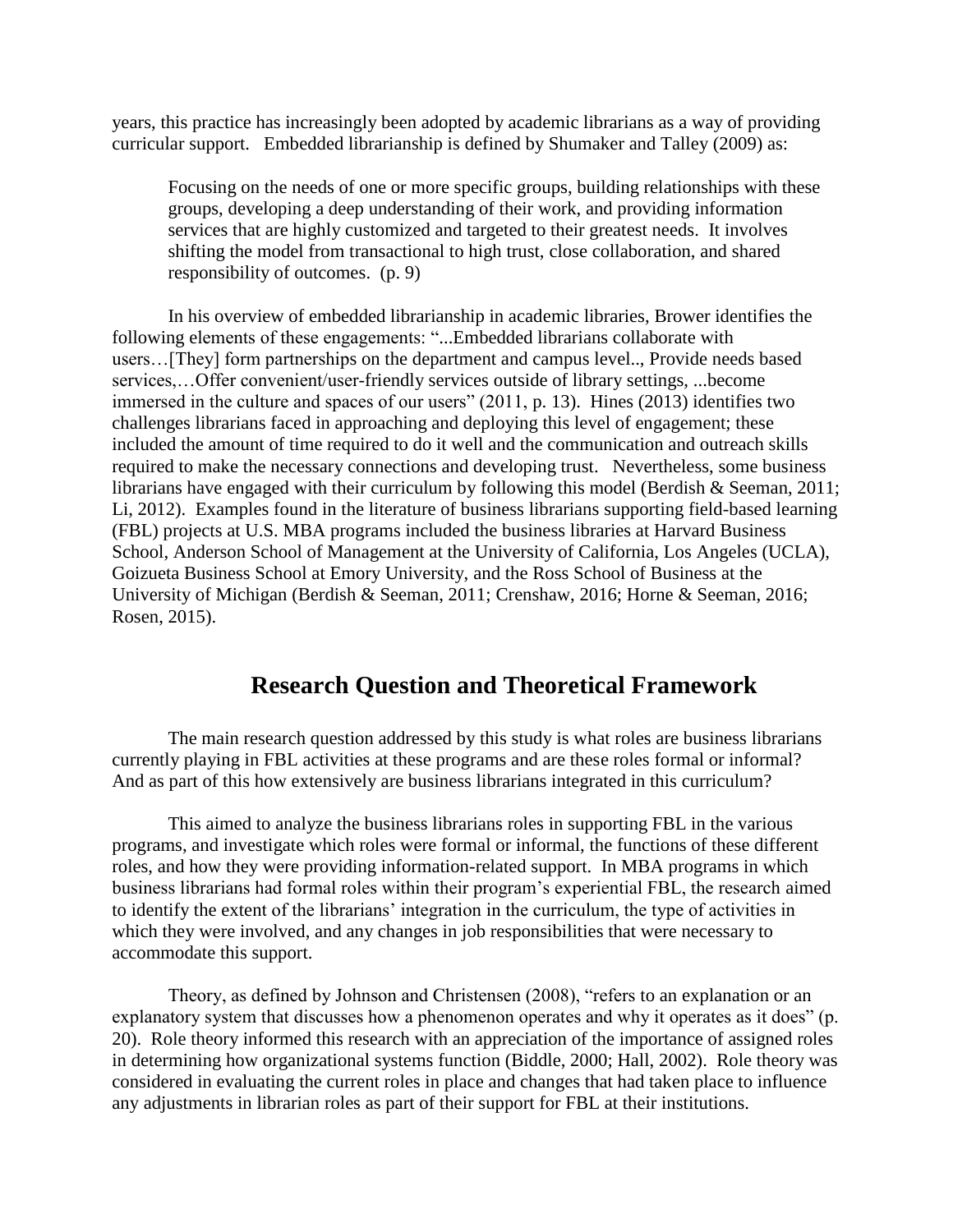# **Methodology**

#### **PARTICIPANTS AND DESIGN**

The sample for this study was derived from the top 50 U.S. MBA programs based on the 2015 ranking from *U.S. News & World Report* magazine (Boyington, 2014). This exploratory study describes how these schools were using experiential learning during the timeframe of data collection following a mixed methods approach which was initiated in May 2015 and completed in March 2016.

Two-year, full-time MBA programs were targeted for this study because they are representative of the most typical and established format for this type of degree (Hay, 2013; Khurana, 2007). Broadly referenced as a benchmark for American business schools (Rubin & Dierdorff, 2009), the *U.S. News & World Report* ranking was selected as a means to identify the schools for this research. The table in Appendix A presents the schools that were in the top 50 programs from this ranking.

The 36 programs ultimately examined in this study varied in size from programs with less than a hundred students to those with over 1,000 full-time students. Some programs offered only two-year, full-time MBA programs, while others offered a diverse variety that included evening, weekend, modular and accelerated MBA programs. The commonalities in much of the curricular content in these 36 programs reflect the standards imposed by the Association to Advance Collegiate Schools of Business (AACSB), the organization that accredits these business schools.

The research design was a descriptive multiple-case study (Eisenhardt, 1989; Yin, 2014), with the data collected in two ways. First, I sent an online survey using *Qualtrics* software to a business librarian at each of the top 20 schools. Later the same survey was sent to a business librarian at each of the schools ranked 21 to 50 in the *U.S. News & World Report* list. From the initial survey of the top 20 programs, six MBA programs were identified for more in-depth study as cases. Following the requirements of the descriptive multiple-case study method, the six programs were selected by their similar characteristics (top two-year U.S. MBA programs) as well as contrasting features such as program size and their approach to and support for experiential field-based learning projects (Yin, 2014).

## **DATA COLLECTION**

| Data Source                              | <b>Data Collection Method</b>                      |
|------------------------------------------|----------------------------------------------------|
| One librarian connected with each of the | Email questionnaire with mostly closed questions.  |
| Top 50 MBA programs                      |                                                    |
| Website review for six of the Top 20     | Website of each school searched for information on |
| MBA programs                             | experiential field-based learning projects in the  |

#### **Table 1: Data Collection Methods**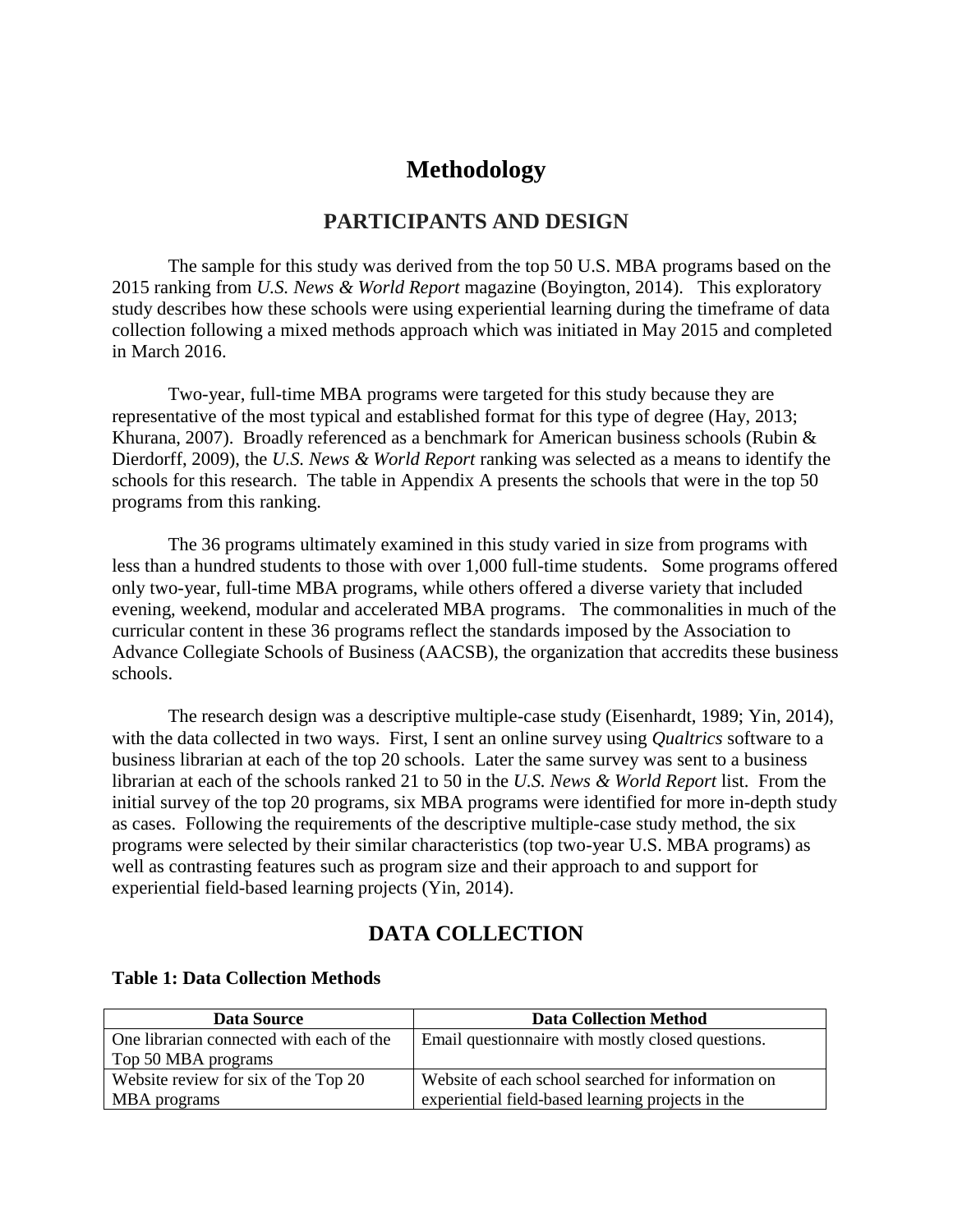|                                                                           | curriculum. |
|---------------------------------------------------------------------------|-------------|
| Professor, Career Service Professional and   In-person or phone interview |             |
| Business Librarian at each of the six case                                |             |
| study institutions                                                        |             |

Table 1 identifies the data collection methods used. The data collection commenced with the online survey that was distributed in May 2015 to the top 20 ranked institutions; all responses were received by June 2015. A librarian at 19 of the 20 schools responded for a response rate of 95%. The first online survey included a question that asked if the respondent was interested in more in-depth participation in this study. Of the eight schools that volunteered for more in-depth participation, six were selected as case studies. A subsequent version of the same online survey was sent to the 21-50 ranked programs in spring 2016. A librarian at 17 or the 30 schools responded.

|                      | <b>US News Ranking</b><br>(Range) | <b>Experiential</b><br><b>Learning</b><br><b>Required?</b> | # of MBAs<br>(US News) | Public/<br>Private? | # librarians<br>providing<br><b>MBA/business</b><br>support |
|----------------------|-----------------------------------|------------------------------------------------------------|------------------------|---------------------|-------------------------------------------------------------|
| MBA Program 1 (MBA1) | $(1-10)$                          | n                                                          | $(1000-2000)$          | private             | 4                                                           |
| MBA Program 2 (MBA2) | $(1-10)$                          | V                                                          | $(300-600)$            | private             | 6                                                           |
| MBA Program 3 (MBA3) | $(11-20)$                         | V                                                          | $(300 - 600)$          | private             | 5                                                           |
| MBA Program 4 (MBA4) | $(11-20)$                         | V                                                          | $(600-1,000)$          | public              | 3                                                           |
| MBA Program 5 (MBA5) | $(11-20)$                         | v                                                          | $(600-1,000)$          | public              | 5.5                                                         |
| MBA Program 6 (MBA6) | $(1-10)$                          | n                                                          | $(1000-2000)$          | private             | -6                                                          |

#### **Table 2: Characteristics of Six Institutions Selected to be Case Studies**

Table 2 depicts the characteristics of the six programs chosen as case studies. Half of the programs were in the 1-10 rankings with the others in the 11-20 rankings. A third of the programs were in the lower range of student enrollment from 300 to 600 students; a third in the middle range of 600 to 1,000; and a third in the upper range with 1,000 to 2,000 students. In four of the case studies, field-based learning courses were a required part of the curriculum; in these four programs, business librarians had a formal role in the curriculum.

After the six institutions were identified, information was collected from their websites on their FBL course offerings. In addition to inform the proposal for my dissertation (Cullen, 2017) from which the research presented here was extracted, a review of all 20 school websites was conducted in spring 2015 to gather information on whether the programs offered experiential field-based learning and whether it was required or only an elective course. This sort of review was not done for the MBA programs ranked 21 to 50. The review of websites followed the method used by Rubin and Dierdorff (2009) to identify manifest content related to FBL at the schools. The recording units (Wildemuth, 2009) used to track descriptions of relevant content were the pages from each business school's website.

In total, 18 interviews were conducted in the fall of 2015. Interviews were conducted with a career services professional and a business librarian from each of the six schools. A faculty member who taught in the experiential field-based learning curriculum and was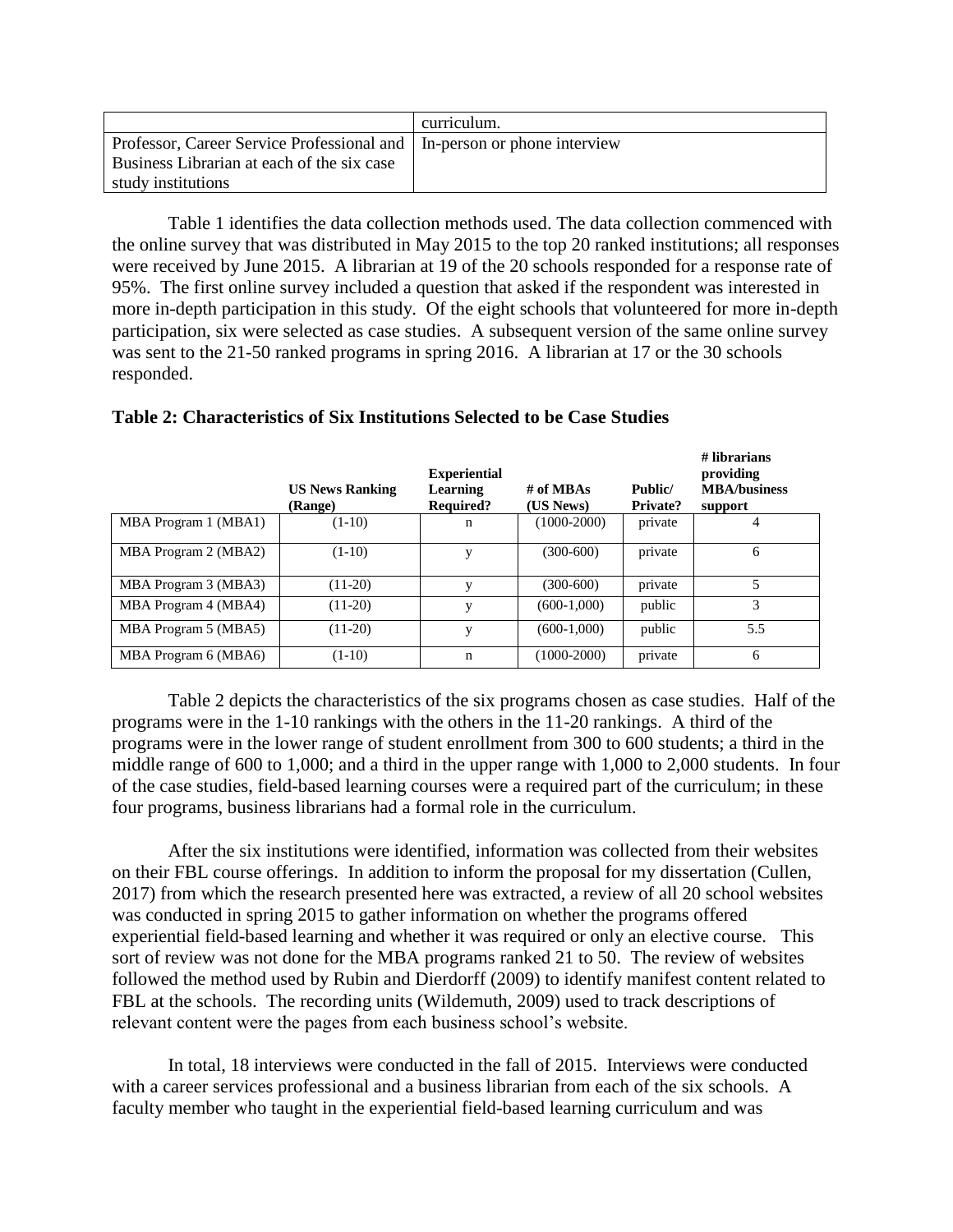responsible for evaluating final project deliverables was also interviewed in five of the six programs. All interviews were with one individual except one. For five of the case institutions, the interview with the business librarian was conducted with the head of the business library. In one interview, the researcher met with three business librarians at the institution as a group that included the head and two other business librarians. Seven interviews were conducted with career services professionals. In five instances, only one person from the institution was interviewed. For one institution, two career service professionals were interviewed separately at the request of the first career services staff member interviewed. The interviews ranged in length from seven minutes with a career services professional to 85 minutes with a professor. In general, the interviews with the professors were the longest and with the career service professionals, the shortest.

All interviews were conducted in person or by phone using an interview guide (Rubin & Rubin, 1995). Three of the business librarian interviews, two of the career services professional interviews, and three of the professor interviews were conducted in person. The remaining interviews were conducted by telephone because of the geographic location. A semi-structured protocol for interviewing was followed in both the telephone and face-to-face interviews with a guide used as an anchor for the "conversational partnership" (Rubin & Rubin, 1995). The interviews were digitally recorded and processed by a transcription service.

#### **PROCEDURES**

Qualitative and mixed method techniques (Creswell, 2007; Miles, Huberman, & Saldana, 2014; Yin, 2014) were used in reviewing and analyzing the online survey responses, website content, and the interview transcripts to determine general themes and commonalities. To facilitate greater in-depth analysis, the entire interview transcripts were loaded into the computer assisted qualitative data analysis *Atlas.ti* software for coding. Codes were established following the procedures of Miles, Huberman, and Saldana (2014). This coding was checked for intercoder reliability by three reviewers. After all coding was completed and revised, a second review was conducted to cluster codes for general themes for analysis and to identify quotes that would support evidence in this data. As a form of member-checking (Padgett, 1998) all interviewees were contacted with the quotes to be included from their interviews. Of the 18 respondents, three requested slight adjustments in their quotes. These adjustments had no impact on the original meaning conveyed in their interviews.

# **Results and Analysis**

This section provides analysis of how business librarians were supporting FBL at the 36 surveyed MBA programs, and details on the specifics of business librarian support of FBL at the six case study institutions. The complete results from the online survey are located in Appendices B and C. Due to a computer processing error, the results from survey question 4 were incomplete and consequently not included in these results.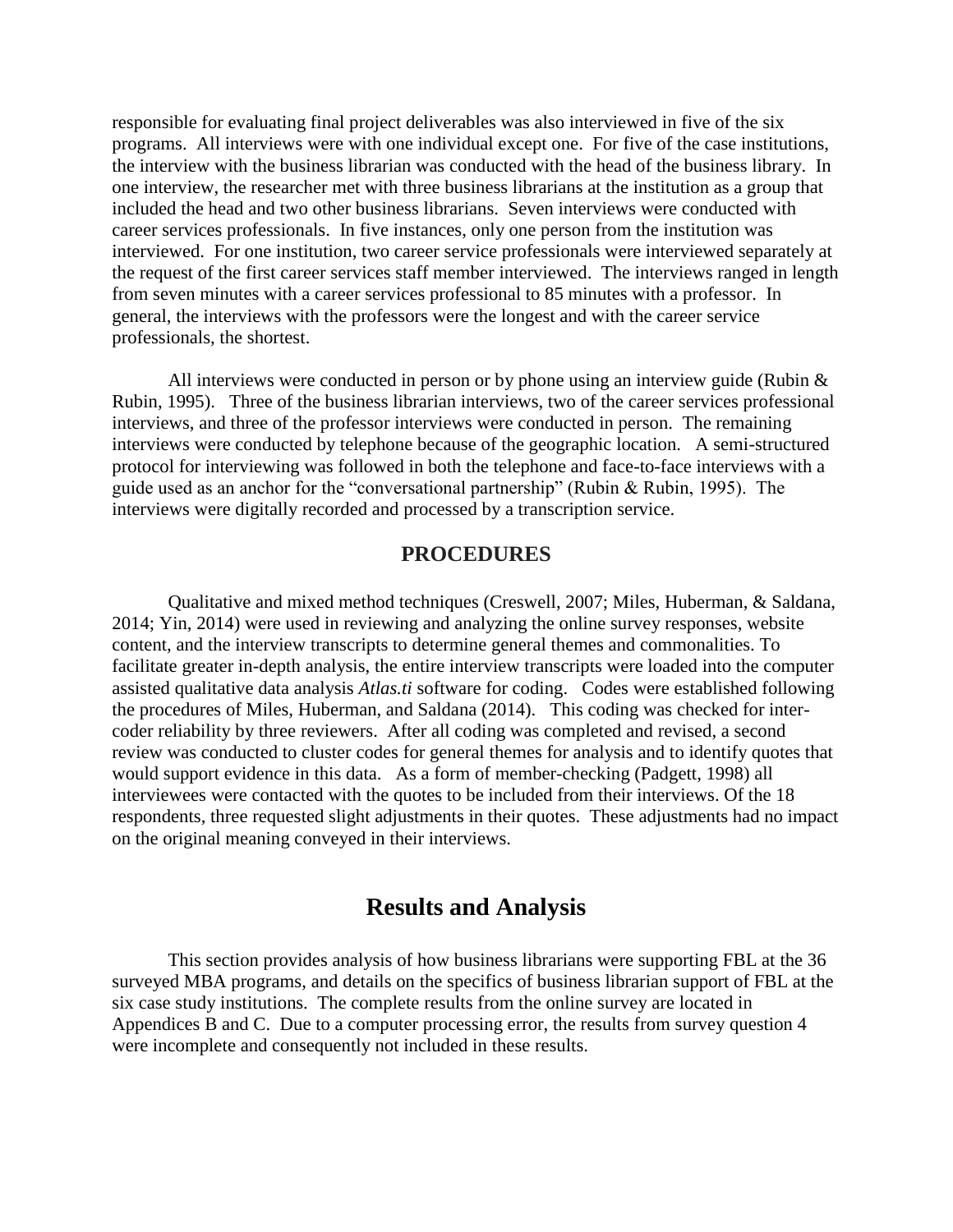The survey data indicated that the number of business librarians that support FBL at these MBA programs ranged from 1 to 11 business librarians. Tables B.1 and B.2 describe the number of business librarians at each school that support FBL in these MBA programs, the total number of full-time MBA students, the schools' public or private status and business librarian reporting and funding relationships. There was a large discrepancy in the ratio of librarians to students, with the largest discrepancy at two schools which had one business librarian to support an MBA class of over 500 students. In a number of large programs, support was provided by three or fewer librarians. The websites of the top 20 ranked Full-time MBA programs were reviewed. Table B.1 shows that at 11 of these schools taking an FBL course was a required part of the curriculum. For the others it was only an elective course offering. This data was not collected for the programs ranked 21 to 50 but is included to show the popularity in general for these types of courses. Table B.2 shows that at seven of the institutions business librarians answered "yes" to having a formal role with FBL at their school and being directly involved in supporting experiential field-based learning projects. Four of these institutions were among the six case studies.

The list in Table B.2 is organized by schools in which the business librarians had a formal role with FBL followed by those that did not. This information is accompanied by the business librarian reporting structure, source of funding, and the location of the business librarians. There was no association between whether the business librarians had a formal role with FBL and their source of funding, reporting relationship, or location. In 20 programs, the business librarians were located in the business school and in 15, within the main library. In one program, the library served both the business and another professional school. Some programs did not have business library departments. Instead, there were just one or two librarians dedicated to a business focus.

In more than half of the programs, funding for the business librarians came from the central library or a combination of the business school and the central library. In a few cases where the business librarians were located in the business school, the funding came from the central library. In terms of reporting relationships, the majority of the business librarians reported to the central library and not the business school.

#### **HOW BUSINESS LIBRARIANS WORK WITH FBL**

One business librarian commented that the increasing demand for FBL project courses in the core curriculum of the full-time MBA program as well as other programs had resulted in the creation of more business librarian positions on his team. The librarian said that beyond their support for the full-time MBA FBL project course teams in the spring, there were also other FBL project teams from other programs that were supported by the librarians:

We also have programs in the summer. We have other programs that last throughout winter term, the weekend MBA program is during that time as well. So, there's very few times in the year where we don't have teams… what we've been able to do over the last couple years is basically try to keep up with the increased demand. (MBA5 Librarian)

This same school that had seen such an increase in demand as a result of their need to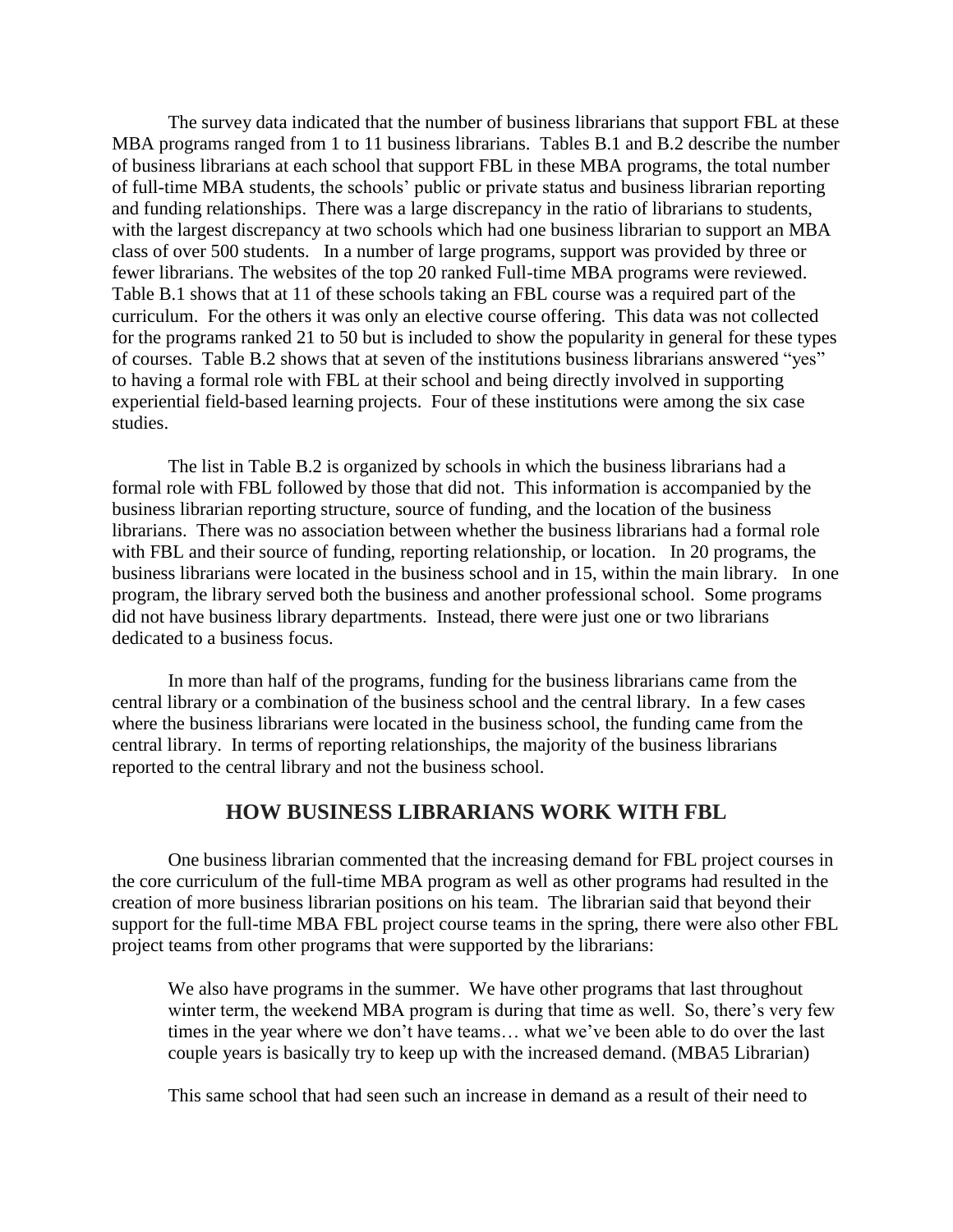support FBL project courses was also a business library space that had substantially reduced its size. This change to a smaller space did not include a reduction in business librarians. The librarian credited their extra activities in proactively reaching out, and being heavily engaged with FBL courses and other "non-traditional assignments" in the business school as factors that had "saved" them:

We've actually over the past -- let's say 9, 10 years since I've been [here] ... focused on doing more with the community by really being proactive, by being service orientated. I'm basically grabbing non-traditional assignments, and I think in the end you can make the argument that it served us very well because when we went through last year the process of actually removing all the books in the library and removing all the management of the space in the library, that the first thing they didn't say was, "Well, why do you need all these people around if you're not managing a print collection?"…Part of it was taking on new service opportunities and moving people around…I think service has been the element that's really saved us and saved the staff here. (MBA5 Librarian)

In the online survey results one way almost all these librarians indicated they provided support to FBL project courses was through standard reference service (94%). Other common ways the librarians provided support was creating web guides with lists of recommended secondary sources (58%) and providing optional workshops on research as part of experiential field-based learning projects support (36%). Half of the librarians surveyed indicated that there was no standard pattern to when they met with MBA students at their programs, while 22% indicated that they typically met with them repeatedly throughout the length of the FBL project. A subsequent question provided additional context with librarians at 7 of the 36 schools stating that they often did meet with the whole team even though they were not formally engaged with FBL and assigned to a team.

In measuring the librarians' performance and formal job responsibilities, only 22% of the librarians indicated that their work supporting FBL was specifically included in their performance reviews, while only 11% indicated that their job responsibilities had changed to accommodate FBL course support. The survey also asked if positions had been added to their program to support information gathering and analysis for FBL projects. 10 of the respondents said "yes" to this question, but most of the additional positions were just librarians from other subject areas such as forestry or engineering. An example of a non-librarian position listed was "Director of Startup Consulting Program." The survey only asked for a listing of job titles and not a description of job responsibilities.

## **INFORMATION RELATED FUNCTIONS AND SKILLS AND FBL**

Questions 14 and 15 in the business librarian survey referenced the list of information related functions and skills in Table 3.These are capabilities in gathering and analyzing information that can be developed by students through experiential field-based learning projects. The research supporting this list of information functions MBAs can develop with FBL projects is derived from the five *Business Intelligence Briefs* (Cullen & Noonan, 2014a-e).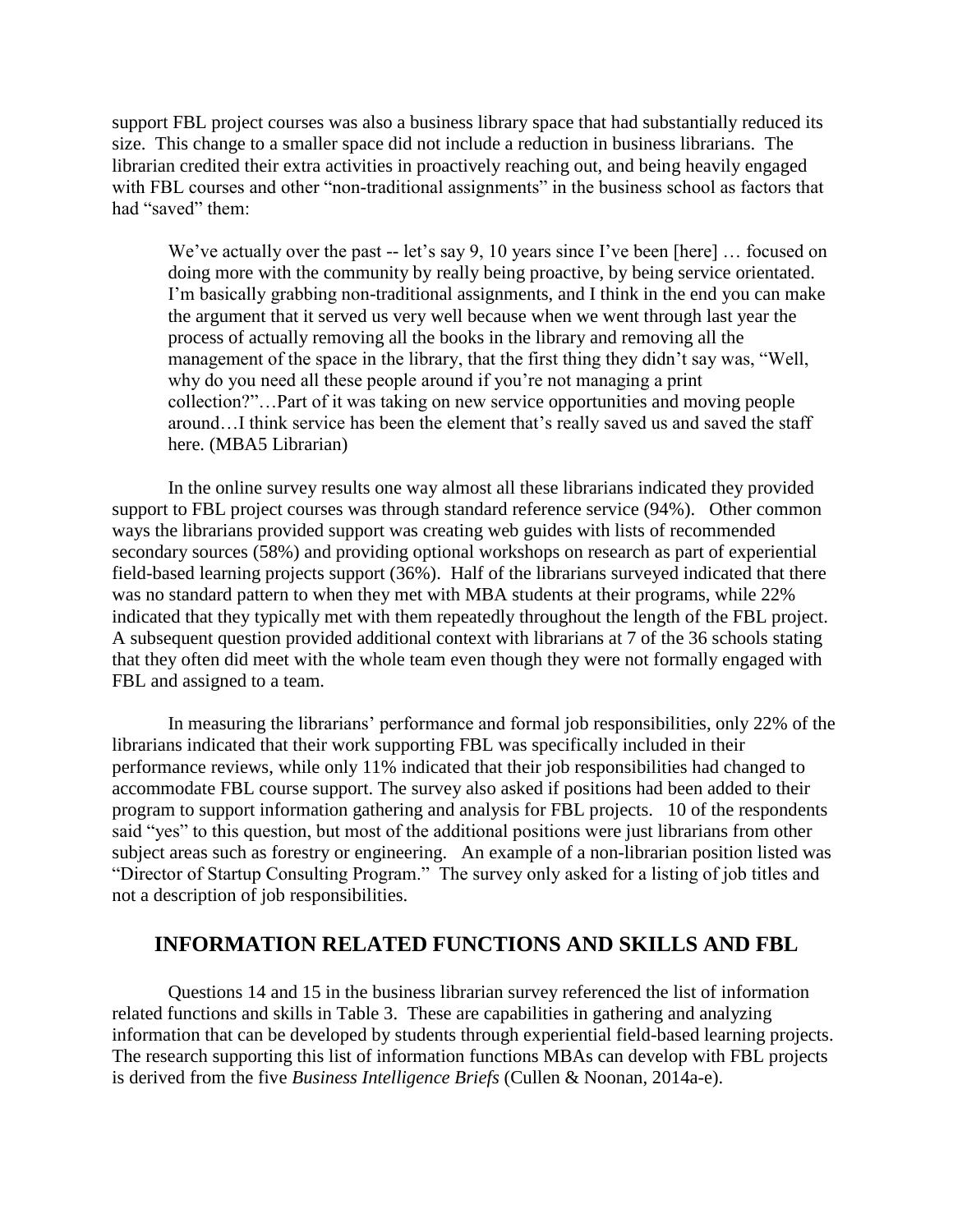#### **Table 3: Information Related Functions and Skills**

**Breaking a problem apart** - Ability to break apart a problem effectively to identify the questions that will need to be answered and sources of information where answers to those questions might be.

**Confronting information gaps** – Approach what cannot be found constructively in terms of possible alternative ways to answer the question. Understand the challenges and limitations in gathering information to support the decision making process to solve real life business issues.

**Contextual Intelligence** – Identify facts connected with the past and/or present situation.

**Creative Intelligence** – Use information gathered to consider or predict "what could be."

**Problem Finding** – Use information gathered to explore potential risks.

**Integrative Thinking** – Consider multiple options from diverse sources and effectively synthesizing information.

**Time management and resource allocation** – Implement an effective plan for doing and delivering the work.

**Balanced use of types of evidence** - Effectively balance the use of primary (e.g. interviews, customer surveys, internal company reports) vs. secondary information sources.

**Credibility** - Assess factors regarding the creators of information and their motivations to determine its credibility.

**Evidential Responsibility** – Document referenced sources and present information that clearly communicates and demonstrates authority and credentials concerning a point of view. **Copyright** - Appreciate issues around copyright and fair use in the proper use of information.

Survey Question 14 posed the question: "When you are working with students on fieldbased projects how often do you help them with these information functions?" These data were collected to determine how many business librarians had more of a proactive instructional role through their support of these varied information related functions and skills. In examining the ranked responses to this question with the listed information functions in Table 3, "Confronting Information Gaps," "Credibility" and "Evidential Responsibility" were highly ranked by most respondents. The four areas ranked the lowest with less or no involvement were "Creative Intelligence," "Problem Finding," "Time management and resource allocation" and "Balanced use of types of evidence." This suggested areas of information skills that could be developed through FBL where the expertise of librarians was not typically utilized.

Question 15 asked which roles provided support with these information functions and skills. The other roles listed were the faculty members advising projects, individuals at the project's company or sponsor organization, student project team members, and other support roles.When comparing these high and low rankings with the responses from Survey Question 14 on which roles the business librarians identified as providing support for from the list of information functions, it was notable who the librarians saw as supporting the acquisition of the skills that they felt they were supporting less or not at all. Ranked the lowest with less or no involvement were: "Creative Intelligence," "Problem Finding," "Time management and resource allocation" and "Balanced use of types of evidence." These identified areas of information skills that could be developed through FBL where the expertise of librarians was not typically being applied. But only for "Problem Finding" and "Time Management" did more business librarian respondents indicate in Question 15 that they saw advising faculty or other roles as more likely to provide this guidance than librarians. For functions where the business librarians on average felt they did tend to offer support, the data pointed to potential allies who librarians could partner with in providing this assistance.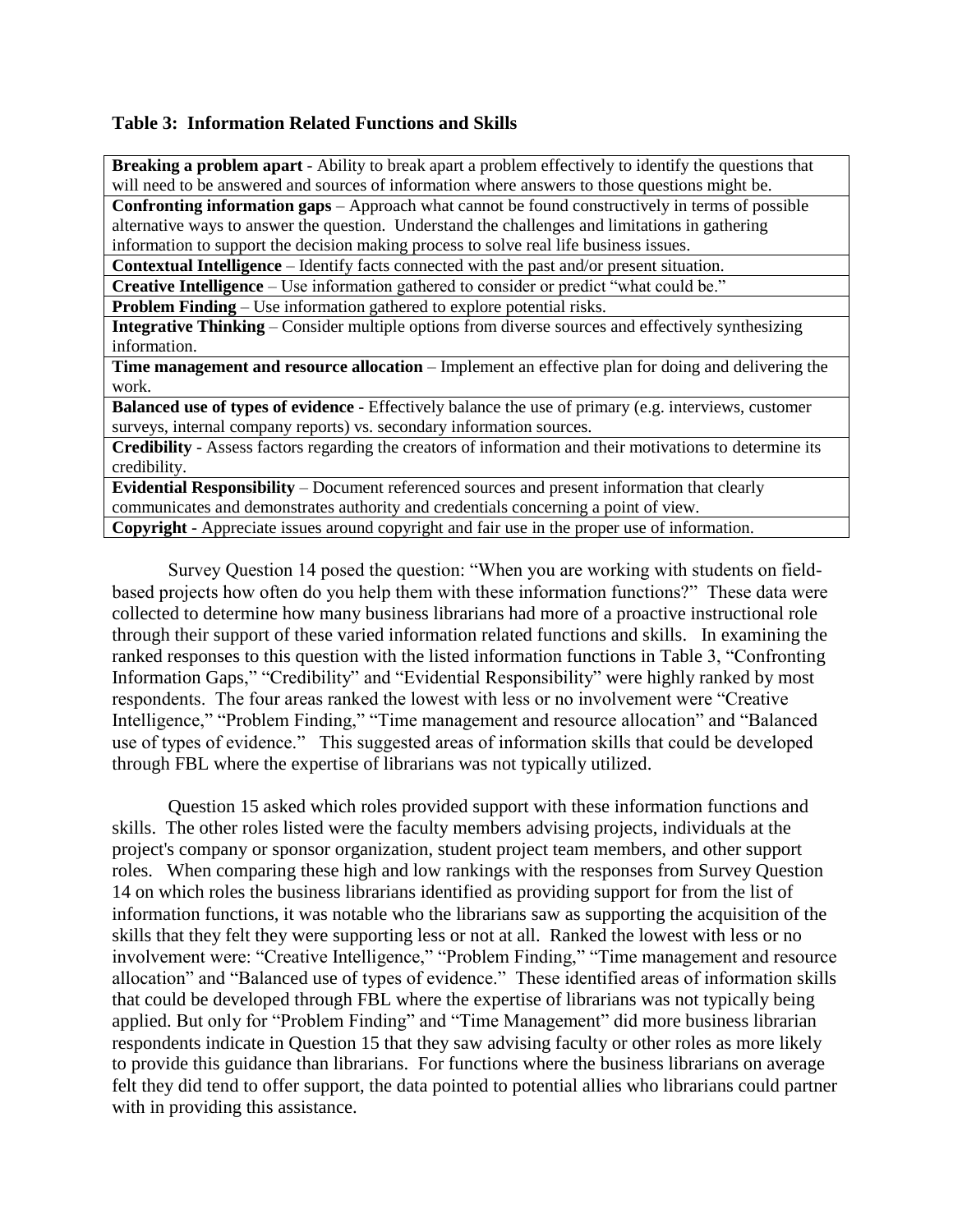There was also evidence from the survey comments that some librarians felt that providing assistance with these information related functions and skills did not pertain to their role. A librarian from one institution responded that these questions could not be answered because their librarians "are not involved in the program enough to know how every student gets assistance." Another respondent was uncertain about responding because she was "unclear what defines an experiential field-based learning project" and did not see how these categories related to "a librarian's usual role." The response rate for questions 14 and 15 was 35 rather than 36 for this part of the online survey.

The interviews with the business librarians in the six case studies provided more detail on how they were supporting FBL at their schools. In one program, the business librarians had a very close partnership with the FBL course. A professor at that school provided details on the varied ways their expertise contributed to the program:

If we think about the core of what happens in a field project, there has to be some actual fact finding. There has to be asking good questions and finding good answers and then making sense of that. …Not only is the library traditionally the source of a lot of materials that can be the raw material for that, but that's also the locus of where a lot of experts are on how one should do that, how one might learn a process of really careful inquiry and careful evaluation of an exploration and evaluation of evidence. And so with their strong interest and willingness to take some risks and explore we have brought the library in much more closely in this process…So they play a very important integrated role in developing the ideas, contributing ideas and framework to what [FBL course name] is about. Using all of those ideas, they play instruction roles, they play evaluative roles, and of course they're a great counsel. They give us the feedback of what the students are and are not getting and we share our frustrations with each other about what we can do and what's the most efficient way to try to move them forward. (MBA3 Professor)

At MBA4, the business library director and two other business librarians supported students on these FBL projects. A librarian was assigned to each team, which was required to meet with that librarian early in their project to review relevant resources. The meeting took place in a conference room in the library where the librarian during the session referenced an online guide or "LibGuide" that the library had compiled specifically for the team's project. The professor called these "online platforms" (MBA4 Professor). This business library had a coordinator who was the library's liaison with this core FBL course. The various individuals in this role over the years had established how the business librarians worked with the course:

So there's one person who is considered the -- and has the title of -- has the role of coordinator of basically administrative support. So they're the official liaison from the library to the program for this field study. And that means that they are checking in, they're writing some of the publicity. They're working with the program office to know how many teams are there. What are the projects. And who are the people on the different teams, etc., etc. So that's a very administrative role. .. The administrative coordinator on the library side -- she does a quick kind of overview with the students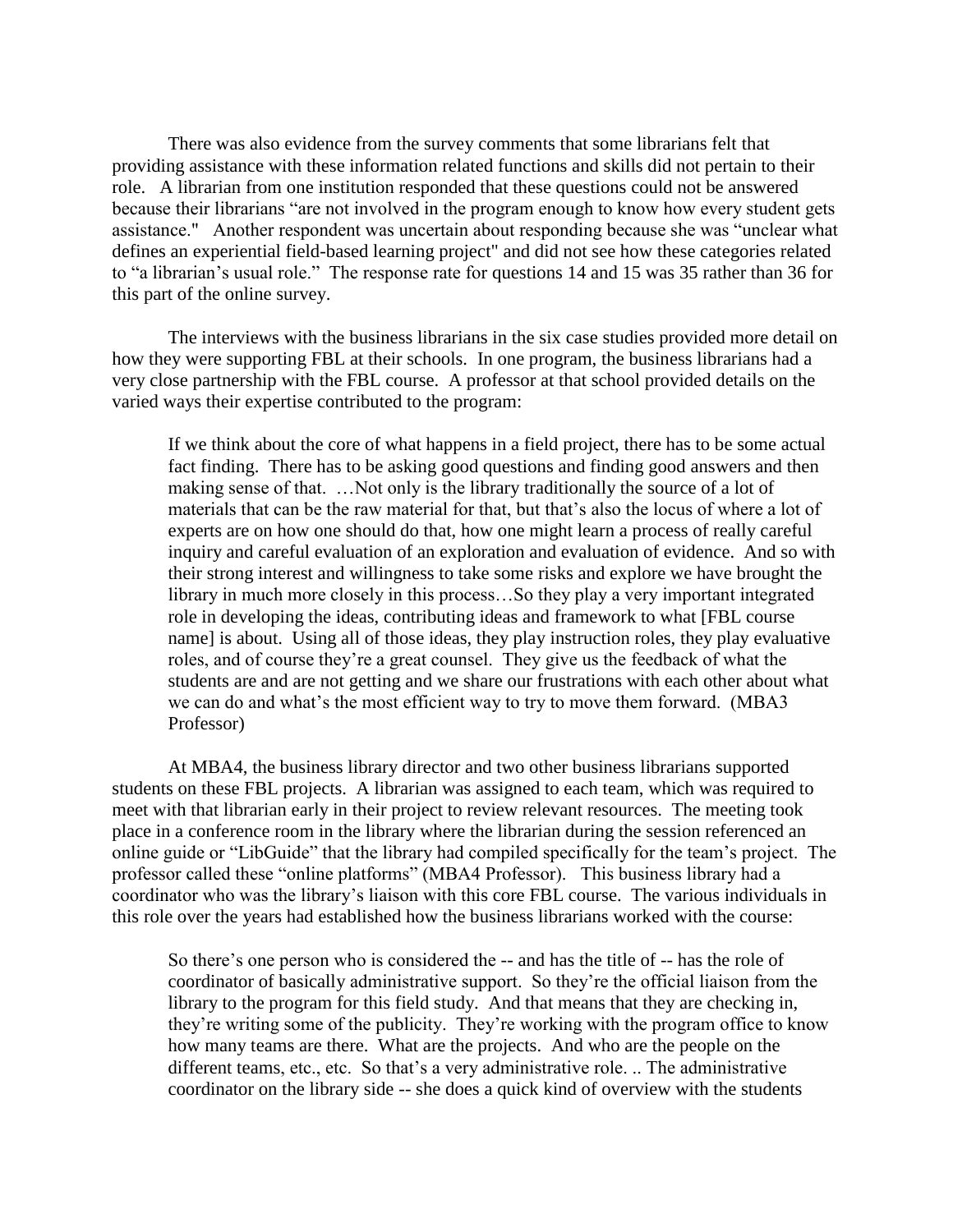during -- there's something called student launch. So there are days during the fall where the students come together and they have all kinds of different lectures from different components of the field study program. The librarian gets a short piece of that. So it's more reinforcing what they heard already from orientation and what they know. (MBA4 Librarian)

In this program, the librarian also mentioned that after the librarians met initially with their teams, they typically returned for help with their research again. The professor at this program felt it was important that student teams were exposed to the business librarians and their support with secondary research very early in the learning process:

The quality of the research is quite good. The secondary research is really supported by a very actively involved … Business Center Library at [business school name]. They're very actively involved in the very beginning. So they develop online platforms for each team. They know what the scope and industry is of each team's project by the middle of August, when school starts, and they start setting up these online platforms where there are direct links to industry and segment and competitor data, environmental data, industry associations, trade events, government organizations, demographic databases, all that sort of stuff. So that then the student teams, once they're formed and they're matched up with a particular company and particular project, then they meet with the librarians and the librarian spends time with each individual team taking them through the platform that they've already set up, which really accelerates the secondary research that the teams do. So it's very good, very effective. (MBA4 Professor)

At MBA5, business librarians were also assigned to each team and had a formal role. In total, 5.5 business librarians supported this required FBL course. The librarians grouped the teams supported by similar topics to manage the scope of work. Typically, each librarian supported 14 to18 teams and would try to meet with all their teams the first week of the project. The business library director also supported some teams. After the initial consultation, teams scheduled additional meetings as needed. Sometimes, the projects did not require additional secondary research support and the librarians would not hear from those teams again. According to the business librarian interviewed at this school, about 25% of teams needed no extra support beyond the first meeting, 25% needed a high level of support and interacted frequently with the librarian, and the rest were somewhere in between.

In another program, six librarians supported FBL teams with one librarian assigned per team. Some librarians supported twelve teams. Teams that were not required to meet with their assigned librarian did not always meet with them. The faculty lead at this school was unconcerned that some teams did not meet with a librarian. He felt that the: "Overall role of the librarians is minor if not unimportant...I would say most [teams] don't use their librarian…But there are times when they really, really, really need the librarian" (MBA2 Professor). He then continued that a key part of FBL was to learn how to work with expertise:

It's again, its access to expertise. For me, the point is not that everyone should go to the library and listen to a lecture on databases. I mean...they're not going to learn anything from that. But they should be thinking, is there anything there that I might need? Can I,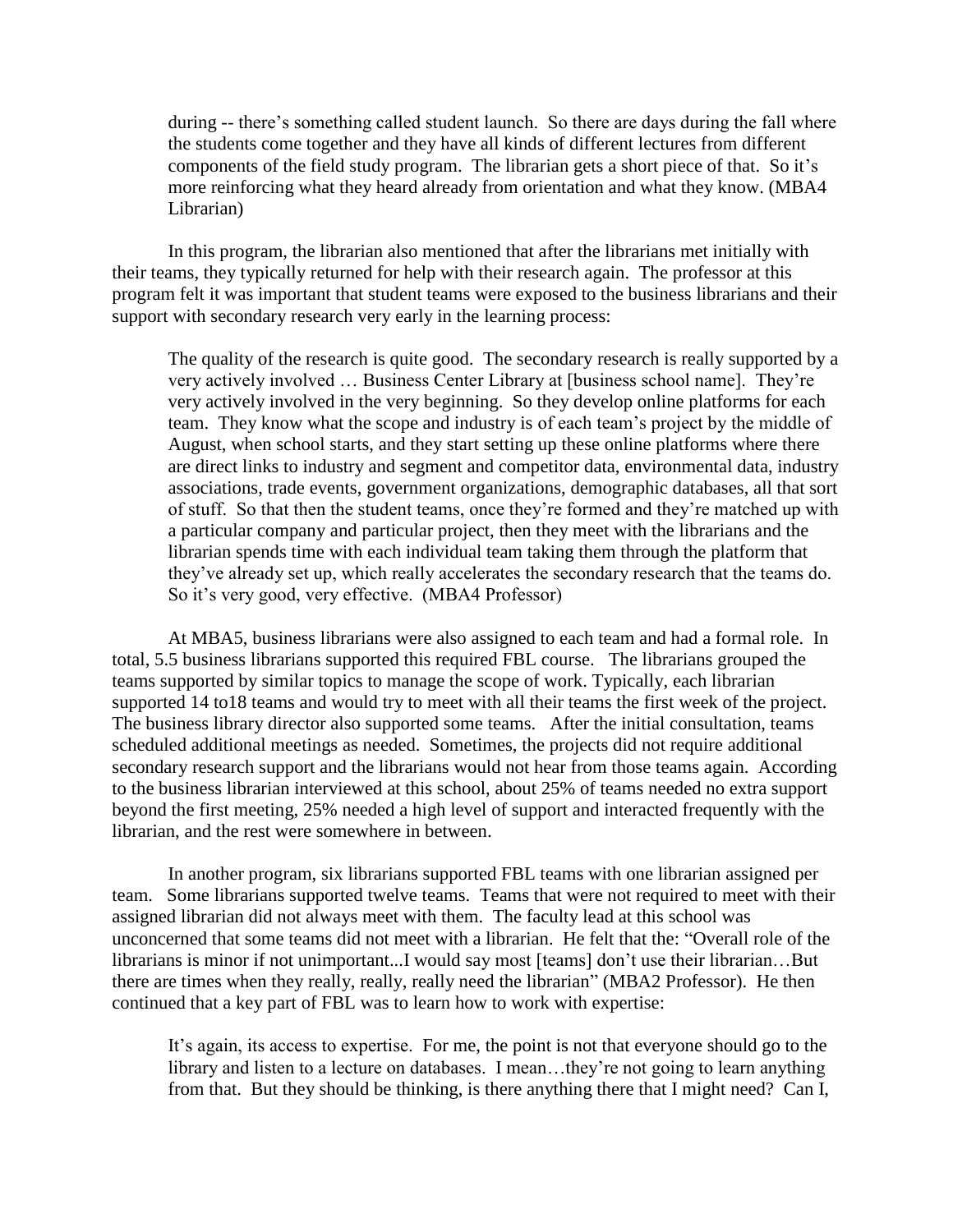is it worth half an hour of my time going and finding out what they might have? Just as it is with the survey expertise and the interview expertise, and so on. (MBA2 Professor)

At MBA1, the librarians were not formally connected to FBL, and simply gave a halfhour presentation in class when requested. At this school, librarians often did not meet with MBAs who were taking the FBL project courses. Any consultations were usually with just one member of the team. However, the business librarians almost always made an online guide called a LibGuide that they included in the school's course management system; this included recommended resources to use for research on these projects. As one librarian stated:

Once the research guide goes into the Canvas site, they're kind of happy and if they get stuck they come to us" (MBA1 Librarian). The librarian at this program said that she estimated that librarians met with less than 25% of the teams working on FBL projects. She added that at her program it was "not part of the MBA culture to ask a librarian. (MBA1 Librarian)

Librarians at this school did not receive information in advance on the teams in the FBL courses. Instead, the service was more dependent on a "self-service" model where the librarian created online guides of the available business research tools that students could reference. As a further example, the librarian mentioned that a recent important initiative of her business library department was linking an online "Business Library Starter Guide" to all courses in the school's course management system.

At MBA6, librarians did not have a formal role in their primary FBL elective course offering. Teams were not assigned a librarian or required to meet with one. However, the faculty lead recommended that teams meet with a librarian and highly valued the expertise the librarians provided the students. The faculty member felt that it was the students' responsibility to reach out to the librarians. The librarian at this program said that they were not formally involved in FBL project courses and did not do any formal outreach. This was attributed to capacity issues. There were six business librarians on her team and she felt she did not have enough staff to partner with each student team and at the same time fulfill all of her area's other service obligations. They were just reacting to on-demand requests and were focused on primarily supporting faculty research over student research. She also mentioned that with these projects, she felt "uncomfortable with what students may or may not be doing with our licensed resources" when they were working with a real outside business. This also discouraged her team from pursuing outreach.

In all programs, the business librarians were appreciated for the expertise they offered their institutions. While not all respondents felt they needed to be highly engaged with FBL projects and meet with all student teams, some professors indicated that all student teams needed to meet with a business librarian for advice about research. In the four programs where the business librarians provided active formal support for FBL, everyone -- including the manager of the library-- took part in supporting these student teams. In three of the four programs, the business librarians were responding to a faculty member's directive. Only at one program were business librarians working side-by-side with faculty in designing how to present and discuss the information component to students as part of the course.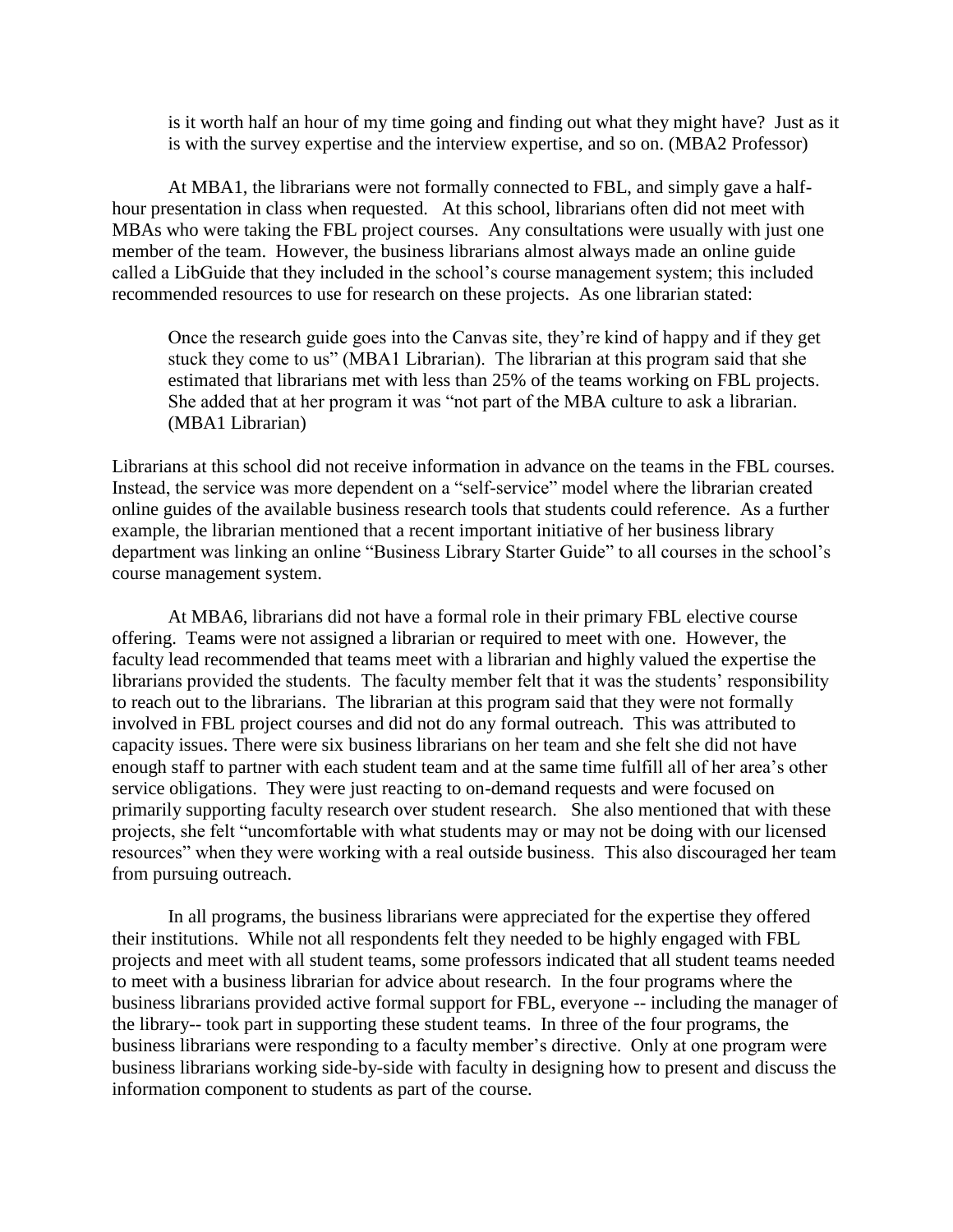# **INFORMATION GATHERING COMPONENTS OF FBL PROJECTS**

In all the programs, students were expected to collect some sort of primary or secondary data. Primary information gathering typically consisted of surveys or interviews. As one professor said, "….Research is a pretty broad term. We have established in the syllabus and a principle, which is that every project must develop, to some degree, some original information...But surveys and interviews are predominant" (MBA2 Professor). For this professor, gathering secondary data was seen as possibly relevant for some of these projects, although he stated that primary information gathering from his perspective was a more important objective in FBL:

I think teaching them to do interviews is a huge thing... I mean setting this up and then doing this and then analyzing the results in a creative way I think is much harder than analyzing a survey… [then] having to put it all together in a presentation and being at least somewhat held feet to the fire about the logic of that presentation, I think does give them some good training in using information taken broadly to tell a story that is logical and credible and not based too much on business stereotypes. (MBA2 Professor)

This was in contrast to a respondent from a different school who shared that "in our case all advisors are expecting every team to do some amount of secondary research" (MBA4 Librarian). A faculty member interviewed at another program viewed practice in both primary and secondary data gathering as an important component of this instruction:

Sometimes it's survey work, sometimes it's interview work, but a lot of it does involve what we might call library research where you've really got to go into databases and news sources and try to come up with answers to the questions that are answerable in that way. And so depending on the situation it's a mixture of a variety of different kinds of primary, secondary types of sources. (MBA3 Professor)

## **STUDENTS UNDERSTANDING OF BUSINESS LIBRARIAN SUPPORT**

A number of respondents indicated that they did not think most of the MBAs knew how to gather information very well. One respondent felt that "students don't understand how to use the librarians" (MBA2 Career2). She continued that they did not know what they did not know, were more comfortable with searching with Google, and wanted information handed to them. Another summed up his view by saying that "….our students are not PhD students. You know, they're not interested in research... they really have no, well, a very unsophisticated view of data quality" (MBA2 Professor).

Another respondent felt that the situation had deteriorated over the years and students had a false sense of complacency that now on the internet all information was easy to find. She shared that she recently had:

….encountered some students here who I think have the least appreciation of how to do research that I ever encountered. And I think it's just because time is passing. In 2015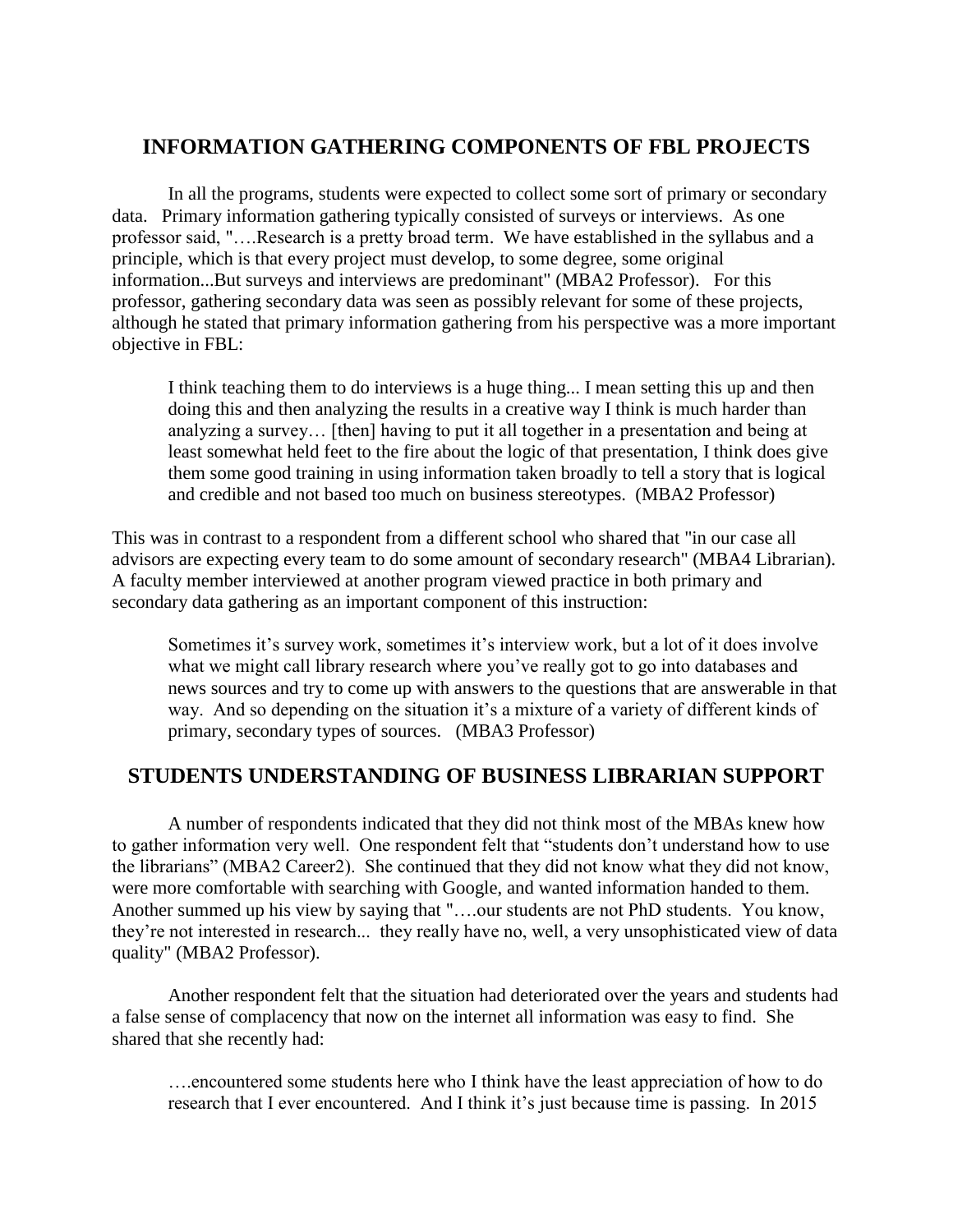you've got different students than you would have had in 2010 for example. I think it seems easier access to our resources -- super simple. You don't need to have the intermediary of the librarian as much. (MBA4 Librarian)

Several interviewees echoed this respondent's comments that "students are almost completely uninformed about what a modern librarian can do" (MBA2 Professor). Another faculty member described the help business librarians provided student teams and how it facilitated their information gathering. However, he lamented that the only reason students did not make use of librarians' assistance was because "they're lazy":

Usually, the librarians are very helpful, students will come back with all these reports, they'll have all this data. I mean, very helpful. I mean, teams that don't follow that advice generally pay, because, they either find that they don't find the material, or they spend a lot more time finding it. And if they had just gone over and asked, it would have been easy. And here, they can just email, and they'll just send them stuff through by email, I mean, it's so easy...Students are just lazy, that's why [they don't]. That's the only reason why, they're just lazy. (MBA6 Professor)

In a different program, the professor stated that he felt students were actually "eager consumers of library resources and then the librarians seem to like tracking down crazy stuff about the market for bulldozers in Pakistan or something" (MBA5 Professor). In some cases, respondents indicated that students could have unrealistic expectations of librarian support:

Let's say I'm doing work on coffee shops, OK? There's a ton of stuff on that. And my buddy is doing work on a new medical device that is going to help with stomach cancer. There's not a lot on that. And yet, they look at this as being, 'Oh, your librarian got a lot, my librarian didn't do squat.' (MBA5 Librarian)

Following on this idea, another business librarian stated how important the personal engagement of the librarian working with students to identify information was in demonstrating how their expertise added value to this work:

It's that type of working with them and trying to understand what the goal is here and where we're going to be able to give them information or help them with research data and where we can't…. I think through these field study encounters when you meet with a team and you show this is what the librarian is able to do for you it opens up their eyes in a way that they have no idea that this is the sort of thing that an academic business library can offer them. And it's not something that's necessarily even promoted that much, certainly not here, as part of the package of this is what you're going to get. (MBA4 Librarian)

## **PROPER USE OF DATABASES**

One concern cited in all of the business librarian interviews was that some MBAs did not understand the limitations on the use of the databases in the library. That these databases were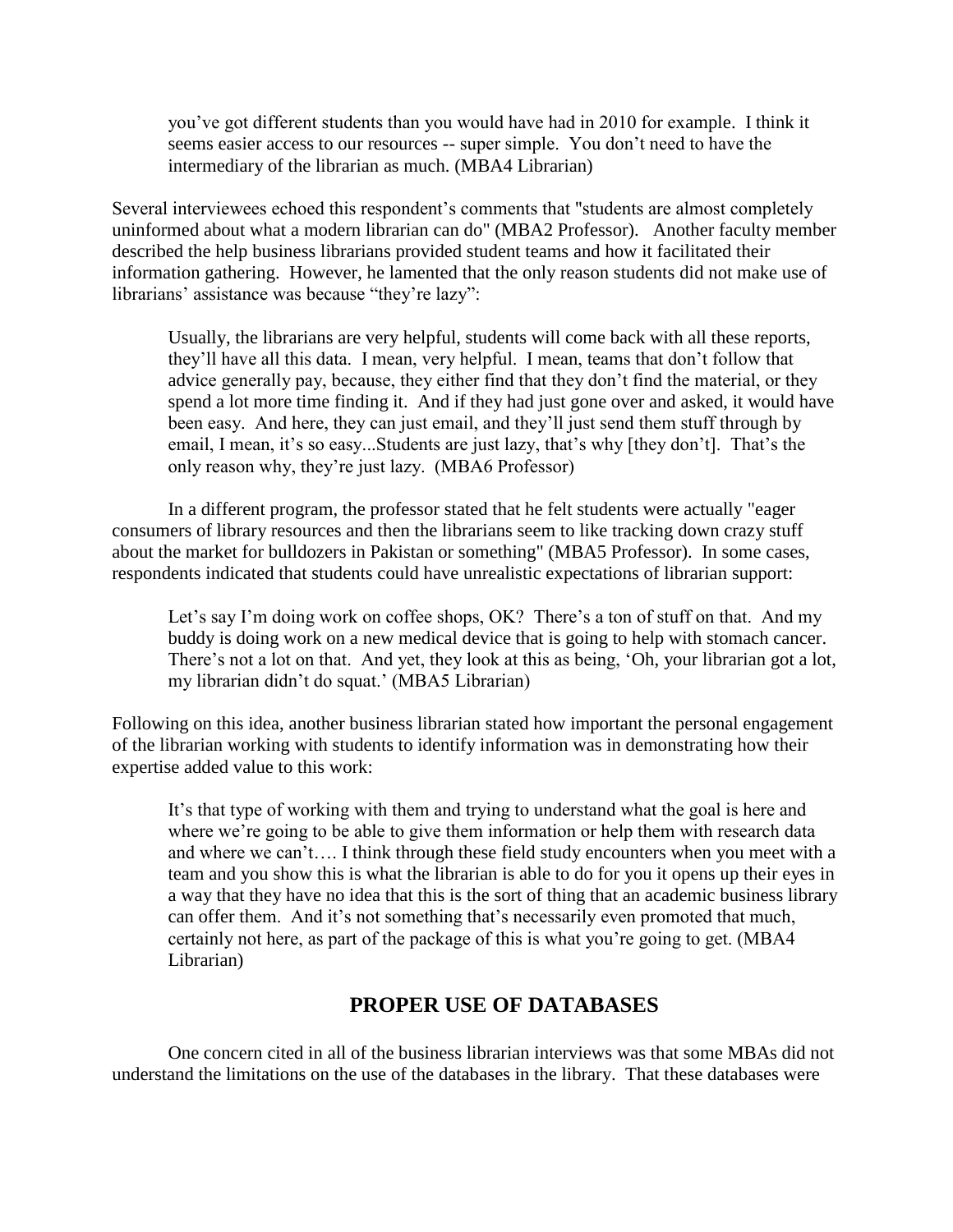only for school or personal non-paid professional development work, and for example, not for use at paid internships. This comment typifies comments about these concerns:

It's a huge, huge problem...and understanding that this information is just not a commodity that anybody can use and do whatever they want with. There are responsibilities, there are agreements, there's licensing, there's laws; there's publishers who will not hesitate to sue organizations. And they need to take that seriously. (MBA3 Librarian)

As a way to contend with this, some libraries posted information on their website about proper database use at their institution:

This is a matter of very large concern for us and we have really ratcheted up -- although we always had them sign a form when they came in... The past couple of years we have really ratcheted up our messaging -- content on our website, a pdf document. And then, for the full-time program… -- the dean of that program …does sort of a kick off before our internship town hall and we now participate in that. (MBA3 Librarian)

In one business library, the proper use of databases was also an issue because the school had an elective FBL project course in which MBA students were working with students from other schools. The business library's database contracts explicitly stated that only students, staff, and faculty from this school could use these databases. In this program, the respondent stated that this issue had played a factor in their not pursuing more aggressive outreach with FBL courses.

# **WAYS LIBRARIANS PROVIDE TEAM SUPPORT**

In the four programs where librarians were assigned to student teams, they had either one individual with the responsibility for matching librarians with teams or the decision was made together as a group. In both scenarios, there was an attempt to balance out projects that were likely to be more vs. less research intensive, as well as grouping by topic when allocating them to each librarian:

Occasionally by the luck of the draw, we'll actually put in requests internally as to what teams we want. We used to have like a fantasy draft, but now we've been doing it - we've been bunching it more together. A lot of people really don't care. But what we try to do is if there are three teams from Latin American Airlines, for example, I took all three because it could be a little easier down the road to have something more cohesive, and then I could get information that could be applicable for three. But there's -- you have a gut feeling as to what might be busy, but it may or may not be the case. (MBA5 Librarian)

The number of student teams supported in the FBL courses by business librarians ranged from 33 to 80 teams. Table 4 presents the data on the number of teams in the FBL courses in 2015 when the interviews for this study took place. These represent the typical number of teams at these programs. The required FBL courses at these programs are presented in this table except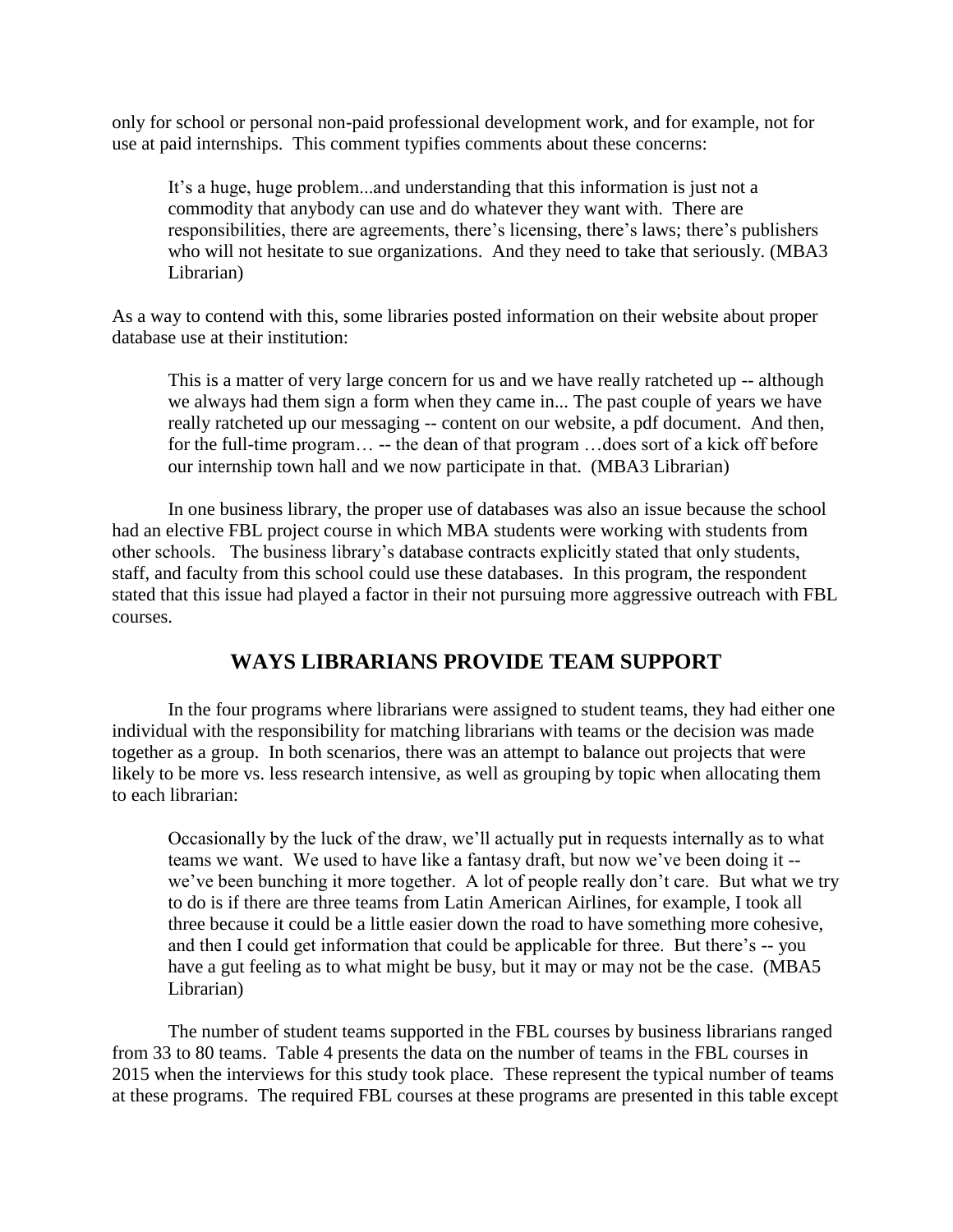for MBA6, where information on the main FBL elective course is provided. Most of the schools where librarians were assigned to teams also required that they met at least once with their librarian. The librarian at MBA4 described how her group approached this process:

So we have around 65 teams right now because it's, again, every student who's in the full-time program is in this...So again every team -- it's usually around five people -- is required to do this…This is basically the equivalent of your thesis. You get an advisor. You get a support from the program and you get a librarian. I have a small team so there's three of us that actually do librarian consultations. (MBA4 Librarian)

|                                                             | MBA1<br>(no main FBL<br>$course -$<br>various<br>electives) | MBA2<br>(Require<br>d FBL<br>course) | MBA3<br>(Require<br>d FBL<br>course) | MBA4<br>(Required FBL<br>course) | MBA5<br>(Required<br><b>FBL</b> course) | MBA6<br>(Main Elective)<br><b>FBL</b> course) |
|-------------------------------------------------------------|-------------------------------------------------------------|--------------------------------------|--------------------------------------|----------------------------------|-----------------------------------------|-----------------------------------------------|
| #of Project Teams                                           | N/A                                                         | 56                                   | 33                                   | 65                               | 80                                      | 35                                            |
| #of Business Librarians<br>available to support<br>them     | 4                                                           | 6                                    | 5                                    | 3                                | 5.5                                     | 6                                             |
| Are Business Librarians<br>assigned to teams?               | No                                                          | Yes                                  | Yes                                  | Yes                              | Yes                                     | N <sub>0</sub>                                |
| Are teams required to<br>meet with a business<br>librarian? | N <sub>o</sub>                                              | N <sub>o</sub>                       | Yes                                  | Yes                              | Yes                                     | N <sub>0</sub>                                |

#### **Table 4: Number of Projects in FBL Course and Support from Librarians**

Striving for a consistent FBL approach in which every student had an equal quality experience was cited by many of the librarian respondents in this study. An important factor was the issue of timing and when to best introduce and subsequently provide librarian support for student teams. In referring to where librarian support was placed in the timeline of the FBL course, one librarian said:

So they changed the scheduling over the last couple of years. Wednesday mornings now have kind of been anointed as this is when they're going to be working on this. So when we're offering consultations we're really trying to target Wednesday mornings because there's an expectation that the students will be on campus...And then we have other times of the week that we think are going to be good times to be available for them when they're not typically in classes. So it's really been, I think, around let's make sure that our scheduling and what our expectations are for when they're available are kind of in sync. (MBA4 Librarian)

Consistency of service was a concern cited by one of the respondents who admitted that the experience of teams with different librarians was not always the same. One librarian said, "….I think the relationship that the librarian has with the students can be uneven, if you will. That it depends on sort of the personality of the librarian, the willingness to engage, the enthusiasm for the work" (MBA2 Librarians). In terms of roles, one business librarian shared that they were not referred to as librarians in the FBL project courses. He reported: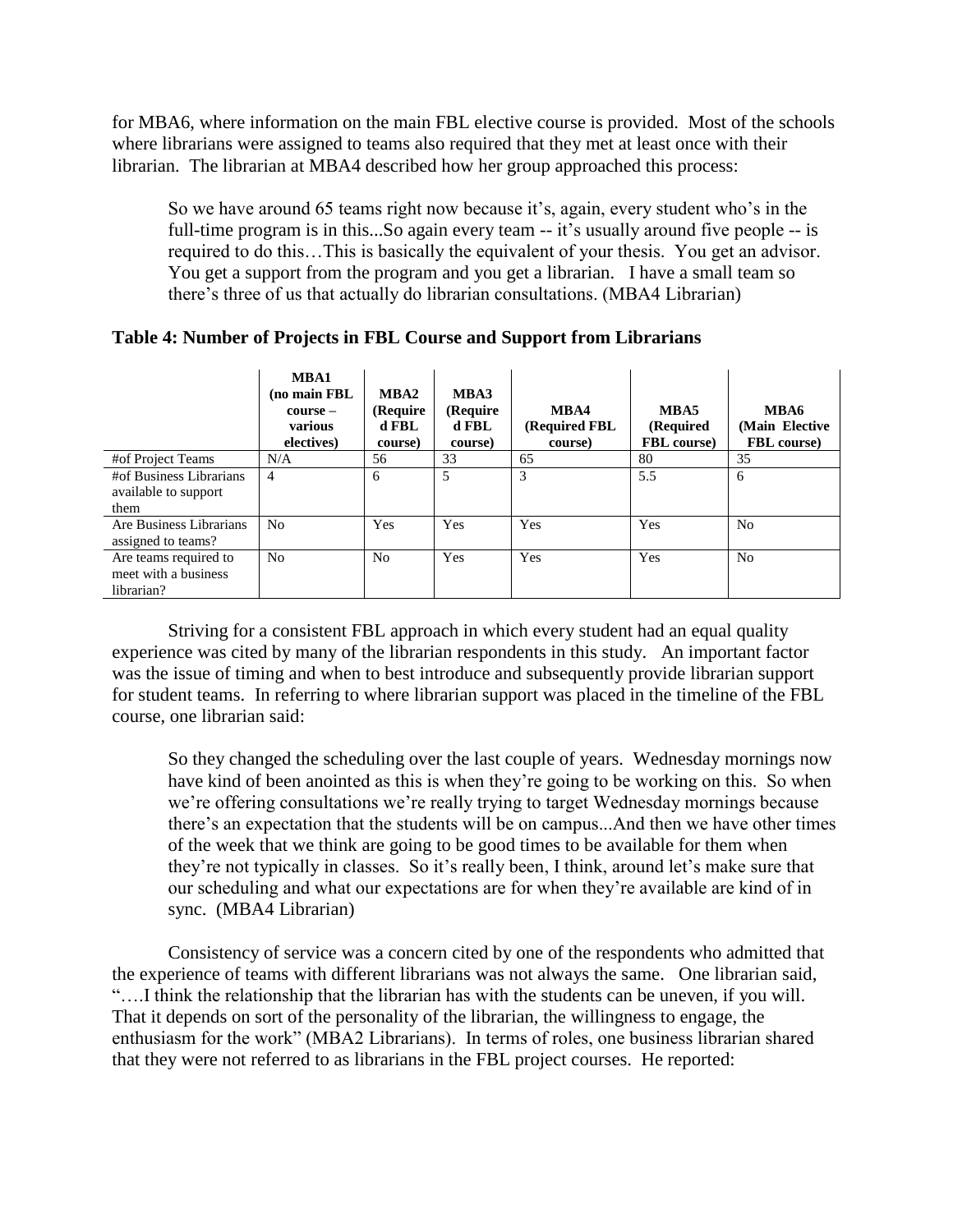We're considered the secondary research consultants. The primary research consultants are -- there are a few people. …a faculty member here… and she'll work with students who are looking at creating some primary research -- they want to interview people, customers, potential customers, et cetera. (MBA5 Librarian)

One respondent shared that at times, her role had expanded to other areas of support for these project teams:

I'll get asked questions when I'm working with teams that I think really fall into, 'You need to go talk to your coach about this.' They'll have issues. I'll see them when I'm meeting with them where they're not getting along or they need help figuring out how do I divvy up the work or how do I do a piece of it. I kind of end up being in the therapy role. (MBA4 Librarian)

One program had taken their partnership with FBL much further. A key feature was that learning effective information gathering did not appear only once in the course but was repeated over time:

When it's reinforced in that way in other core and elective courses, which it can be, we will go much further much faster. Because nobody gets anything in business school the first time around. Nobody gets regression the first time through. It's the subsequent reinforcement and application and also the validation from everyone else that this is an important part of thinking well and doing good work, that's where it really is going to connect… One of the portfolio skills that can be helped the most will be in the research area…So for example, instead of the one-off beginning of the semester, here's the library, here's our databases, look forward to seeing you, and then just dealing with people as they come running in ad hoc, we have built in more focused time sensitive and structured training and practice sessions into the course. So within the [FBL course name] curricula across full-time and evening programs there are required sessions where the students in the midpoint of their first semester go through library workshops to get additional instruction. And so the librarians are actually playing the roles of instructors. They've got frameworks, they've got processes, they've got tasks that are designed to integrate with what the students are doing in the [FBL course name] class. The librarians attend the [FBL course name] sessions, they know the material well, and so they and their team can reflect back to the students the concepts and the process steps and even the language that they're getting in [FBL course name] to integrate this and to reinforce this. They play an essential role in the evaluation of the materials. They provide a rubric and a way of thinking about what quality research looks like. They attend the presentations, they review the decks, and they provide scores that become part of the actual evaluative grades of the students as well as qualitative feedback. (MBA3 Professor)

The librarian at this school also mentioned that she felt that an advantage of their approach was that they made information gathering a required outcome. This was because:

We know at the end of the day that, with the exception of a handful of rare students, none of the students are really going to take the research component seriously unless they're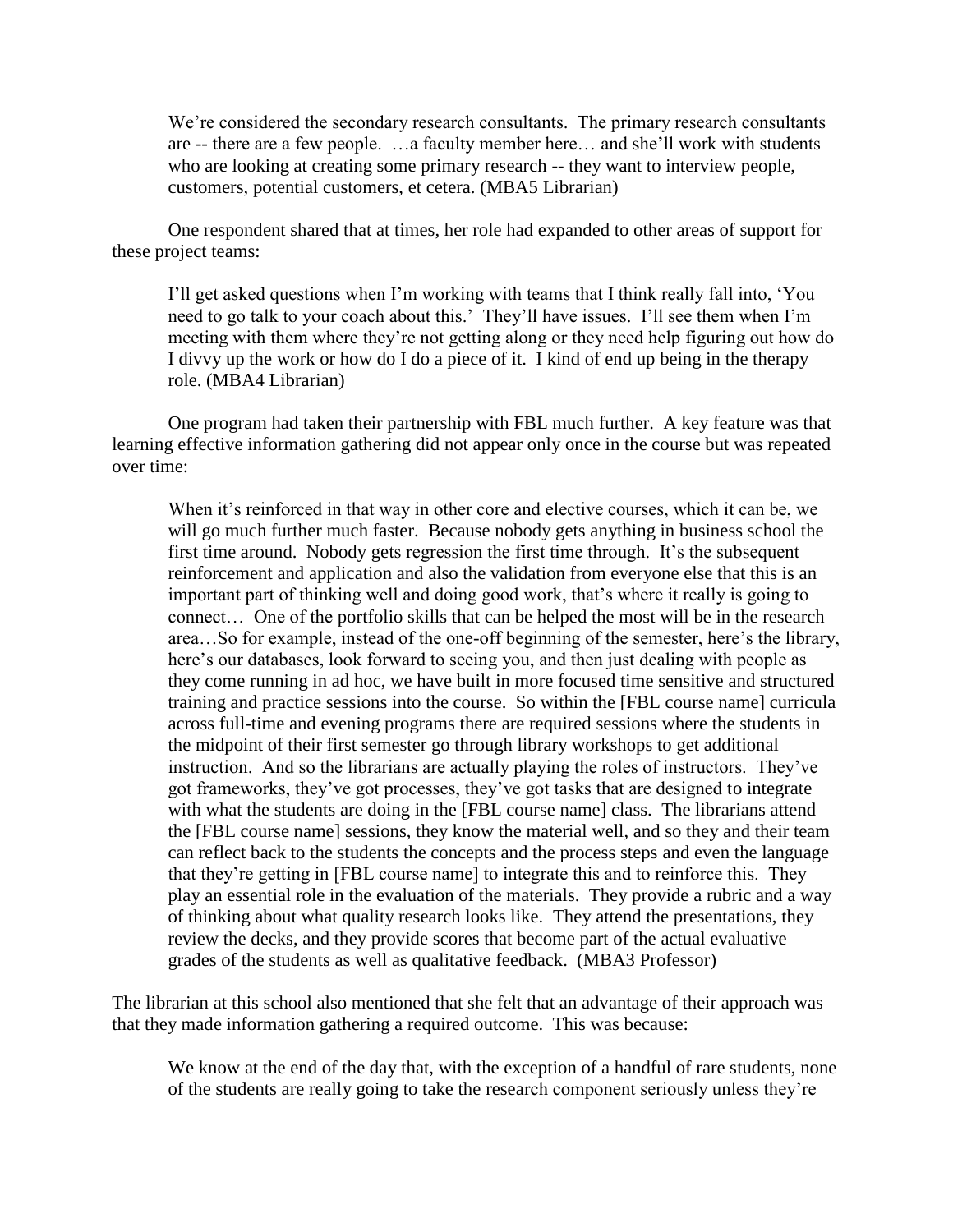being forced to do it, required to do it… that if the students are truly going to get all - everything that they're learning in [FBL course name], including the research component, it has to be iterative and it has to be reinforced throughout all of their learning experiences at the school. (MBA3 Librarian)

At MBA4, while their support of FBL was exclusively through supporting student teams with consultations, the librarian alluded to this need to be more "programmatic" and integrated with the MBA program which she referred to as "clients" of the librarians:

I invited all of the program managers to meet with the librarians for them to learn for the first time ever what it is we do during these consultations and what it is we do as we work with the teams month after month after month when they come back for help. They had no idea... So I say that's been a change in terms of trying to make this more programmatic and to have our clients understand just as we're their clients in a sense. (MBA4 Librarian)

When a faculty member described the role of the business librarians at his school, he said that "they're fully respected members of the team" (MBA5 Professor). This suggested that in this program, the librarians had a more integrated role just by designating them as co-members of the "team"

## **POSITIONING OF TRADITIONAL REFERENCE SUPPORT**

The two business libraries that had chosen a more traditional level of support for these FBL projects with staffed as needed reference support provided contrasting reasons for offering support in this way. In one instance, the librarian talked about their investing a fair amount of time creating online LibGuides and consequently assuming the reason they did not hear more from students was because the students found using those guides sufficient. Therefore, she saw no need to advocate for more support beyond the half hour resource presentation she or her business librarian colleagues might be invited to give for an FBL class:

I don't think it has been too time consuming for us because it's not a required course and not every student will be involved in it. Usually we'll -- we won't meet with the entire group and we'll only meet with them once or twice depending on their needs for the semester. Probably designing the research guide takes more time. (MBA1 Librarian)

When business students did seek assistance from business librarians at this school, she continued that:

I won't talk to the entire team. They'll usually portion out the work. So if they need additional help after the presentation they'll pick someone to come talk to the librarians. They wouldn't all come together…But I don't actively reach out to the teams. They know if they need help they'll come to us. (MBA1 Librarian)

The business librarian at the other program (MBA6) stated that ideally she would like to pursue more engagement with FBL project course teams and an "embedded approach," but she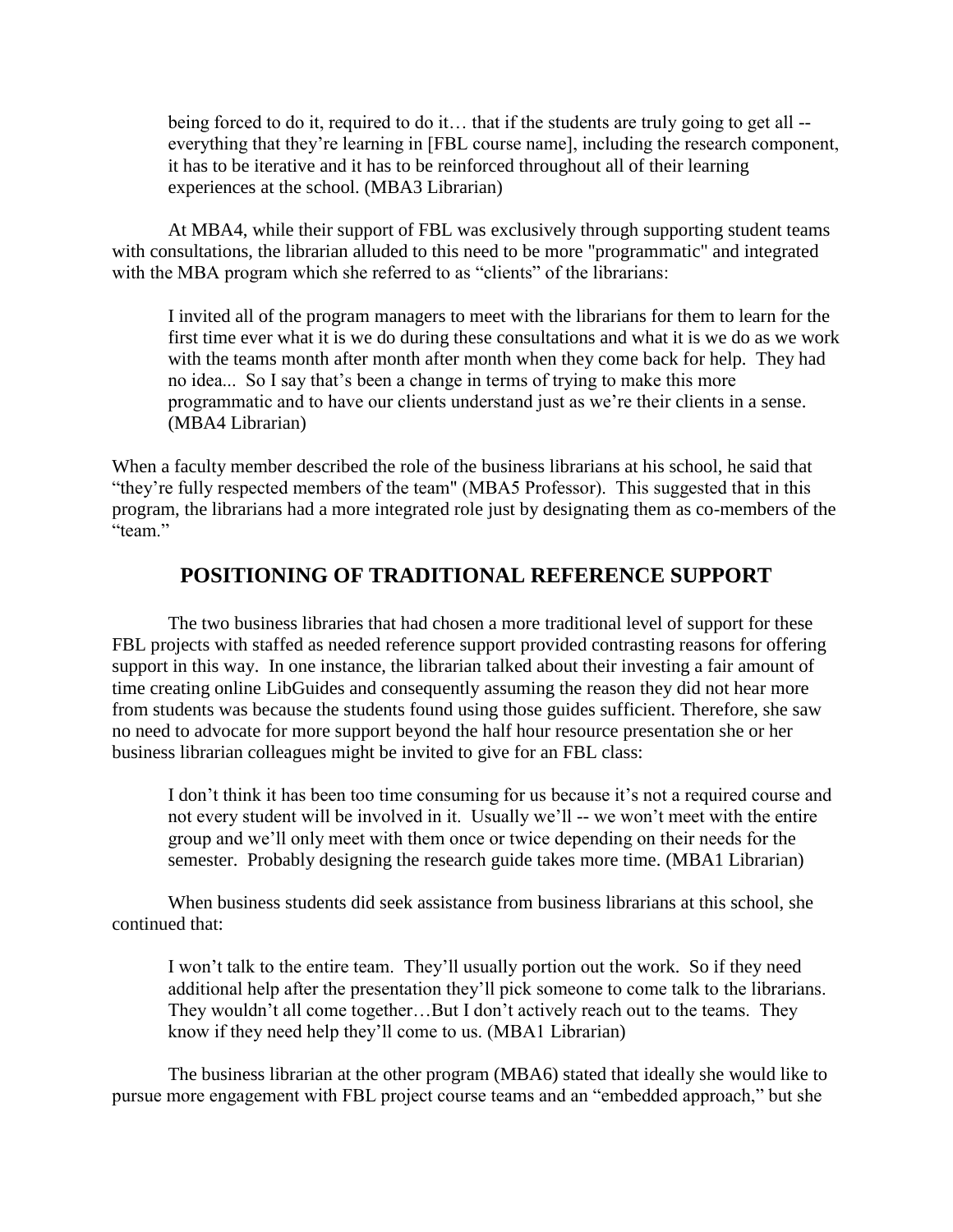just did not see it as feasible with the number of existing staff: "We are providing office hours in the main building... we are in office hours on a daily basis so kind of a remote reference services [sic]. We are also providing more extensive chat services" (MBA6 Librarian). She then provided more details on why her team did not have the capacity to provide more engaged FBL support given their other established reference obligations:

We have 2,600 undergraduate students so it's not just the MBAs that we are supporting. …We are trying to support our -- faculty research as well and …that support for faculty research would be a priority over student research…. So those types of things -- not anything particularly unusual, I guess. It's just a quantity problem. (MBA6 Librarian)

## **ONLINE RESOURCE GUIDES**

Four of the six business librarians spoke about the web-based resource guides they created specifically tailored toward the research being done by the student teams on FBL projects. The platform format used for these at three institutions was called "LibGuides." This references a content management system for creating online guides that many libraries use that is sold by a company called Springshare (Springshare, 2016). Consequently, in several interviews, the business librarians described their online guides as "LibGuides": "I've required every librarian to create a LibGuide that is tailored to that particular project so then that's what we're teaching from when we're meeting with them...So every team gets a LibGuide. There's a certain template that we use for that for the most part" (MBA4 Librarian).

One librarian felt these guides might be a more effective means to communicate with students rather than required team meetings:

This year we got a link to our MBA research guide put into Canvas. Every single student sees that guide. And they've actually been using it so I feel like they want to do their own work and they only come when they're stuck. (MBA1 Librarian)

This librarian mentioned that many of the student teams working on FBL projects at her school did not ask for help and attributed this to one of two factors: "They think they know everything. Or they have the research guide and the resources aren't that hard to use" (MBA1 Librarian). The business librarian at another program spoke about their resource guides that support FBL project work as more "robust" and informative than typical LibGuides:

So these are pretty substantial and these are developed to mitigate their wasting too much time trying to figure out where to begin or how to move through the research process. So they're very robust. They're very, very, very targeted to the client project and I think that one of the things that distinguishes these is unlike what you typically see in LibGuides where you'll just have a series of links and then maybe a one sentence descriptor of the resource -- we are really introducing each individual source to the students relative to their client project and the kind of information and the kind of data they want. So even if they just look at the guide they're already getting layers of the beginning of understanding about how complex and rich these resources are. (MBA3 Librarian)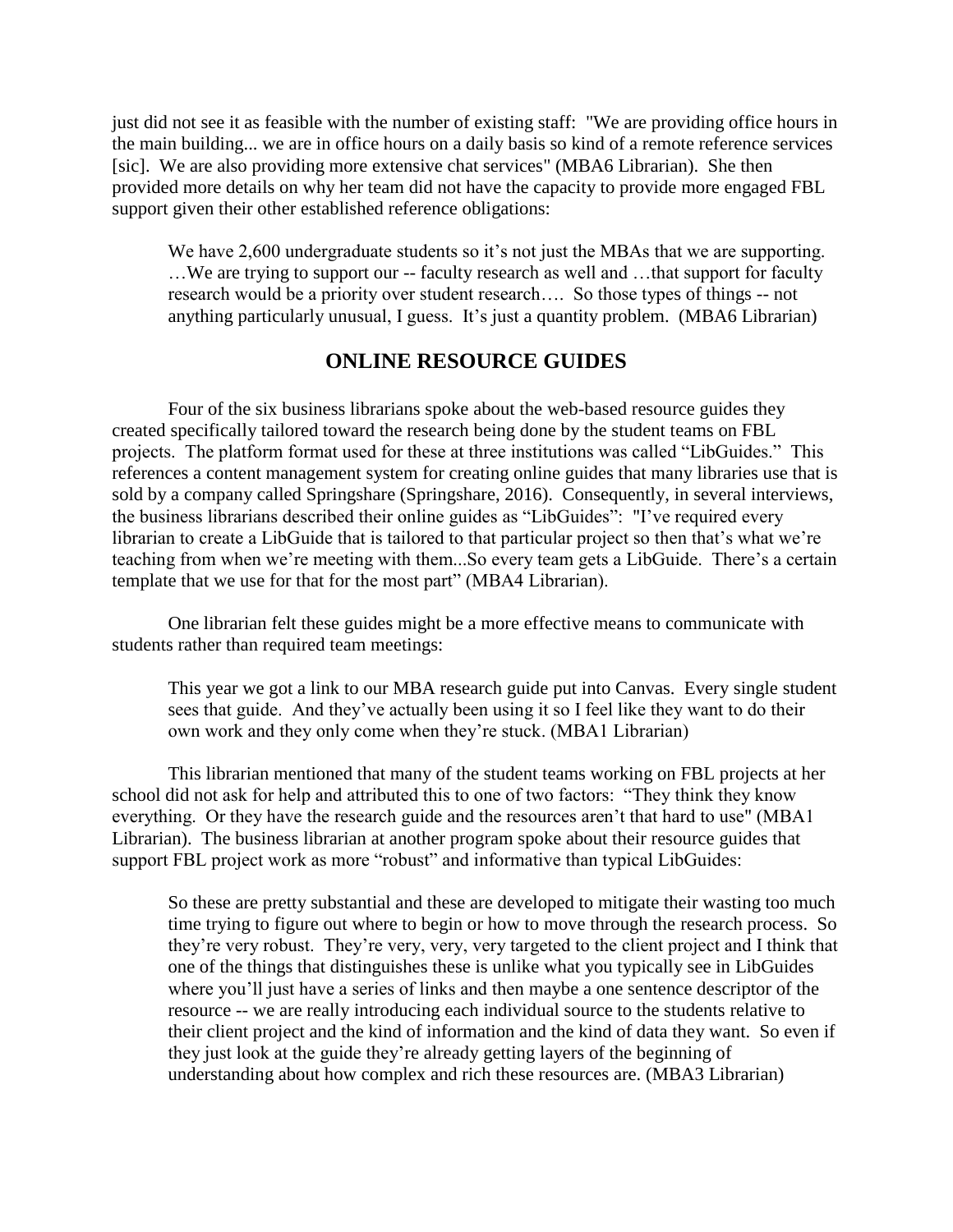## **ADVOCATES FOR LIBRARIANS IN THE FBL PARTNERSHIP**

Many interviews addressed how the roles of faculty, career service professionals, and FBL project team advisors could play an important role as champions of the expertise the librarians offered to students. In one interview, the faculty member spoke about recommending to teams that they meet with a librarian and how he valued the expertise the librarians could provide the students; yet he left the decision to them to reach out to the librarians (MBA6). In another interview the librarians said that some faculty insisted that students needed to go to speak to the librarians and others were less adamant. When this support came from the faculty advisor as "have you gone to ask the librarian about this?" (MBA2 Librarians), students were more likely to seek out assistance from librarians. Most of the respondents felt that such advocacy encouraged MBAs to be more inclined to work with business librarians. One librarian spoke about being included in faculty- led team meetings run by more proactive "librarian champion faculty" as a way to become more familiar with a team's project. This librarian believed that being present at these meetings had helped reinforce the research support librarians could provide for the student projects:

Oftentimes the project description that we get, by the time the students get together with their advisors, it's changed and we are not informed of that change. So we might do a lot of work that's missing the mark. So it really was important for me to be involved in a couple of these where I could hear what the students are hearing from the advisors and then I could provide them with better information, more targeted and timely. It was very helpful... I think one of the other outcomes of having us there is that the students see that we have a seat at the table, that they see how the faculty treats and believes that we are part of the team. So I think it just instills in the students that we're important and that they need to come and use us. (MBA2 Librarians)

A career services professional said that she did not just advise students to see the business librarians; she would detail the steps that students needed to take and how the librarian could help:

They really expect things to be handed to them. So sometimes in order to take initiative you've got to actually outline how to do it. OK, these are the steps you need to take and these are the people that can help you. If it's not easy they don't necessarily do it. (MBA2 Career2)

# **THREE APPROACHES TO BUSINESS LIBRARIAN FBL SUPPORT**

The FBL approach is evolving as academia seeks new models for this type of education. As new roles are being developed to support FBL, there are issues of contention that are arising from where roles have jurisdiction. For example, between staff administrators of these programs responsible for things like logistics and locating project sponsors and the faculty leads designing curriculum. In terms of active engagement of business librarians, programs differed in how this role has been deployed. This research identified three approaches to the work of business librarians with FBL project courses. The approaches also identify their positioning with FBL as either proactive or more reactive in character. Spitzmuller and Van Dyne (2013), citing the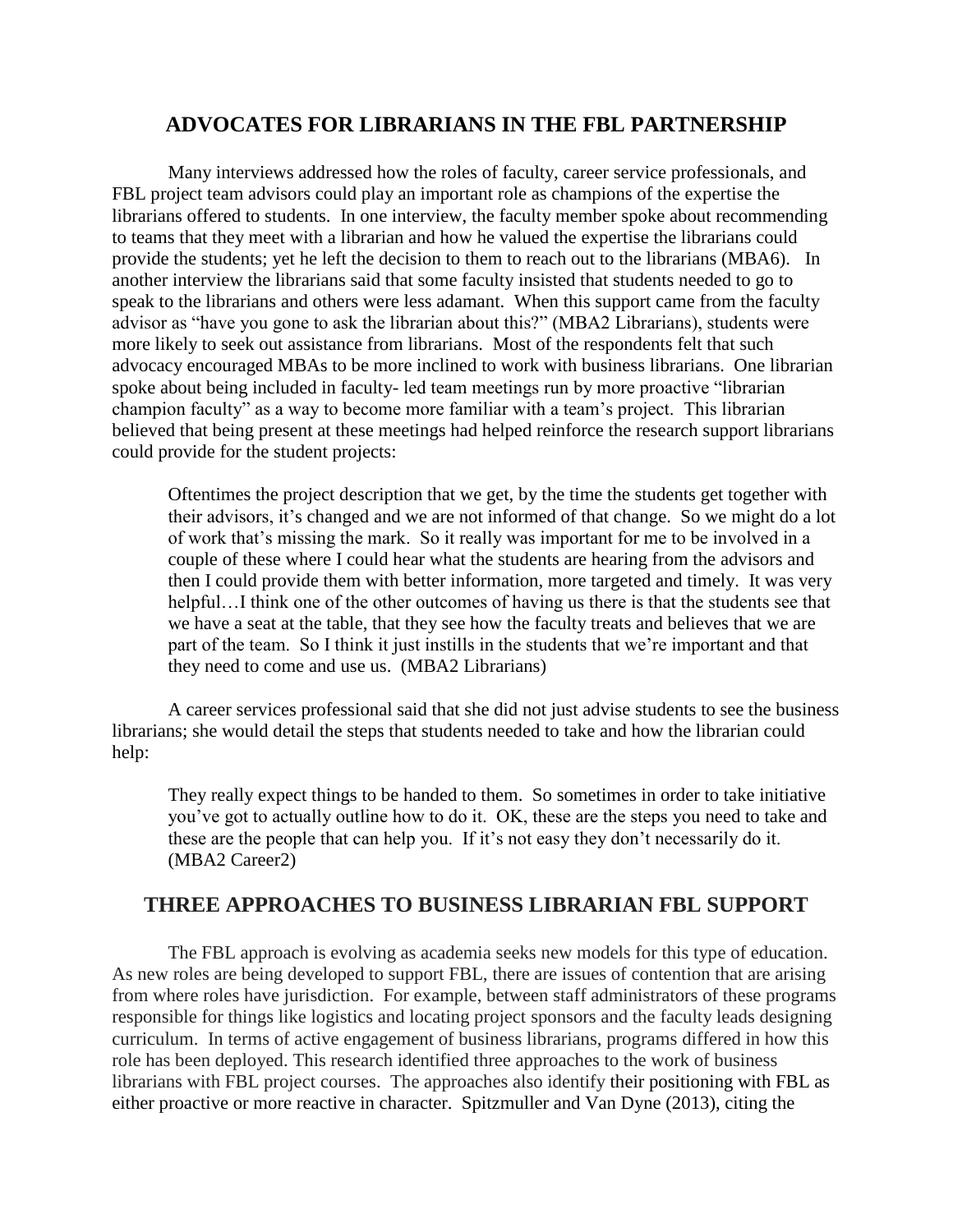research of Parker and Collins (2010), define proactive vs. reactive actions as "proactive behaviors emphasize the notion of foresight where an individual initiates actions in anticipation of future outcomes. Moreover, proactive behaviors emphasize taking control or causing change. By contrast, reactive behaviors do not depend on intentionality and foresight. Instead, they occur in response to the situation or incident" (p. 562). In the context of this research, this means roles that were actively engaged with the FBL course vs. those that provided only support when students or faculty in the course requested.

Figure 1 shows the three approaches to the positioning of business librarians with FBL courses and which were followed by each of the 36 full-time MBA programs surveyed: 1) selfservice (proactive), 2) embedded (proactive) and 3) on-demand (reactive). In many instances, the focus of the librarians in their work with FBL was not exclusively found in one of these three approaches, although they appeared to be the primary focus. For example, some of the libraries identified as "self-service" indicated that they also scheduled optional "research drop-in sessions specific for these student teams" and another mentioned participating as "program managers" with FBL experiences. Some of the libraries with a more hands-on focus also created self-serve online guides for students to use for these projects. The following section describes in detail the three approaches through which it was found business librarians interacted with FBL.

#### **Approach 1 – Self-Service**

In this approach, FBL project support was focused on self-service online guides and resource tools. This required good IT support and infrastructure. A potential challenge was that once produced and completed, such materials are not easily adapted when a project changes its focus; evidence from this research showed that such project changes were typical in these courses. A benefit of this approach was that it allowed the library to more clearly define the use of staff time. This permitted the business librarians to be less affected by changing projects and capacity issues. In the online survey, one institution described their "self-service" approach:

Librarians curate and deliver weekly news updates based on field locations; participate in the field experience (in the role of program managers); develop material to help students learn more about the social and business culture of the regions where they will be traveling; create country specific postcards with resource recommendations and QR codes that link to the related online product.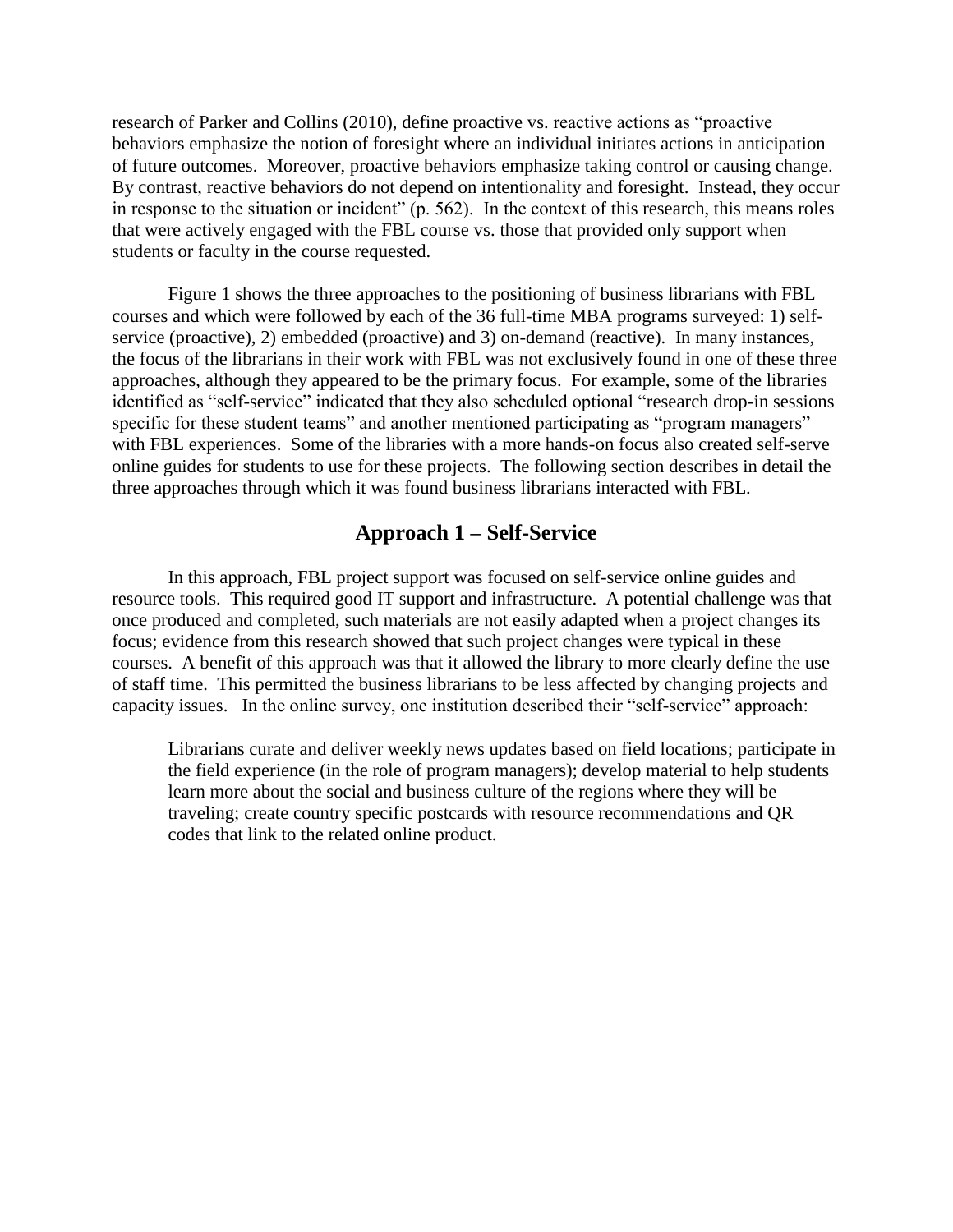**Figure 1: Three Approaches on how Business Librarians Support FBL<sup>1</sup>**



**Approach 2 - Embedded**

In this second approach, librarians met with the FBL course teams with a heavy focus on in-person engagement that supported research on the FBL projects. This required a larger business librarian staff. Consequently, a school with only one or two librarians to support FBL projects probably would not be able to choose this approach. Minimal IT support was necessary, since this approach worked well with LibGuides or even Microsoft Word documents posted to the course management system for students to reference as research guidance tools. One benefit of this approach was that the close interaction with teams allowed for adjustment of research recommendations and guidance as the project evolved and possibly changed its focus. This approach was more connected with activities of the actual course and through its interaction with the other course facilitators. This level of engagement could also lead to the involvement of the librarians in project judging and after action reviews.

The heavier involvement provided the librarians with more information about the projects that could be applied to their work with the student teams. The big challenge was the unpredictability of the demands on time and workload. Providing the right level of support could take away from time available for other duties such as central library committee work and other general demands. Table 5 includes two institutions' comments in the online survey about their school's embedded approach.

#### **Table 5: Comments from Schools with an Embedded Librarian Approach**

 $\overline{a}$ 

"It is one of our biggest success stories enabling us to partner and collaborate with faculty and students; it

 $<sup>1</sup>$  The method for tabulating these results involved looking at the institution specific responses to Questions 5-10 in the Business Librarian Online</sup> Survey. To guarantee response anonymity the survey results have been provided in the Appendix in aggregate.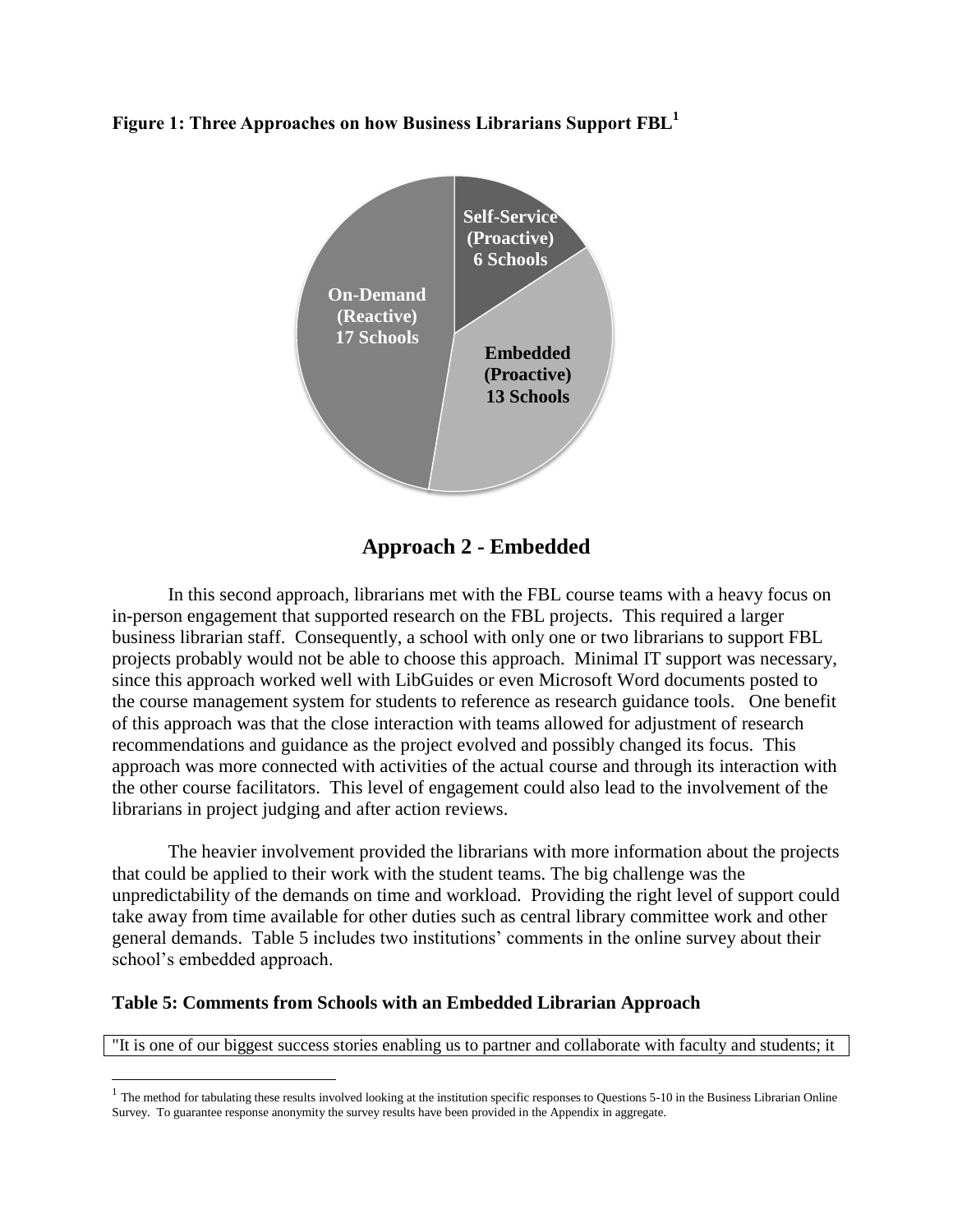has contributed to librarians being seen as part of the student teams and their community; it has greatly increased our visibility and value."

"This is a core role for us. Expectations placed on the librarians by the programs we support can be difficult to meet due to timing of expected consultations. Some programs also have difficulty placing the required library consultation at the best time for the team. Rather than have timing that maximizes the team's needs, the consultation is scheduled during the best time for the program. Even if that might mean the night before a major exam. This relationship, across multiple programs, is a work in progress and ever-improving."

## **Approach 3 – On-Demand**

The final approach was one-shot instruction and on-demand support in which the librarians provided an in-class source review when requested in addition to traditional reference services.In institutions with only one business librarian, this approach might be the only option because it did not require a larger staff. One clear benefit of this approach was that it reflected the status quo of typical librarian support and did not affect personnel issues and the librarians' other job duties. One potential challenge of this approach was that the librarians had less understanding of FBL course work and may not be prepared when higher demand for library services was needed in FBL project courses.

# **Discussion: Implications of this Research**

This study demonstrates the varied connections between business librarians and learning through real project experiences, which is a growing area of business school curriculum. In terms of business library support, some programs indicated that their partnership with FBL curriculum was growing alongside the expansion of FBL courses at their school. Said one librarian, "….One of the things that's really remarkable is that the school has expanded the number of action learning programs that it has, and we've been able to sort of shift and move around work in order for us to support that" (MBA5 Librarian). This respondent added that he believed all business schools would prefer business librarians to be more involved in their FBL courses:

I think there is enthusiasm on the part of the [MBA] program folks to have information support for their teams. There just might not be universal desire on the part of the libraries, especially if they have smaller staff. (Personal Communication, MBA5 Librarian, 7/7/16)

Biddle's (1986) theory on the impetus for role changes in organizations suggests that they can be agreed upon through consensus or imposed on roles through conformity. The data collected in the case study interviews offered evidence that indicated that most business librarians were consensually adapting to supporting the needs of FBL courses. This was illustrated in the librarian interviewed from MBA5 who spoke about his team eagerly adjusting and adapting to new roles in the face of the growth in the number of FBL courses at his program. The online survey results, however, suggested that this level of engagement was not universal. It is possible that other programs could encounter role changes being imposed on them because of the increased popularity of FBL and this more engaged form of project-oriented curriculum. The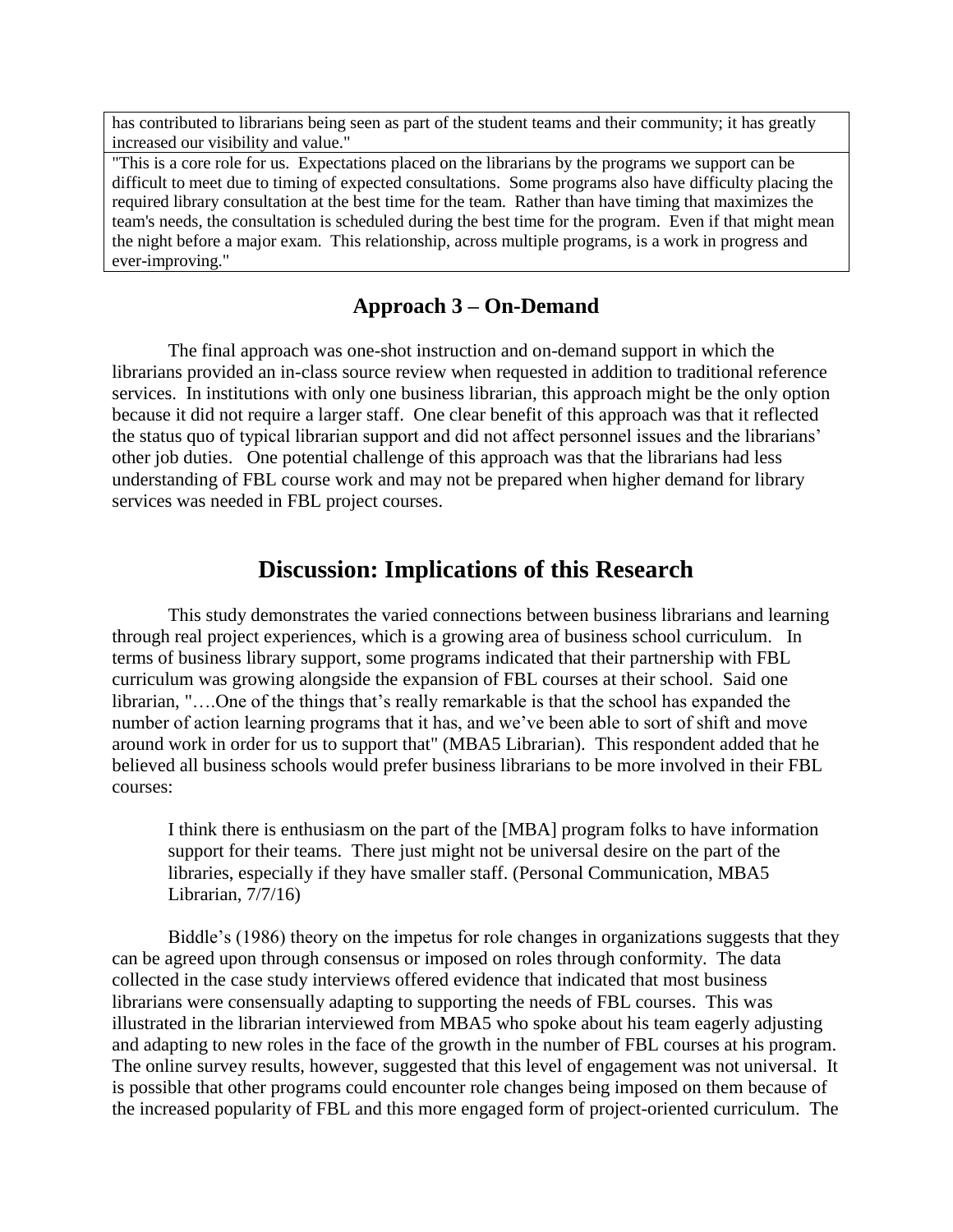*Three Approaches* model in this study depicts how business librarians are supporting FBL. With that categorization, half of the 36 schools surveyed had not changed their model to support FBL and were only providing reactive on-demand support.

This research contributes to the expanding knowledge of practical approaches for implementing the embedded librarianship model that has gained momentum in academic libraries in the past few years (Brower, 2011). The models in which business librarians were formally supporting FBL at four of the six case studies provide detailed descriptions of their embedded approach within their organizations. These comparative case studies offer a practical resource for librarians.The three categories of support model: 1) self-service (proactive), 2) embedded (proactive) and 3) on-demand (reactive) could also be a useful tool to apply to examine other areas of academic librarian research support work. The model could be used for analysis of cases in which librarians are assuming more proactive vs. traditional reactive roles (Budd, 2005; Grassian & Kaplowitz, 2009).

The evidence from this research also is in agreement with a recent ITHAKA study of academic library deans and directors (Wolff-Eisenberg, 2017). One key issue it uncovered was the growth in libraries of teaching and research support positions similar to the librarian roles working with FBL. In the ITHAKA survey "nearly half of respondents indicated that their library is increasing the share of staffing and budget devoted to developing and improving services that support teaching, learning, and research" (Wolff-Eisenberg, 2017, p. 3).

## **Conclusion: Limitations and Future Research**

A limitation of this study was that it was designed to collect data sequentially and did not include the opportunity to return to respondents at the case institutions to probe further into insights identified after an initial analysis of the interview transcripts. The study also only reflected the viewpoints of the categories of respondents included in this study. For example, a group that could be surveyed would be MBA students to collect information on what they think of FBL courses and the research guidance they receive from librarians and others as part of these projects and its impact on their development as managers.

The results of this study suggest that there are many avenues for future research with FBL. In this study, the business librarian role was explored in greater depth than the other roles. Although this research led to a greater appreciation of the business librarian role as one of the knowledge experts who support FBL, the interviews revealed that it was the faculty, and not the librarians, who referred to business librarians as experts. The role business librarians play in FBL as experts in secondary data identification and collection could be explored further.

Another opportunity for future research would be to expand the study sample to other types of institutional rankings of MBA programs to further explore the norms of FBL business librarian support among different business schools. For example, expanding beyond just U.S. schools by referencing the schools listed in the Financial Times' *Global MBA Ranking* (Financial Times, 2017) would provide a potential sample for an international, comparative analysis of FBL curriculum. Another approach for expanding perspectives on FBL business librarian support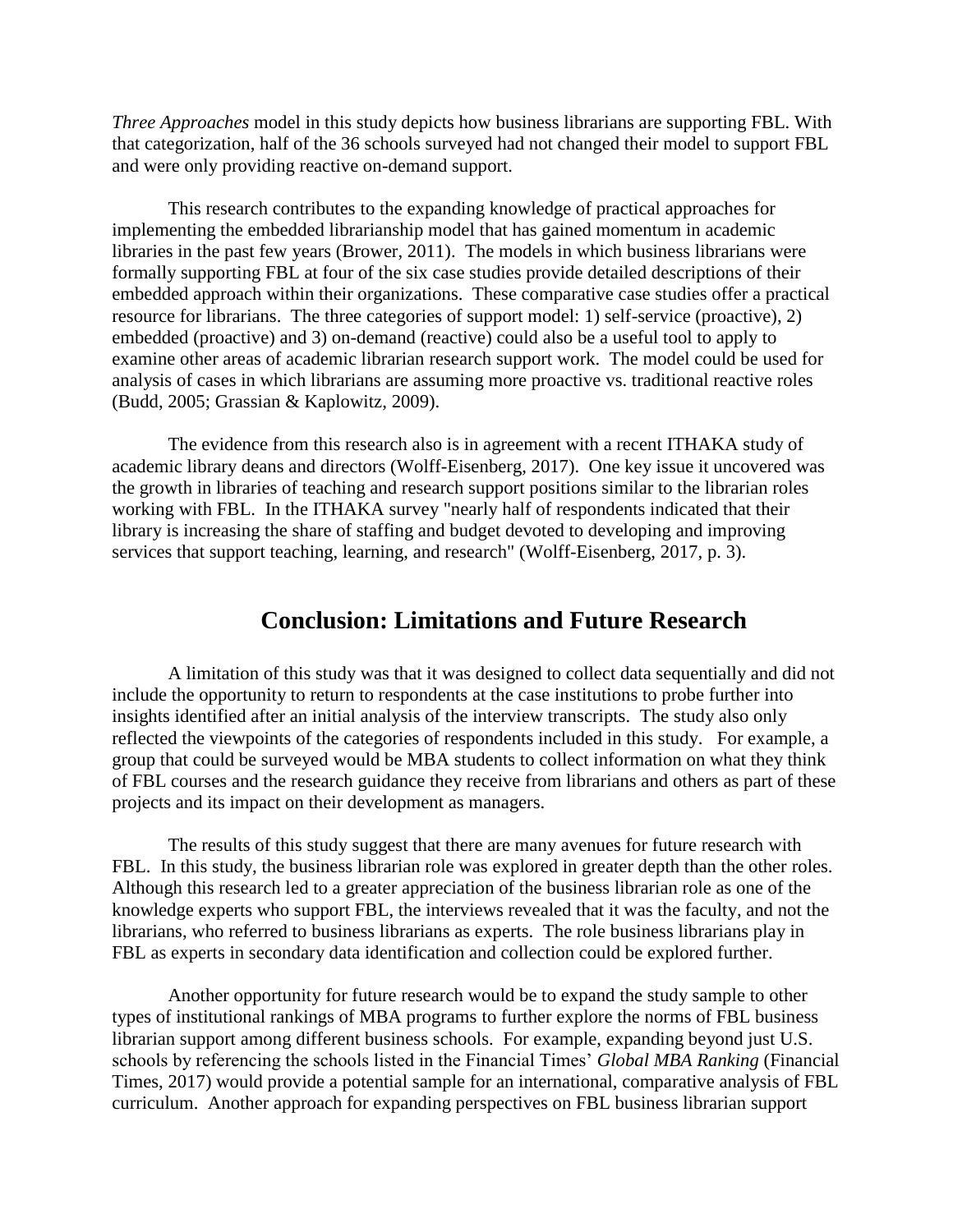could be to gather observations from other parts of the university beyond the business school. For example, in this study, two business librarians shared that they believed that the central library administration did not appreciate the heavy workload required to support the FBL projects. Consequently, it would be helpful to interview senior library administrators to obtain their perspectives on FBL at their institution's business school and how their business librarians support this type of instruction.

In this study, FBL was shown to bring the ever-changing issues and real practice of business today into the teaching of business schools. It gives MBAs the opportunity to practice what they are learning in a robustly supported environment from a diverse range of experts, including business librarians. The rich data uncovered by this study on FBL project curriculum reveals details on an important focus of business school pedagogy and how business librarians participate in it.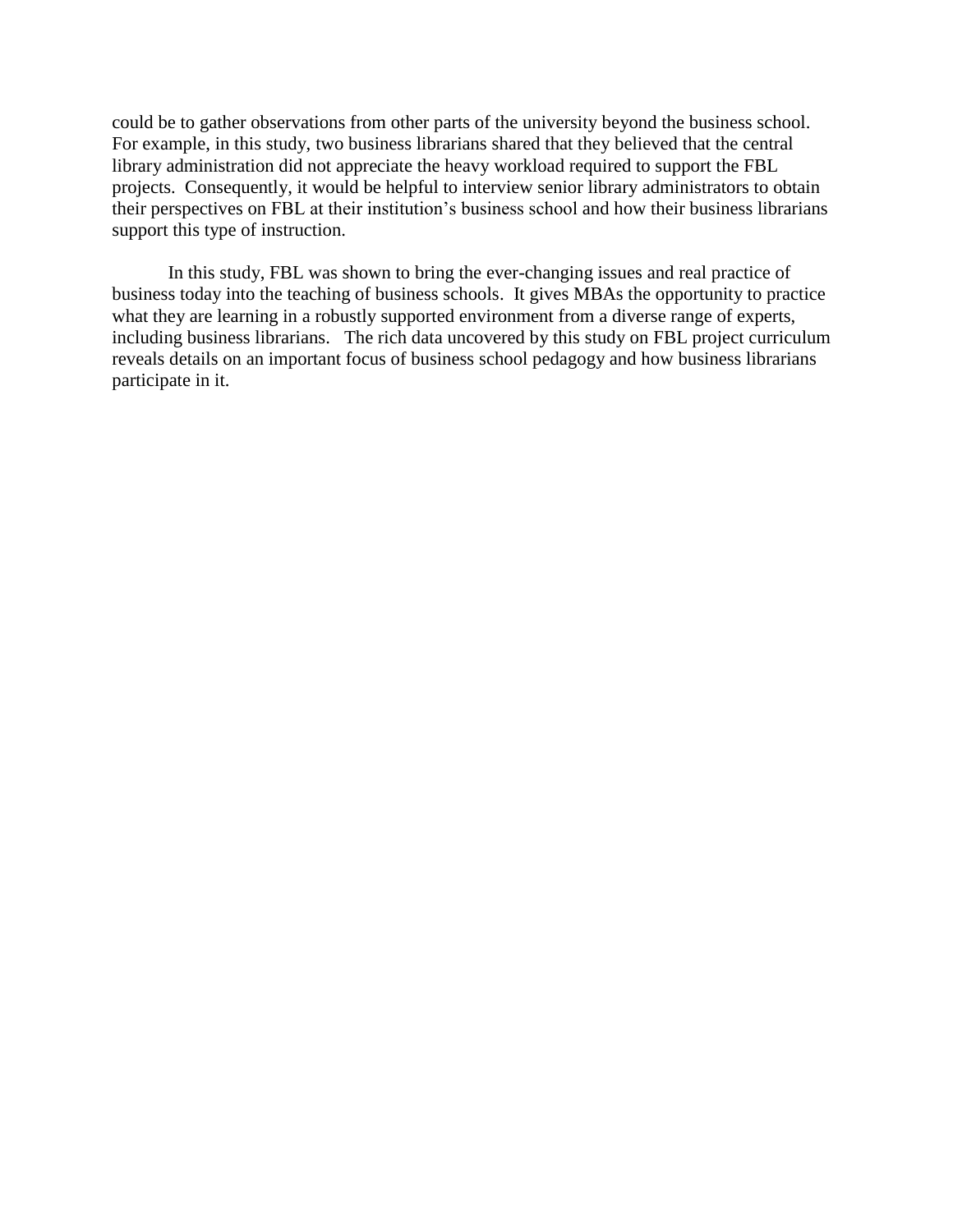# **References**

- Abels, E.G. & Magi, T. J. (2001). Current practices and trends in 20 top business school libraries. *Journal of Business & Finance Librarianship. 6*(3), 3-19.
- Abels, E.G. & Klein, D.P. (2008). *Business information: Needs and strategies*. Bingley, UK: Emerald Group Publishing Limited.
- Academic Business Library Directors (ABLD). (2013). Retrieved from http://www.abld.org
- Anthony, K. (2010). Reconnecting the disconnects: Library outreach to faculty as addressed in the literature. *Colleges & Undergraduate Libraries*, 17, 79-92.
- Association for College and Research Libraries (ACRL). (2016) *Framework for information literacy for higher education*, Retrieved from http://www.ala.org/acrl/standards/ilframework
- Baker, H.K. & Schomburg, A. (2003). Integrating theory and practice: The role of MBA field studies. *Journal of Financial Education*, *29* (Summer), 34-49.
- Barnhart, M. & Ogur, C. (2014). Collaboration in business libraries: Careers and entrepreneurship. In T. Wales (Ed.), *Business School Libraries in the 21st Century* (p. 121-141). Burlington, VT: Ashgate Publishing.
- Bennis, W. G., & O'Toole, J. (2005). How business schools lost their way. *Harvard Business Review*, *83*(5), 96-104.
- Berdish, L. & Seeman, C. (2011). Kresge library's embedded librarian program: A studentcentered approach. In C. Kvenild & K. Calkins (Eds.), *Embedded librarians: Moving beyond one-shot instruction* (p. 153-164). Chicago: Association of College and Research Libraries.
- Berkman, R. (2016). ACRL's new information framework: Why now and what did it discover? *Information Today*, 40, (2), Retrieved from [http://www.infotoday.com/OnlineSearcher/Articles/Features/ACRLs-New-Information-](http://www.infotoday.com/OnlineSearcher/Articles/Features/ACRLs-New-Information-Framework-Why-Now-and-What-Did-It-Discover-109503.shtml)[Framework-Why-Now-and-What-Did-It-Discover-109503.shtml](http://www.infotoday.com/OnlineSearcher/Articles/Features/ACRLs-New-Information-Framework-Why-Now-and-What-Did-It-Discover-109503.shtml)
- Biddle, B.J. (1986). Recent developments in role theory. *Annual Review of Sociology*, *12*, 67-92.
- Biddle, B.J. (2000). Role theory. In E. F. Borgatta & R.J.V. Montgomery (Eds.), *Encyclopedia of sociology* (p. 2415-2420). New York: Macmillan Reference.
- Bisoux, T. (2011). Re-envisioning the MBA. *BizEd*, *10*(5), 22-30.
- Boyatzis, R.E., Cowen, S.S. & Kolb, D.A. (1995). *Innovation in professional education: Steps on a journey from teaching to learning*. San Francisco, CA: Jossey-Bass Publishers.
- Boyington, B. (2014). 2015 Best business schools. *U.S. News & World Report*. March 10.
- Brower, M. (2011). A recent history of embedded librarianship: Collaboration and Partnership Building with Academics in Learning and Research Environments. In C. Kvenild & K. Calkins (Eds.), *Embedded librarians: Moving beyond one-shot instruction* (p. 3-16). Chicago: Association of College and Research Libraries.
- Bruce, C. S. (1999). Workplace experiences of information literacy. *International Journal of Information Management*, *19*, 33-47.
- Budd, J. (2005). *The changing academic library: Operations, culture, environments*. Chicago, IL: American Library Association. (ACRL Publications in Librarianship no. 56).
- Case, D. O. & Given, L.M. (2016). *Looking for information: A survey of research on information seeking needs, and behavior*.  $4<sup>th</sup>$  ed. Bingley, UK: Emerald.
- Castleberry, S.B. (2001). Using secondary data in marketing research: a project that melds web and off-web sources. *Journal of Marketing Education*, *23*(3), 195-203.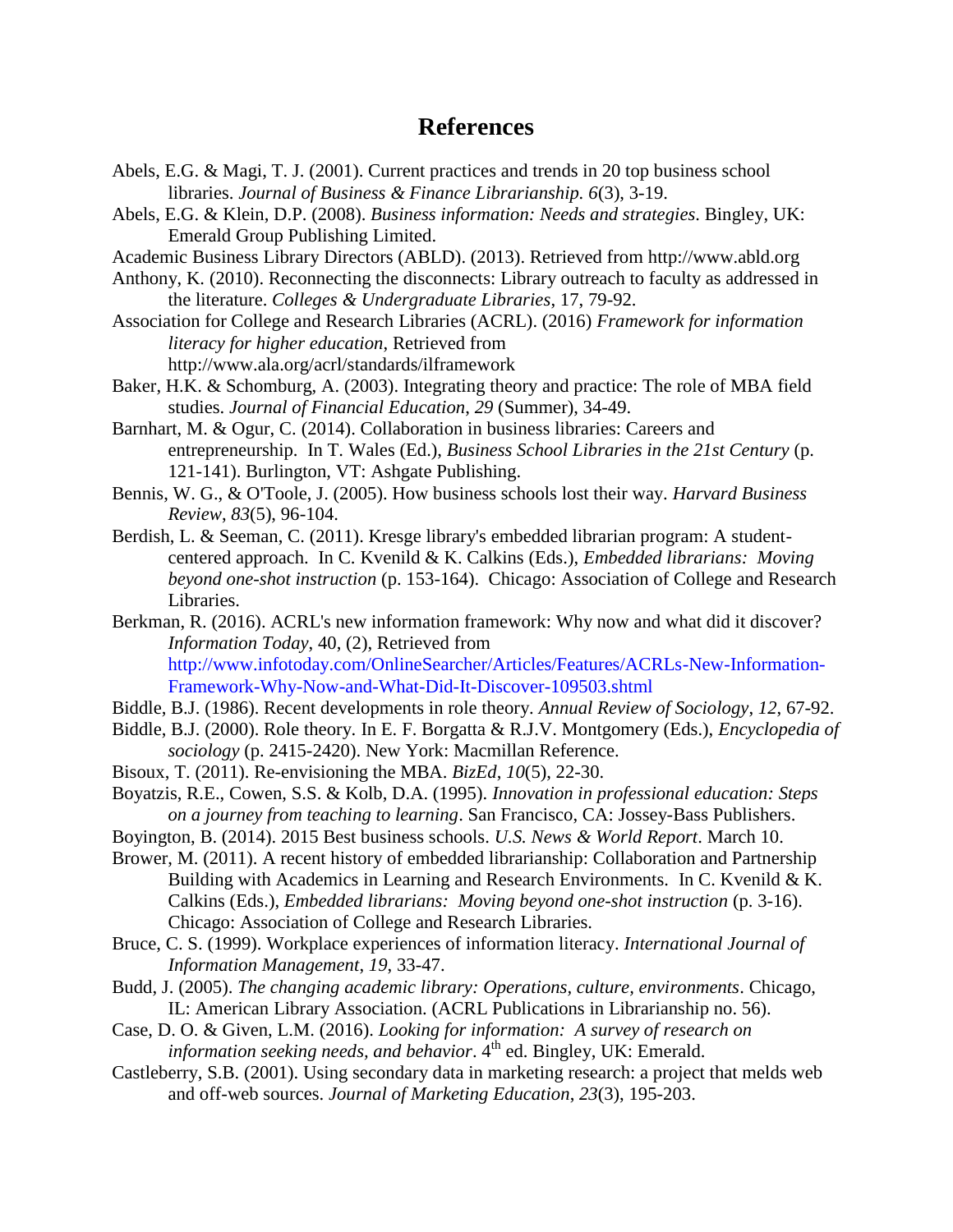Cheit, E.F. (1985). Business schools and their critics. *California Management Review*. 27, 43-62.

- Cheuk B. W. (1998). An information seeking and using process model in the workplace: A constructivist approach. *Asian Libraries*, *7*(12), 375-390.
- Cheuk, B. W. (2002). *Information literacy in the workplace context: Issues, best practices, and challenges.* (Prepared for UNESCO, the US National Commission on Libraries and Information Science and the National Forum for Information Literacy for use at the Information Literacy Meeting of Experts, Prague, The Czech Republic). Paris: UNESCO, the U.S. National Commission on Libraries and Information Science, and the National Forum on Information Literacy.
- Corey, R.E. (1990). *MBA field studies*. Boston: Harvard Business School Press.
- Crenshaw, H. (2016). Librarians boost IMPACT of Goizueta. *Emory Libraries magazine*, Fall 2016, 8-9.
- Creswell, J. W. (2007). *Qualitative inquiry & research design: Choosing among five approaches*. Thousand Oaks, CA: Sage Publications.
- Cullen, A. (2013a). Using the case method to introduce information skill development in the MBA curriculum. *Journal of Business & Finance Librarianship*, *18*(3), 208-233.
- Cullen, A. (2013b). *A case study of the role of information in a business school's revised MBA curriculum*. Unpublished paper for Simmons Course LIS 601.
- Cullen, A. (2013c). Using phenomenology to improve information literacy curricular planning and Design, *Qualitative and Quantitative Methods in Libraries (QQML) Journal*, *4*, 411- 430.
- Cullen, A. & Noonan, P. (2014a). Becoming an effective user and connector of business information. *Business Intelligence Brief,* No. 1, Goizueta Business School, Emory University. Unpublished course reading.
- Cullen, A. & Noonan, P. (2014b). The 5 dimensions of business intelligence. *Business Intelligence Brief,* No. 2, Goizueta Business School, Emory University. Unpublished course reading.
- Cullen, A. & Noonan, P. (2014c). Four avenues for gathering evidence. *Business Intelligence Brief,* No. 3, Goizueta Business School, Emory University. Unpublished course reading.
- Cullen, A. & Noonan, P. (2014d). Having an information gathering plan (IGP)*. Business Intelligence Brief,* No. 4, Goizueta Business School, Emory University. Unpublished course reading.
- Cullen, A. & Noonan, P. (2014e). Owners of information and their motivations. *Business Intelligence Brief,* No. 5, Goizueta Business School, Emory University. Unpublished course reading.
- Cullen, A. (2017). *Developing 21st Century Business Leaders: The role of librarians in experiential field-based learning in U.S. MBA education*. Dissertation. Retrieved from [https://search.proquest.com/openview/15075abfa0321f32e724ce48fe9a7bd7/1.pdf?pq](https://search.proquest.com/openview/15075abfa0321f32e724ce48fe9a7bd7/1.pdf?pq-origsite=gscholar&cbl=18750&diss=y)[origsite=gscholar&cbl=18750&diss=y](https://search.proquest.com/openview/15075abfa0321f32e724ce48fe9a7bd7/1.pdf?pq-origsite=gscholar&cbl=18750&diss=y)
- Dacko, S.G. (2006). Developing the top five skills within an MBA programme: Implications for management educators. *International Journal of Management Education*. 5(2), 21-31.
- Datar, S. M., Garvin, D. A. & Cullen, P. G. (2010). *Rethinking the MBA: Business education at a crossroads*. Boston, MA: Harvard Business Press.
- de Onzono, S.I. (2011). *The learning curve: How business schools are re-inventing education*. New York: Palgrave Macmillan.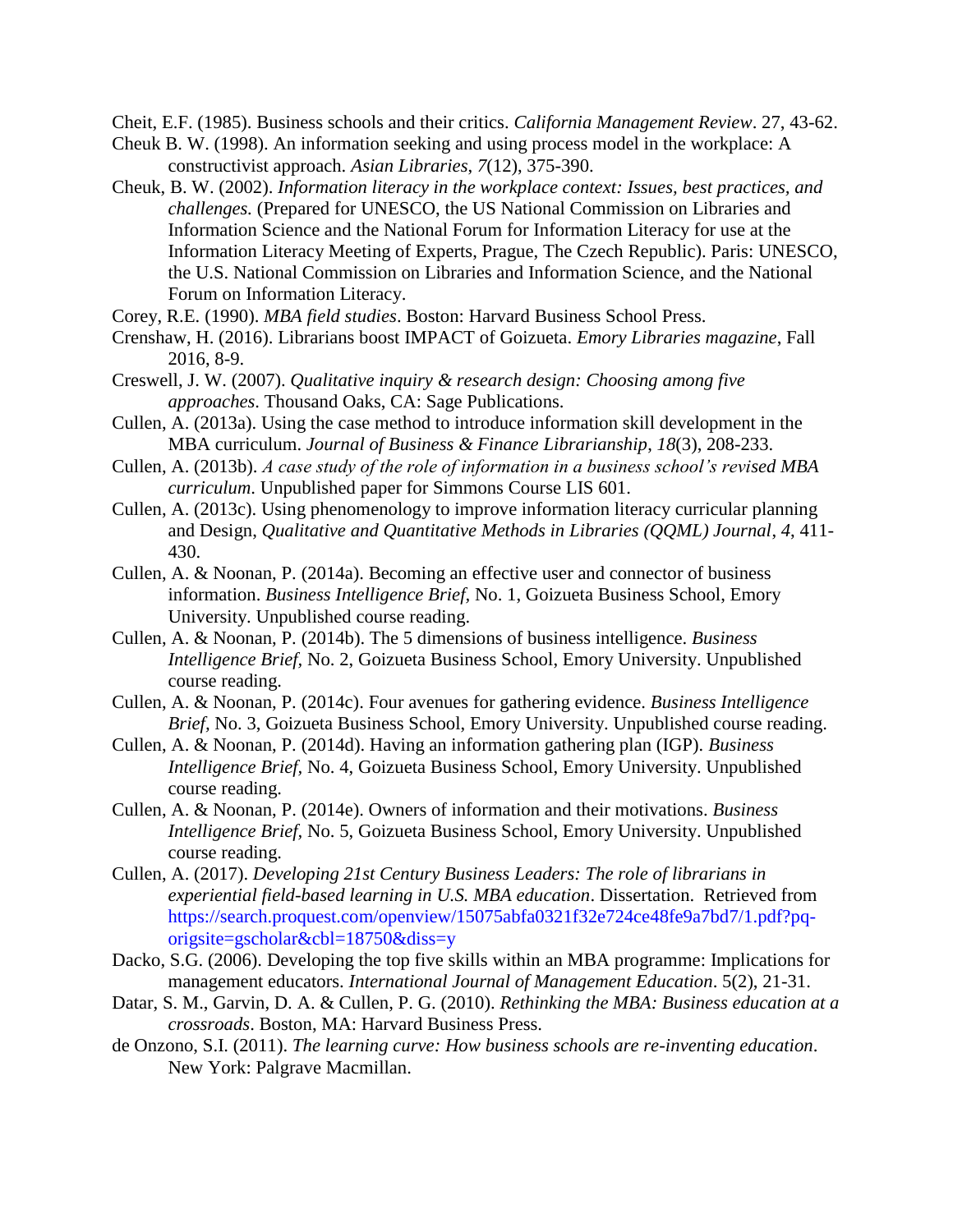- DeFillippi, R.J. (2001). Introduction: Project-based learning, reflective practices and learning outcomes. *Management Learning*, *32*(1): 5-10.
- DeFillippi, R. & Milter, R.G. (2009). Problem-based and project-based learning approaches: Applying knowledge to authentic situations. In S.J. Armstrong & C.V. Fukami (Eds.), *The Sage Handbook of Management Learning, Education and Development* (p. 344-363). Thousand Oaks, CA: Sage.
- Eisenberg, M. B., Lowe, C., A., & Spitzer, K. L. (2004). Information literacy: Essential skills for the information age. Westport, CT: Libraries Unlimited.
- Eisenhardt, K. M. (1989). Building theories from case study research. *Academy of Management Review*, *14*(4), 532-550.
- Erez, A. & Grant, A.M. (2014). Separating data from intuition: Bringing evidence into the management classroom. *Academy of Management Learning & Education*, *13*(1), 104- 119.
- Fiegen, A. M. (2011). Business information literacy: A synthesis for best practices. *Journal of Business & Finance Librarianship*, *16* (4), 267-288.
- Financial Times (2017). Global MBA ranking. *FT.com*. Retrieved from http://rankings.ft.com/businessschoolrankings/global-mba-ranking-2017
- Garvin, D. (2007). Teaching executives and teaching MBAs: Reflections on the case method. *Academy of Management Learning & Education*, *6*(3), 364-374.
- Ghoshal, S. (2005). Bad management theories are destroying good management practices. *Academy of Management Learning and Education, 4*, 75-91.
- Gilinsky, A. & Robison, R. (2008). A proposed design for the business capstone course with emphasis on improving students' information competency. *Journal of Management Education*, *32*(4), 400-419.
- Glen, R., Suciu, C. & Baughn, C. (2014). The need for design thinking in business schools. *Academy of Management Learning & Education*, *13*(4), 653-657.
- Graduate Management Admission Council [GMAC]. (2013). *Disrupt or be disrupted: A blueprint for change in management education*. San Francisco: Jossey-Bass.
- Grassian, E. S. & Kaplowitz, J. R. (2009). *Information literacy instruction: Theory and practice*. New York: Neal-Schuman Publishers, Inc.
- Gunasekara, C. (2008). Fostering independent learning and critical thinking in management higher education using an information literacy framework, *Journal of Information Literacy*, *2*(2). Retrieved from http://jil.lboro.ac.uk/ojs/index.php/JIL/article/view/ART-V2-12-2008-1
- Hall, R. H. (2002). *Organizations: Structures, processes, and outcomes*. Upper Saddle River, N.J.: Prentice Hall.
- Hawes, D. K. (1994). Information Literacy and the business schools. *Journal of Education for Business*, *70*(1), 54-61.
- Hay, M. (2013). Framing and making strategic choices. In B. C. Holtom & E. C. Dierdorff (Eds.), GMAC. *Disrupt or be disrupted: A blueprint for change in management education* (p. 57-94). San Francisco: Jossey-Bass.
- Hayes, R.H. & Abernathy, W. (1980). Managing our way to economic decline. *Harvard Business Review*, *59*, 66-77.
- Hesseldenz, P. (2012). Information literacy and the evolving MBA degree*. Journal of Business & Finance Librarianship*, *17*(4), 287-299.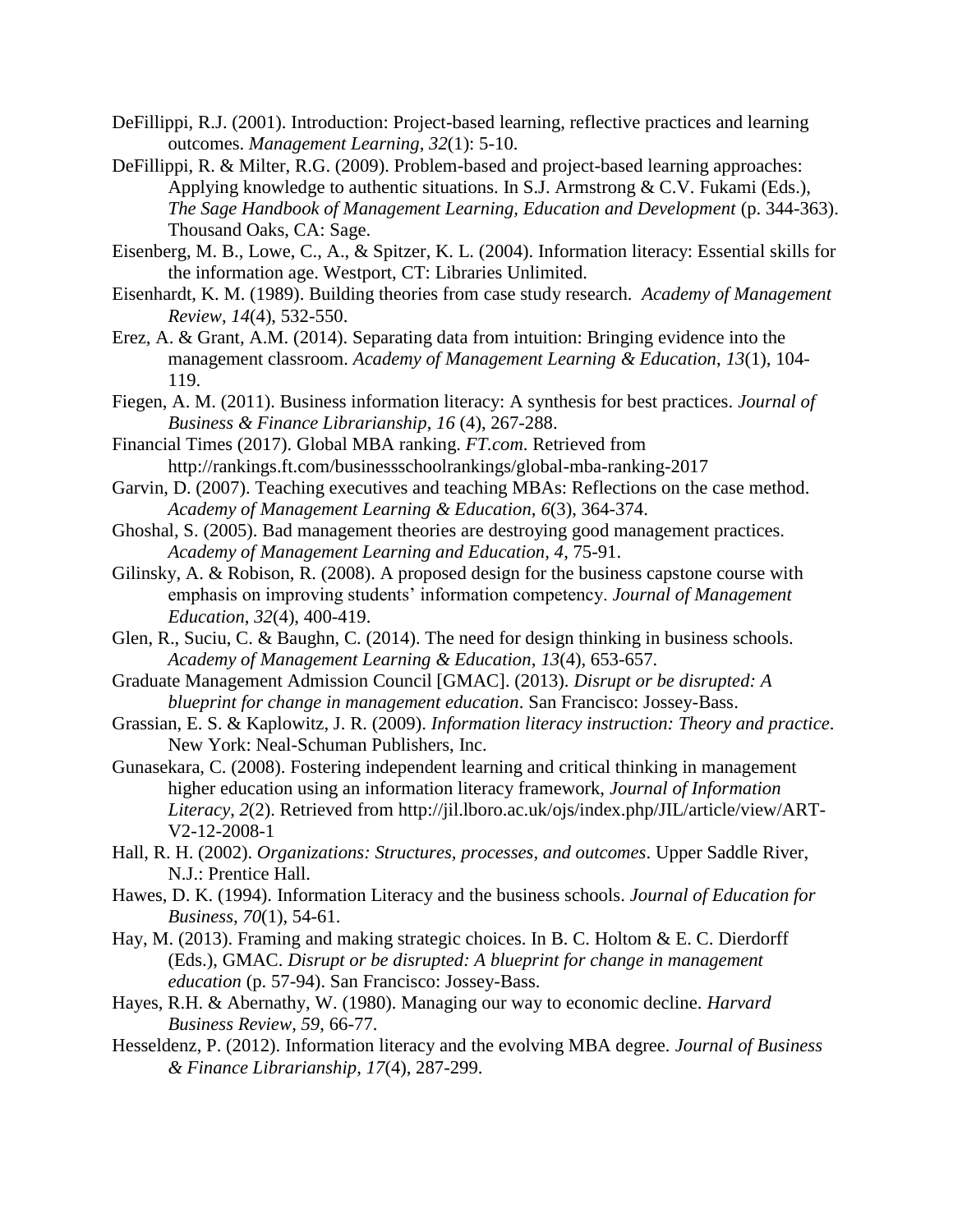- Hilliger, K. & Roberts, S. (2001). Which key skills? Marketing graduates and information literacy. *International Journal of Management Education*, *2*(1), 31-41.
- Hines, S.S. (2013). A brief history of embedded librarianship. In ed. A. Daugherty & M. Russo (Eds.), *Embedded librarianship: What every academic Librarian should know* (p. 1-12). Santa Barbara, CA: Libraries Unlimited.
- Horne, A. & Seeman, C. (2016). *Being 'in the room where it happens:' Supporting information needs of students in experiential learning programs*, Presentation slides at 2016 LEPE (Leaders of Experiential Project-Based Education) Conference, at UCLA Anderson, Los Angeles, CA, 6/23/16. Retrieved from<http://hdl.handle.net/2027.42/120937>
- Huber, R. (2013). Reinventing the library's message through the alignment of research and instruction. *Journal of Business & Finance Librarianship*, *18*(3), 233-250.
- Johnson, B. & Christensen, L. (2008). *Educational research: Quantitative, qualitative and mixed approaches*. Thousand Oaks, CA: Sage Publications.
- Julien, H. & Pecoskie, J.L. (2009). Librarians' experiences of the teaching role: Grounded in campus relationships. *Library & Information Science Research*, *31*(3), 149-54.
- Julien, H., Detlor, B. & Serenko, A. (2013). Information literacy in the business school context: A story of complexity and success. In M. Hepworth & G. Walton (Eds.), *Developing people's information capabilities: Fostering information literacy in educational, workplace and community contexts* (p. 167-177). Bingley, GB: Emerald Group Publishing Limited.
- Keisler, J.M. and Noonan, P.S. (2012). Communicating analytic results: A tutorial for decision consultants. *Decision Analysis*, *9*(3): 274-292.
- Khurana, R. (2007). *From higher aims to hired hands: The social transformation of American business schools and the unfulfilled promise of management as a profession*. New Jersey: Princeton University Press.
- Kirton, J. & Barham, L. (2005). Information literacy in the workplace. *Australian Library Journal*, *54*(4), 365-376.
- Klusek, L. (2012). Business Reference: Advice and strategy for serving today's business users. In E. Forte & M.R. Oppenheim (Eds.), *The basic business library: Core resources and services* (p. 187-197). Santa Barbara, CA: Libraries Unlimited.
- Kolb, A.Y. & Kolb, D.A. (2005). Learning styles and learning spaces: Enhancing experiential learning in higher education. *Academy of Management Learning & Education*, *4*(2), 193- 212.
- Leigh, J. S. A. & Gibbon, C. A. (2008). Information literacy and the introductory management classroom. *Journal of Management Education*, *32*(4), 509-530.
- Li, J. (2012). Serving as an educator: A southern case in embedded librarianship. *Journal of Business & Finance Librarianship*, *17*, 133-152.
- Lloyd, A. (2006). Information literacy landscapes: An emerging picture. *Journal of Documentation*, *62*(5), 570-583.
- Matarazzo, J.M. & Pearlstein, T. (2014). The business case for information literacy. *Online Searcher*. September-October, 42-49.
- Miles, M.B., Huberman, A.M., & Saldana, J. (2014). *Qualitative data analysis: A methods sourcebook.* (3rd *ed.).* Thousand Oaks, CA: Sage.
- Mintzberg, H. (2004). *Managers not MBAs*. San Francisco: Berrett-Koehler.
- Navarro, P. (2008). The MBA core curricula of top-ranked US business schools: A study in failure? *Academy of Management Learning and Education*, (1), 108-123.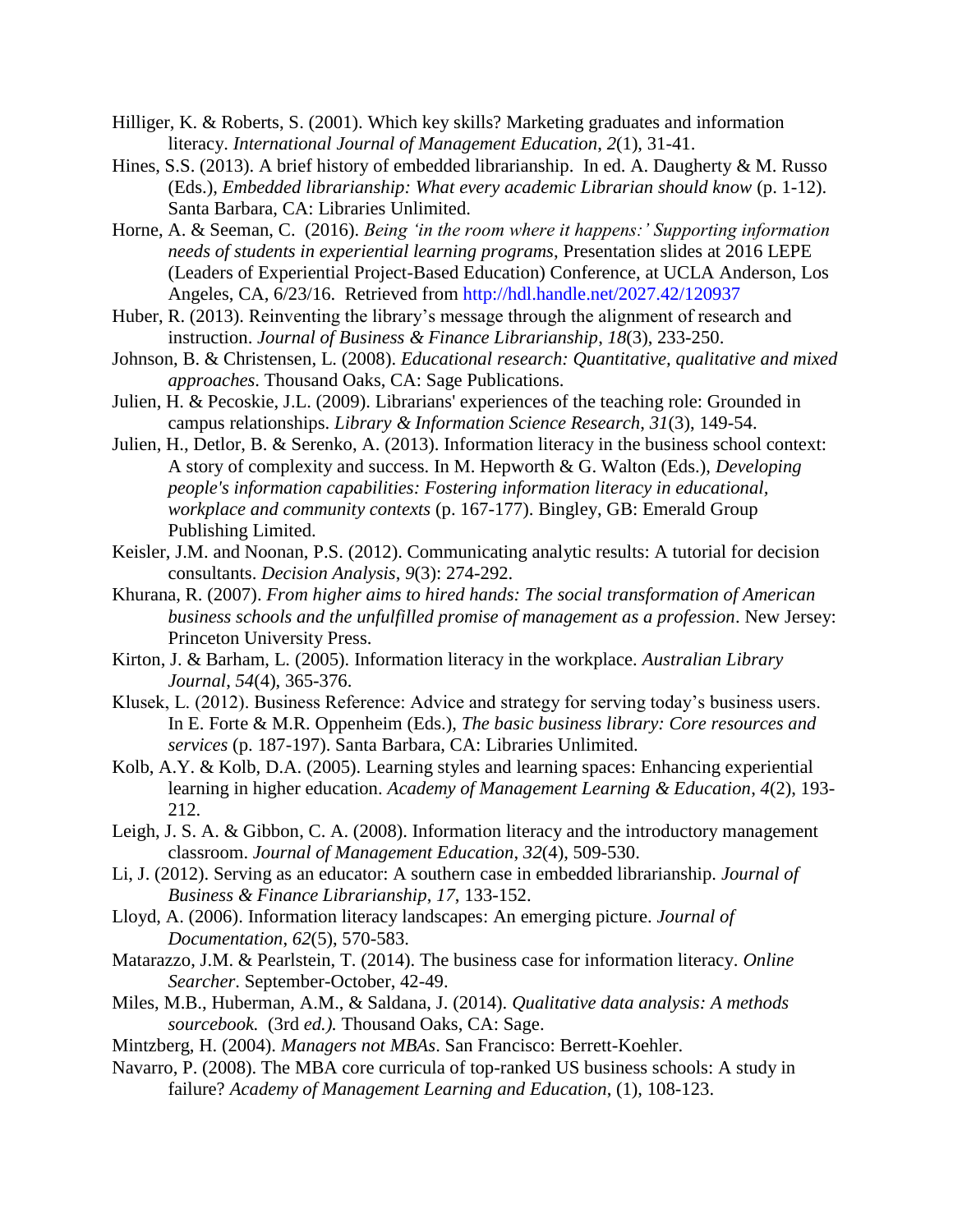- O'Connor, L. G. (2008). The diffusion of information literacy in academic business literature. *Journal of Business and Finance Librarianship*, *13*(2), 105-125.
- O'Sullivan, C. (2002). Is information literacy relevant in the real world? *Reference Services Review*, *30*(1), 7-14.
- Padgett, D. (1998). *Qualitative methods in social work research: Challenges and rewards*. Thousand Oaks, CA: Sage Publications.
- Parker, S.K., & Collins, C.G. (2010). Taking stock: Integrating and differentiating multiple proactive work behaviors. *Journal of Management*, *36*, 633-662.
- Pfeffer, J. (2007). A modest proposal: How we might change the process and product of managerial research. *Academy of Management Journal*, *50*, 1334-1345.
- Raelin, J. (2010). Work-based learning: Valuing practice as an educational event, In *New Directions for Teaching and Learning no. 124* (p. 39-46). Wiley Periodicals, Inc. - DOI: 10.1002/t1.419.
- Randolph, W.A. & Nielsen, C. (2008). Action learning for global business: The power of practicum projects. *Journal of Global Business Issues*, *2*(2), 69-75.
- Revans, R. W. (1983). *The A.B.C of action learning*. Bromley, England: Chartwell-Bratt.
- Roldan, M. & Wu, D. Y. (2004). Building context-based library instruction. *Journal of Education for Business*, *79*(6), 323-327.
- Rosen, L. (2015) *Global immersion-Baker Library support for FIELD,* SLA Business & Finance Division 2015 Poster Session, Boston, MA, June 9, 2015. Retrieved from <http://bf.sla.org/wp-content/uploads/Rosen-Global-ImmersionFIELD-Poster-2015.pdf>
- Rousseau, D.M. & McCarthy, S. (2007). Educating managers from an evidence-based perspective. *Academy of Management Learning & Education*, *6*(1), 84-101.
- Rubin, R.S. & Dierdorff, E.C. (2009). How relevant is the MBA? Assessing the alignment of required curricula and required managerial competencies. *Academy of Management Learning & Education, 8*(2), 208-224.
- Rubin, H. J. & Rubin, I.S. (1995). *Qualitative interviewing: The art of hearing data*. Thousand Oaks, CA: Sage.
- Rynes, S. L. & Bartunek, J. M. (2013). Curriculum matters: Toward a more holistic graduate management education. In B. C. Holtom & E. C. Dierdorff (Eds.), GMAC. *Disrupt or be disrupted: A blueprint for change in management education* (p. 179-217). San Francisco: Jossey-Bass.
- Saunders, L. (2012) Faculty perspectives on information literacy as a student learning outcome. *The Journal of Academic Librarianship*, *38*(4), 226-236.
- Sciglimpaglia, D. & Toole, H.R. (2010). Use of student field-based consulting in business education: A comparison of American and Australian business schools. *Journal of Education for Business*, *85*, 68-77.
- Shumaker, D. & Talley, M. (2009), *Models of embedded librarianship final report*, Special Libraries Association. Retrieved from [http://www.talleypartners.com/wp](http://www.talleypartners.com/wp-content/uploads/2013/10/Models-of-Embedded-Librarianship_FinalReportRev-copy.pdf)[content/uploads/2013/10/Models-of-Embedded-Librarianship\\_FinalReportRev-copy.pdf](http://www.talleypartners.com/wp-content/uploads/2013/10/Models-of-Embedded-Librarianship_FinalReportRev-copy.pdf)
- Skipton, M. & Cooper, T. (2012). Teaching and learning for real-world relevance in management education – developing a model. *Journal of Higher Education Theory and Practice*, *12*(6), 26-39.
- Spitzmuller, M. & Dyne, L.V. (2013). Proactive and reactive helping: Contrasting the positive consequences of different forms of helping. *Journal of Organizational Behavior*, *34*, 560-580.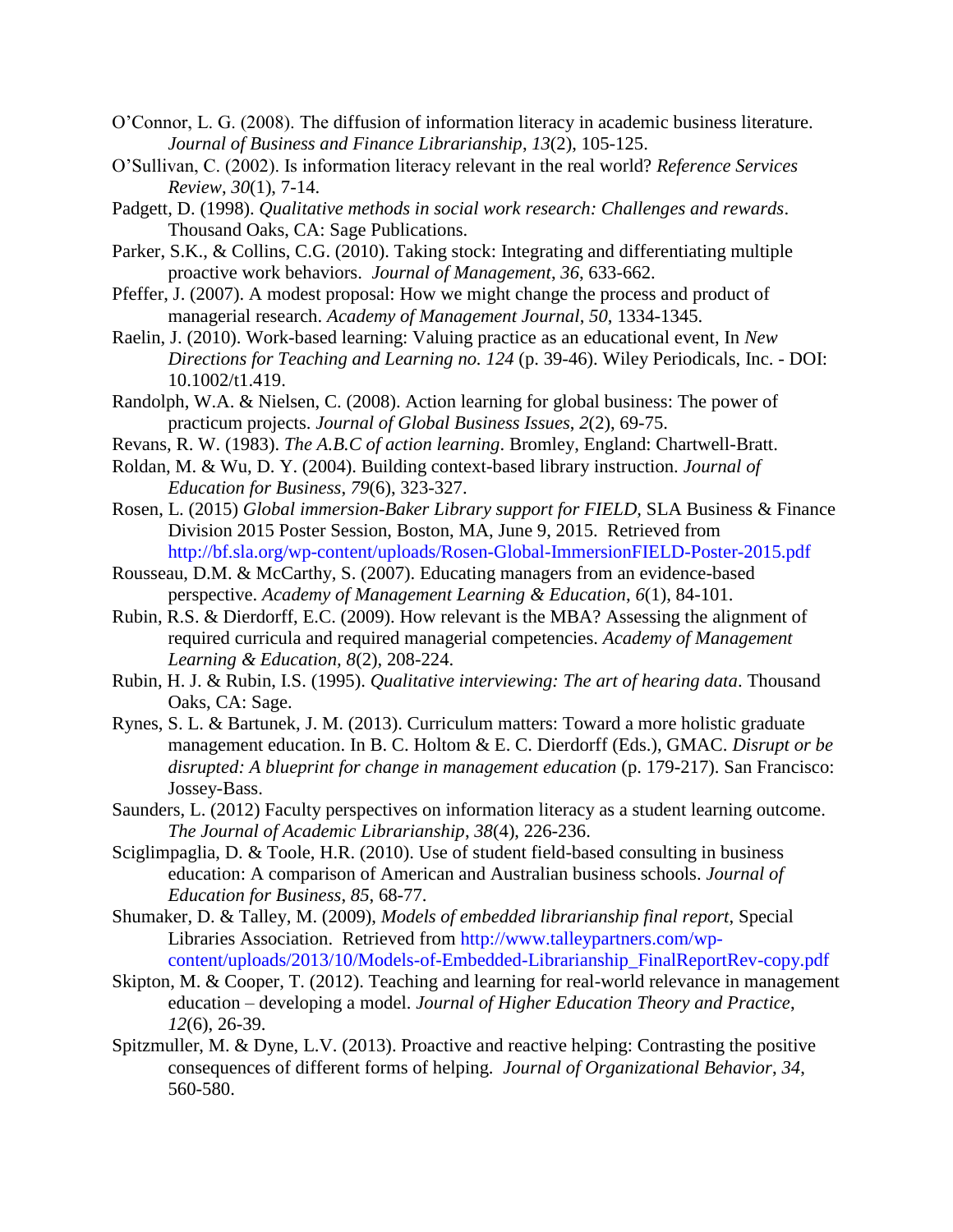- Springshare (2016). LibGuides: The most popular web publishing platform for libraries. Retrieved from<https://www.springshare.com/libguides/>
- Stainburn, S. (2014). Time management: Have it your way. *New York Times Education Life Supplement*, 8/3/*14*, 26-27.
- Thomas, H., Lorange, P. & Sheth, J. (2013). *The business school in the twenty-first century: Emergent challenges and new business models*. U.K.: Cambridge University Press.
- Thomas, H., Thomas, L. & Wilson, A. (2012). The unfulfilled promise of management education? Its role, value and purpose. *Global Focus*, *6*(2), 1-18.
- Wales, T. (2014). Business school libraries' futures? In T. Wales (Ed.), *Business school libraries in the 21st century* (p. 193-212). Burlington, VT: Ashgate Publishing.
- Wildemuth, B. M. (Ed.) *Applications of social research methods to questions in information and library science*. Westport, CT: Libraries Unlimited.
- Wolff-Eisenberg, C. (2017, April 3). US Library Survey 2016. https://doi.org/10.18665/sr.303066.
- Yin, R.K. (2014). *Case study research: Design and methods*. Thousand Oaks, CA: Sage Publications.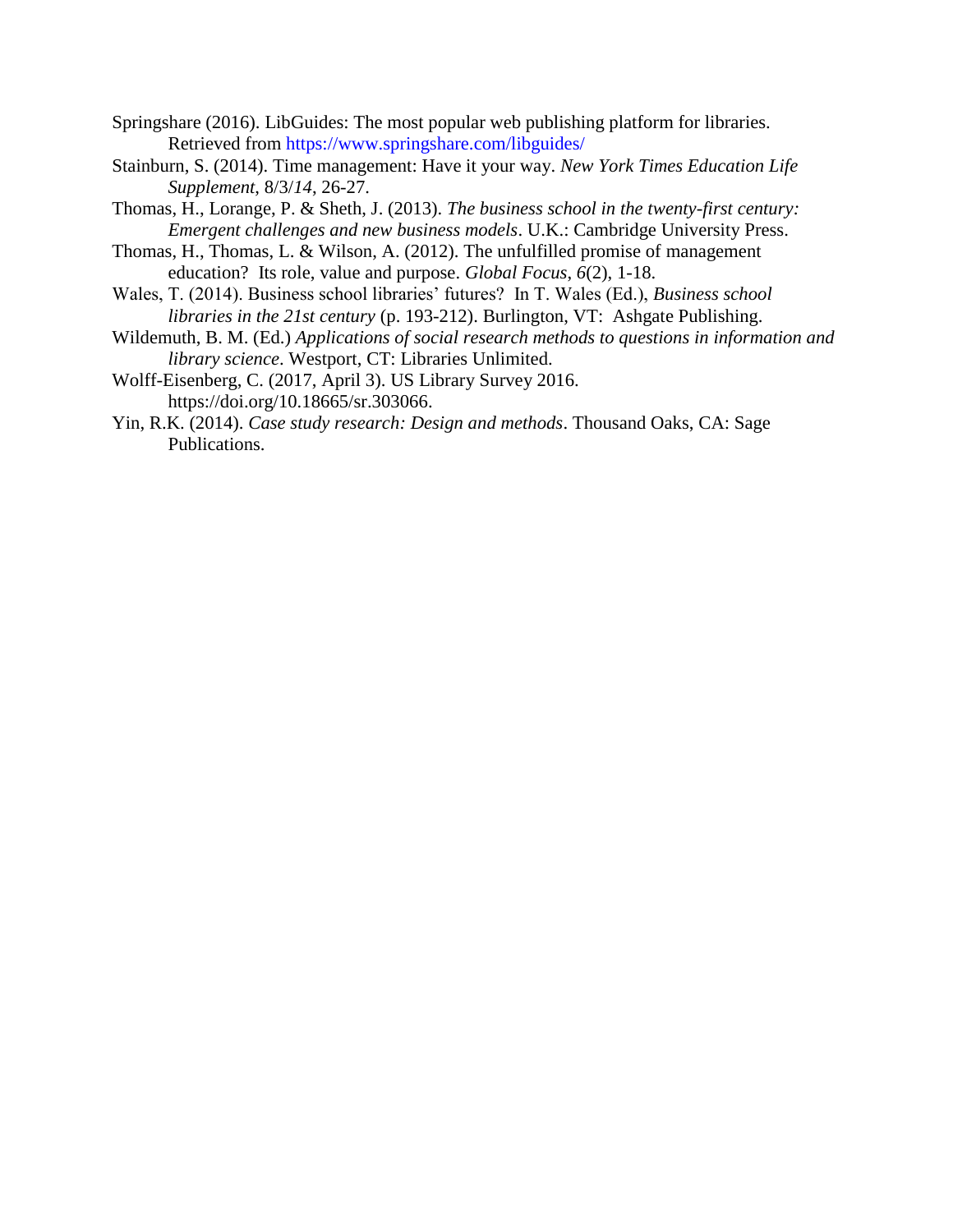# **Appendix A**

|  |  | Top 20 U.S. Full-time MBA Programs (U.S. News & World Report, 2015) |  |  |  |
|--|--|---------------------------------------------------------------------|--|--|--|
|  |  |                                                                     |  |  |  |

| <b>Rank</b> | <b>School</b>                                                                          |
|-------------|----------------------------------------------------------------------------------------|
| #1          | Harvard University, Boston, MA                                                         |
| #1          | Stanford University, Stanford, CA                                                      |
| #1          | University of Pennsylvania (Wharton), Philadelphia, PA                                 |
| #4          | University of Chicago (Booth), Chicago, IL                                             |
| #5          | Massachusetts Institute of Technology (Sloan), Cambridge, MA                           |
| #6          | Northwestern University (Kellogg), Evanston, IL                                        |
| #7          | University of California-Berkeley (Haas), Berkeley, CA                                 |
| #8          | Columbia University, New York, NY                                                      |
| #9          | Dartmouth College (Tuck), Hanover, NH                                                  |
| #10         | New York University (Stern), New York, NY                                              |
| #11         | University of Michigan-Ann Arbor (Ross), Ann Arbor, MI                                 |
| #11<br>#13  | University of Virginia (Darden), Charlottesville, VA<br>Yale University, New Haven, CT |
| #14         | Duke University (Fuqua), Durham, NC                                                    |
| #15         | University of Texas-Austin (McCombs), Austin, TX                                       |
| #16         | University of California-Los Angeles (Anderson), Los Angeles, CA                       |
| #17         | Cornell University (Johnson), Ithaca, NY                                               |
| #18         | Carnegie Mellon University (Tepper), Pittsburgh, PA                                    |
| #19         | University of North Carolina-Chapel Hill (Kenan-Flagler), Chapel Hill, NC              |
| #20         | Emory University (Goizueta), Atlanta, GA                                               |
| #21         | Indiana University-Bloomington (Kelley), Bloomington, IN                               |
| #22         | Washington University in St. Louis (Olin), St. Louis, MO                               |
| #23         | Georgetown University (McDonough), Washington, DC                                      |
| #23         | University of Notre Dame (Mendoza), Notre Dame, IN                                     |
| #25         | University of Washington (Foster), Seattle, WA                                         |
| #26         | Vanderbilt University (Owen), Nashville, TN                                            |
| #27         | Arizona State University (Carey), Tempe, AZ                                            |
| #27         | Brigham Young University (Marriott), Provo, UT                                         |
| #27         | Georgia Institute of Technology (Scheller), Atlanta, GA                                |
| #27         | Ohio State University (Fisher), Columbus, OH                                           |
| #27         | University of Southern California (Marshall), Los Angeles, CA                          |
| #27         | University of Wisconsin-Madison, Madison, WI                                           |
| #33<br>#33  | Rice University (Jones), Houston, TX                                                   |
|             | University of Minnesota-Twin Cities (Carlson), Minneapolis, MN                         |
| #35         | Michigan State University (Broad), East Lansing, MI                                    |
| #35         | University of Illinois-Urbana-Champaign, Champaign, IL                                 |
| #37         | Texas A&M University-College Station (Mays), College Station, TX                       |
| #37         | University of Rochester (Simon), Rochester, NY                                         |
| #37         | University of Texas-Dallas, Richardson, TX                                             |
| #40         | Purdue University-West Lafayette (Krannert), West Lafayette, IN                        |
| #41         | Pennsylvania State University-University Park (Smeal), University Park, PA             |
| #41         | University of California-Davis, Davis, CA                                              |
| #41         | University of Florida (Hough), Gainesville, FL                                         |
| #41         | University of Maryland-College Park (Smith), College Park, MD                          |
| #45         | Boston College (Carroll), Chestnut Hill, MA                                            |
| #45         | Boston University, Boston, MA                                                          |
| #45         | University of California-Irvine (Merage), Irvine, CA                                   |
| #48         | Temple University (Fox), Philadelphia, PA                                              |
| #48         | University of Arizona (Eller), Tucson, AZ                                              |
| #48         | University of Georgia (Terry), Atlanta, GA                                             |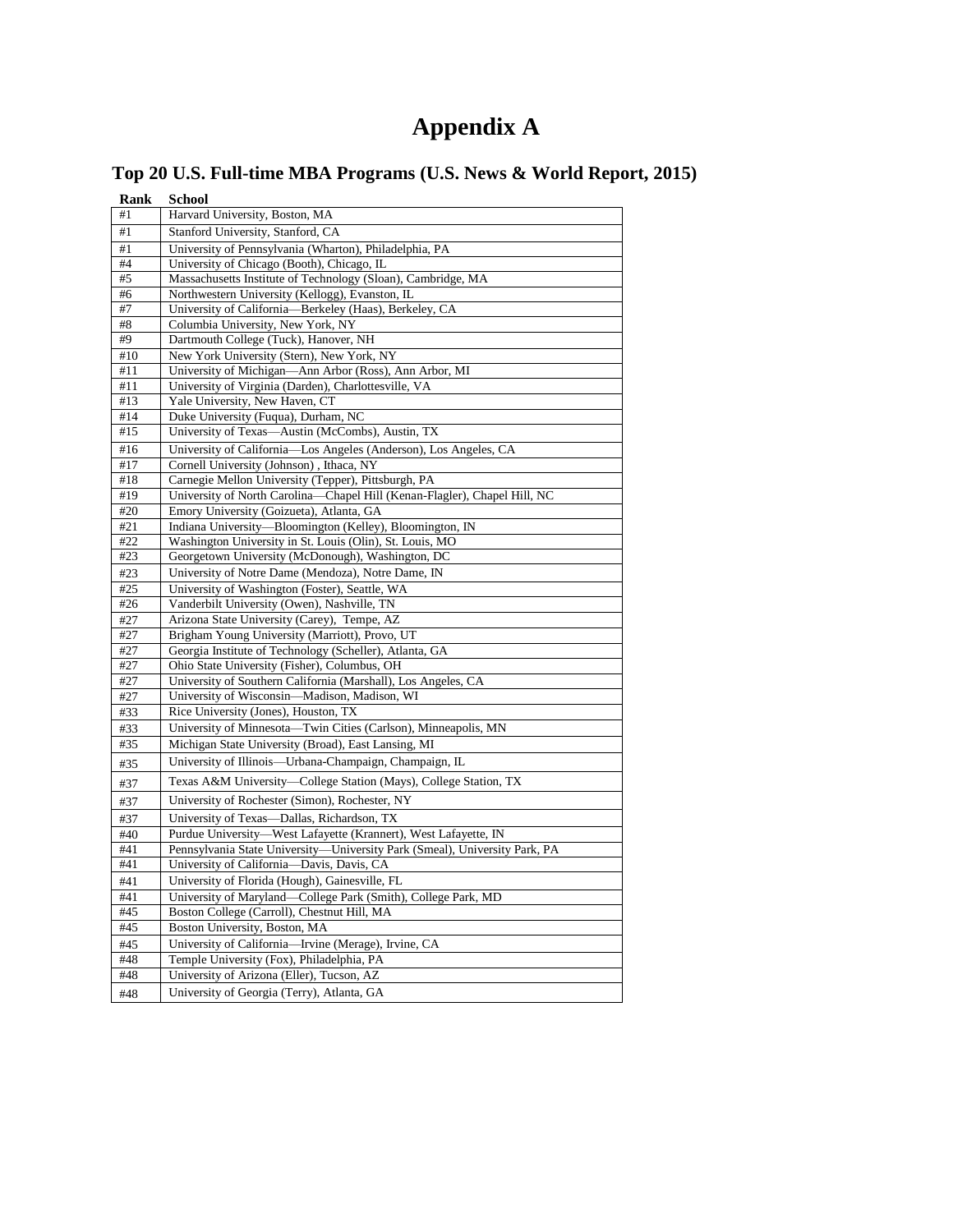# **Appendix B**

|             | # of              |                    |                  |                       |                             |
|-------------|-------------------|--------------------|------------------|-----------------------|-----------------------------|
| # of        | <b>librarians</b> | <b>Librarians</b>  |                  |                       |                             |
| <b>MBAs</b> | available         | have a             |                  |                       | Ratio of # of MBAs and # of |
| (US         | to support        | <b>Formal Role</b> | <b>FBL</b>       | <b>Public/Private</b> | librarians available to     |
| News)       | <b>MBAs</b>       | with FBL?          | <b>Required?</b> | <b>Institution</b>    | support FBL                 |
| 1867        | 11                | no                 | y                | private               | 1867:11                     |
| 1711        | 6                 | no                 | $\mathbf n$      | private               | 1711:6                      |
| 1270        | $\overline{4}$    | no                 | $\mathbf n$      | private               | 1270:4                      |
| 1181        | 3                 | no                 | $\mathbf n$      | private               | 1181:3                      |
| 1047        | 3                 | no                 | $\mathbf n$      | private               | 1047:3                      |
| 886         | 5.5               | ves                | ${\bf v}$        | public                | 886:5.5                     |
| 876         | 3                 | no                 | V                | private               | 876:3                       |
| 825         | 5                 | no                 | $\mathbf n$      | private               | 825:5                       |
| 812         | 6                 | no                 | $\mathbf n$      | private               | 812:6                       |
| 798         | $\overline{2}$    | no                 | $\mathbf n$      | private               | 798:2                       |
| 708         | 3                 | ves                | y                | public                | 708:3                       |
| 633         | 3                 | no                 | n                | public                | 633:3                       |
| 625         | 3                 | no                 | $\mathbf n$      | private               | 625:3                       |
| 585         | 11                | no                 | y                | private               | 585:11                      |
| 562         | 3                 | no                 | y                | public                | 562:3                       |
| 558         | 6                 | yes                | y                | private               | 558:6                       |
| 551         | 1                 | no                 | y                | public                | 551:1                       |
| 503         | $\overline{2}$    | no                 | y                | public                | 503:2                       |
| 421         | 1                 | no                 | y                | private               | 421:1                       |
| 384         | 5                 | yes                | y                | private               | 384:5                       |

# **Table B1: Total Full-time MBAs to Number of Librarians Available to Support Them**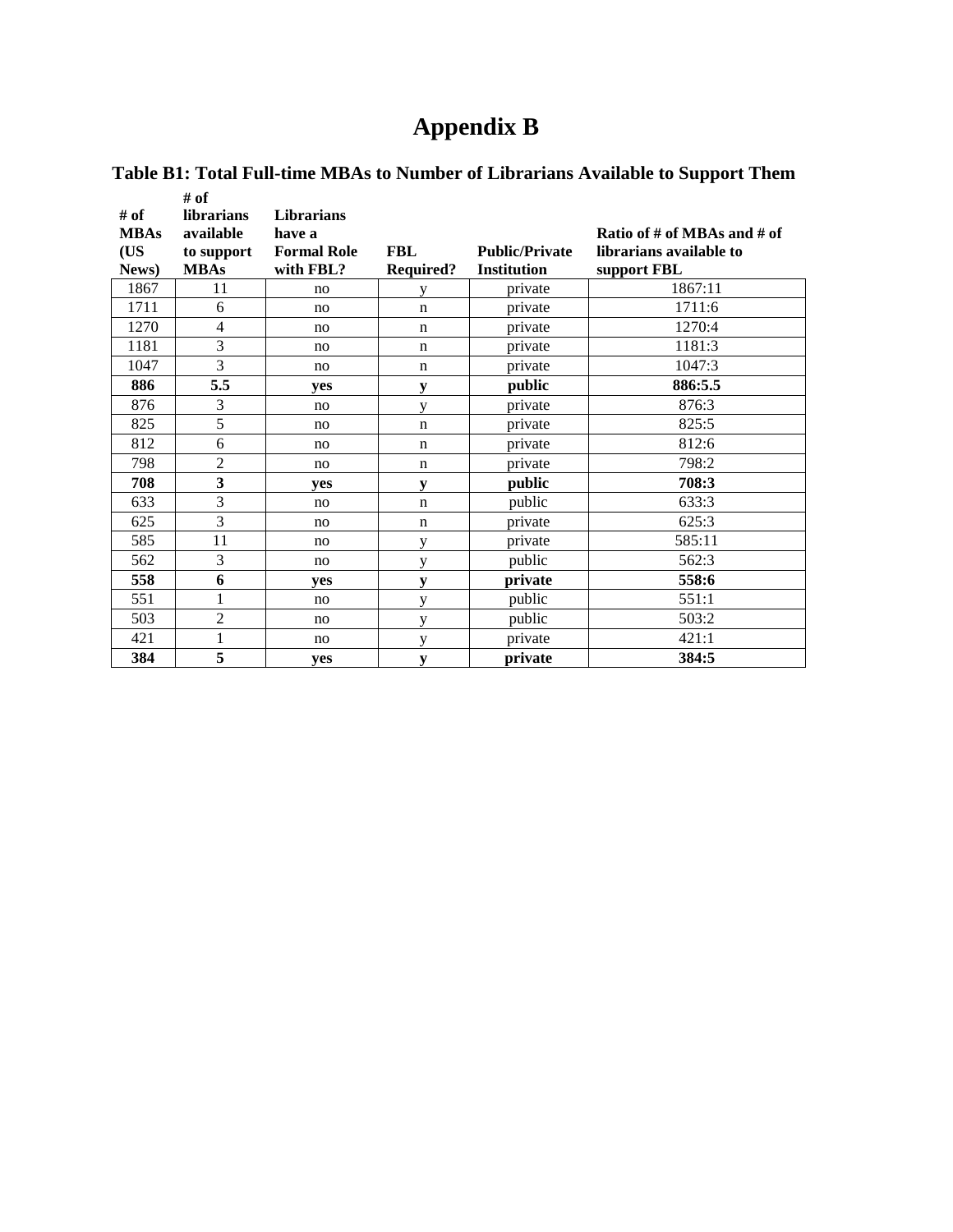## **Table B.2: General Characteristics of 36 US FTMBA Program Respondents and Business Librarian Support**

|                                     |                                                                 |                    |                                                             | <b>Business Library</b><br><b>Reporting</b> |                                          | <b>Business Library Location</b> |                           | <b>Business Library Funding</b> |             |                           |                                          |                           |
|-------------------------------------|-----------------------------------------------------------------|--------------------|-------------------------------------------------------------|---------------------------------------------|------------------------------------------|----------------------------------|---------------------------|---------------------------------|-------------|---------------------------|------------------------------------------|---------------------------|
| # of<br><b>MBAs</b><br>(US<br>News) | # of<br>librarians<br>available<br>to<br>support<br><b>MBAs</b> | Public/<br>Private | Librarian<br>s have a<br>Formal<br><b>Role with</b><br>FBL? | <b>Business school</b>                      | Central Library<br>Admin.                | <b>Other</b>                     | <b>Business school</b>    | Main Library                    | Other       | <b>Business school</b>    | Central Library<br>Admin.                | Other                     |
| 886                                 | 5.5                                                             | public             | yes                                                         | $\mathbf x$                                 |                                          |                                  | $\mathbf X$               |                                 |             | $\mathbf X$               |                                          |                           |
| 708                                 | 3                                                               | public             | yes                                                         |                                             | $\mathbf x$                              |                                  | $\mathbf X$               |                                 |             |                           |                                          |                           |
| 558                                 | 6                                                               | private            | yes                                                         |                                             |                                          | $\mathbf x$                      |                           |                                 | $\mathbf X$ |                           |                                          |                           |
| 384                                 | 5                                                               | private            | yes                                                         |                                             |                                          | $\boldsymbol{\mathrm{X}}$        |                           | $\boldsymbol{\mathrm{X}}$       |             | $\boldsymbol{\mathrm{X}}$ |                                          |                           |
| 313                                 | $\mathfrak{2}$                                                  | private            | yes                                                         |                                             | $\mathbf X$                              |                                  | $\mathbf X$               |                                 |             |                           | $\mathbf X$                              |                           |
| 230                                 | 3                                                               | public             | yes                                                         |                                             | $\mathbf X$                              |                                  | $\mathbf X$               |                                 |             | $\mathbf X$               |                                          |                           |
| 212                                 | $\mathbf{1}$                                                    | public             | yes                                                         |                                             | $\mathbf X$                              |                                  |                           | $\mathbf X$                     |             |                           | $\mathbf x$                              |                           |
| 1867                                | 11                                                              | private            | no                                                          | $\mathbf x$                                 |                                          |                                  | $\mathbf X$               |                                 |             | $\boldsymbol{\mathrm{X}}$ |                                          |                           |
| 1711                                | 6                                                               | private            | no                                                          |                                             | $\boldsymbol{\mathrm{X}}$                |                                  |                           | $\boldsymbol{\mathrm{X}}$       |             |                           | $\boldsymbol{\mathrm{x}}$                |                           |
| 1270                                | $\overline{4}$                                                  | private            | no                                                          |                                             | $\boldsymbol{\mathrm{X}}$                |                                  | $\mathbf X$               |                                 |             |                           | $\mathbf x$                              | $\boldsymbol{\mathrm{X}}$ |
| 1181                                | 3                                                               | private            | no                                                          |                                             | $\boldsymbol{\mathrm{X}}$                |                                  |                           | $\mathbf x$                     |             |                           | $\boldsymbol{\mathrm{X}}$                |                           |
| 1047                                | $\overline{\mathbf{3}}$                                         | private            | no                                                          |                                             | $\boldsymbol{\mathrm{X}}$                |                                  |                           | $\mathbf X$                     |             |                           | $\mathbf x$                              |                           |
| 876                                 | 3                                                               | private            | no                                                          | $\mathbf X$                                 |                                          |                                  | $\mathbf X$               |                                 |             | $\boldsymbol{\mathrm{X}}$ |                                          |                           |
| 825                                 | 5                                                               | private            | no                                                          | $\mathbf X$                                 |                                          |                                  | $\boldsymbol{\mathrm{x}}$ |                                 |             | $\boldsymbol{\mathrm{X}}$ |                                          | $\boldsymbol{\mathrm{X}}$ |
| 812                                 | 6                                                               | private            | no                                                          |                                             | $\boldsymbol{\mathrm{X}}$                |                                  | $\mathbf X$               |                                 |             |                           | $\mathbf x$                              | $\boldsymbol{\mathrm{X}}$ |
| 633                                 | $\mathfrak{Z}$                                                  | public             | no                                                          | $\boldsymbol{\mathrm{X}}$                   |                                          |                                  | $\mathbf X$               |                                 |             | $\mathbf x$               |                                          |                           |
| 625                                 | $\overline{\mathbf{3}}$                                         | private            | no                                                          |                                             | $\boldsymbol{\mathrm{X}}$                |                                  |                           | $\boldsymbol{\mathrm{X}}$       |             |                           | $\boldsymbol{\mathrm{X}}$                |                           |
| 585                                 | 11                                                              | private            | no                                                          |                                             | $\mathbf x$                              |                                  | $\mathbf X$               |                                 |             |                           | $\mathbf x$                              |                           |
| 562                                 | 3                                                               | public             | no                                                          | $\mathbf X$                                 |                                          |                                  |                           | $\mathbf x$                     |             |                           |                                          |                           |
| 551                                 | 1                                                               | public             | no                                                          |                                             | $\boldsymbol{\mathrm{X}}$                |                                  |                           | $\boldsymbol{\mathrm{X}}$       |             |                           | $\boldsymbol{\mathrm{x}}$                |                           |
| 515                                 | 1                                                               | private            | no                                                          |                                             | $\mathbf X$                              |                                  |                           | $\mathbf X$                     |             |                           | $\mathbf X$                              |                           |
| 503<br>421                          | $\mathfrak{2}$                                                  | public             | no                                                          |                                             | $\boldsymbol{\mathrm{X}}$                |                                  | $\boldsymbol{\mathrm{X}}$ |                                 |             | $\boldsymbol{\mathrm{X}}$ |                                          |                           |
| 392                                 | 1<br>$\mathfrak{2}$                                             | private<br>public  | no<br>no                                                    |                                             | $\boldsymbol{\mathrm{X}}$<br>$\mathbf X$ |                                  | $\mathbf X$               | $\boldsymbol{\mathrm{X}}$       |             |                           | $\boldsymbol{\mathrm{X}}$<br>$\mathbf X$ |                           |
| 341                                 | $\overline{4}$                                                  | private            | no                                                          |                                             | $\mathbf X$                              |                                  | $\mathbf X$               |                                 |             |                           | $\mathbf X$                              |                           |
| 283                                 | $\overline{4}$                                                  | public             | no                                                          |                                             | $\mathbf X$                              |                                  | $\mathbf X$               |                                 |             |                           | $\mathbf X$                              |                           |
| 249                                 | $\mathfrak{Z}$                                                  | private            | no                                                          |                                             | $\mathbf X$                              |                                  |                           | $\mathbf X$                     |             |                           | $\mathbf x$                              |                           |
| 236                                 | 3                                                               | public             | no                                                          |                                             | $\mathbf X$                              |                                  | $\mathbf X$               |                                 |             |                           | $\mathbf X$                              |                           |
| 223                                 | 3                                                               | private            | no                                                          |                                             | $\mathbf X$                              |                                  | $\mathbf X$               |                                 |             | $\mathbf X$               |                                          |                           |
| 200                                 | $\mathbf{1}$                                                    | private            | no                                                          |                                             | $\mathbf X$                              |                                  |                           | $\mathbf X$                     |             |                           | $\mathbf X$                              |                           |
| 195                                 | 3                                                               | public             | no                                                          |                                             | $\mathbf X$                              |                                  |                           | $\mathbf X$                     |             |                           | $\mathbf x$                              |                           |
| 159                                 | $\overline{4}$                                                  | public             | no                                                          |                                             | $\mathbf X$                              |                                  | $\mathbf X$               |                                 |             | $\mathbf X$               |                                          |                           |
| 123<br>123                          | $\mathfrak{2}$<br>$\overline{4}$                                | public             | no                                                          |                                             | $\mathbf X$                              |                                  | $\mathbf X$               |                                 |             | $\mathbf X$               |                                          |                           |
| 95                                  |                                                                 | public             | no                                                          |                                             | $\mathbf X$                              |                                  | $\mathbf x$               |                                 |             | $\mathbf X$               |                                          |                           |
| 93                                  | $\mathbf{1}$<br>$\overline{2}$                                  | public             | no                                                          |                                             | $\mathbf X$                              |                                  |                           | $\mathbf X$                     |             |                           | $\mathbf X$                              |                           |
|                                     |                                                                 | public             | no                                                          |                                             | $\mathbf X$                              |                                  |                           | $\mathbf X$                     |             |                           | $\mathbf X$                              |                           |
|                                     |                                                                 |                    | <b>Totals</b>                                               | 6<br>(17%)                                  | 28<br>(78%)                              | $\overline{2}$<br>(6%)           | 20<br>(56%)               | 15<br>(42%)                     | 1<br>(3%)   | 12<br>(33%)               | 21<br>(58%)                              | 3<br>(8%)                 |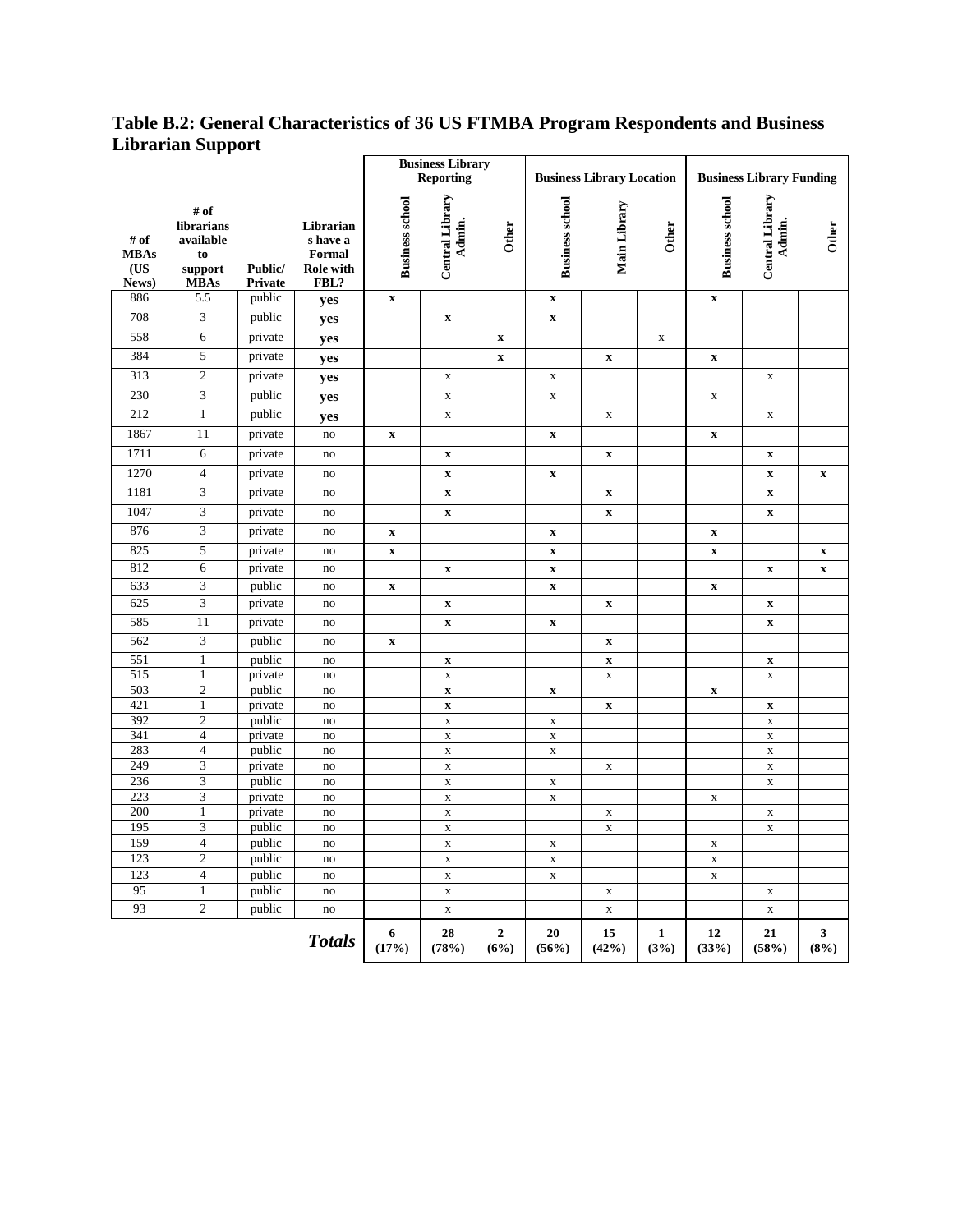# **Appendix C Results from 1-50 school online survey – 36 responses**

#### **Survey Question 1 and 2: Which of these statements applies to your reporting relationship with your institution?**

|                |                                                                        | <b>Response</b> | $\frac{6}{9}$ |
|----------------|------------------------------------------------------------------------|-----------------|---------------|
|                | Report to and funded entirely by the business school                   |                 | 14%           |
| $\overline{2}$ | Located in the business school but reporting to, and funded by, the    |                 | 19%           |
|                | central library administration                                         |                 |               |
| 3              | Located within the main library and report to, and funded by, the main | 14              | 39%           |
|                | library                                                                |                 |               |
| 4              | Located within the main library and report to the central library      |                 | 3%            |
|                | administration and Business School Dean, but funded by the business    |                 |               |
|                | school                                                                 |                 |               |
|                | Other (see comments below)                                             | Q               | 25%           |

#### **Other reporting structures:**

Report to business school. Funded by private trust.

Located in the business school and report to the central library administration. Co-funded by business school and central library.

Located in and funded by business school library (which functions as part of the main library)

Located and funded by the business school, and reporting to the library administration.

Located between the business and engineering schools, are funded by both schools, report to central library and both schools.

We also have access to some financial support from the business school.

Branch library reporting to and funded by the central library administration. Located across the street from the b-school not in the building itself.

Located in the main library and the business school; and report to and funded by the central library administration.

Report to and completely funded by the business school but also report to the head of reference and head of collection development at the main library.

#### **Survey Question 3: Does your library have a formal role in the support of experiential field-based learning curriculum at your school?**

| Answer | $\%$ | Count |
|--------|------|-------|
| Yes    | 19%  |       |
| No     | 81%  | 29    |
| Total  | 100% | 36    |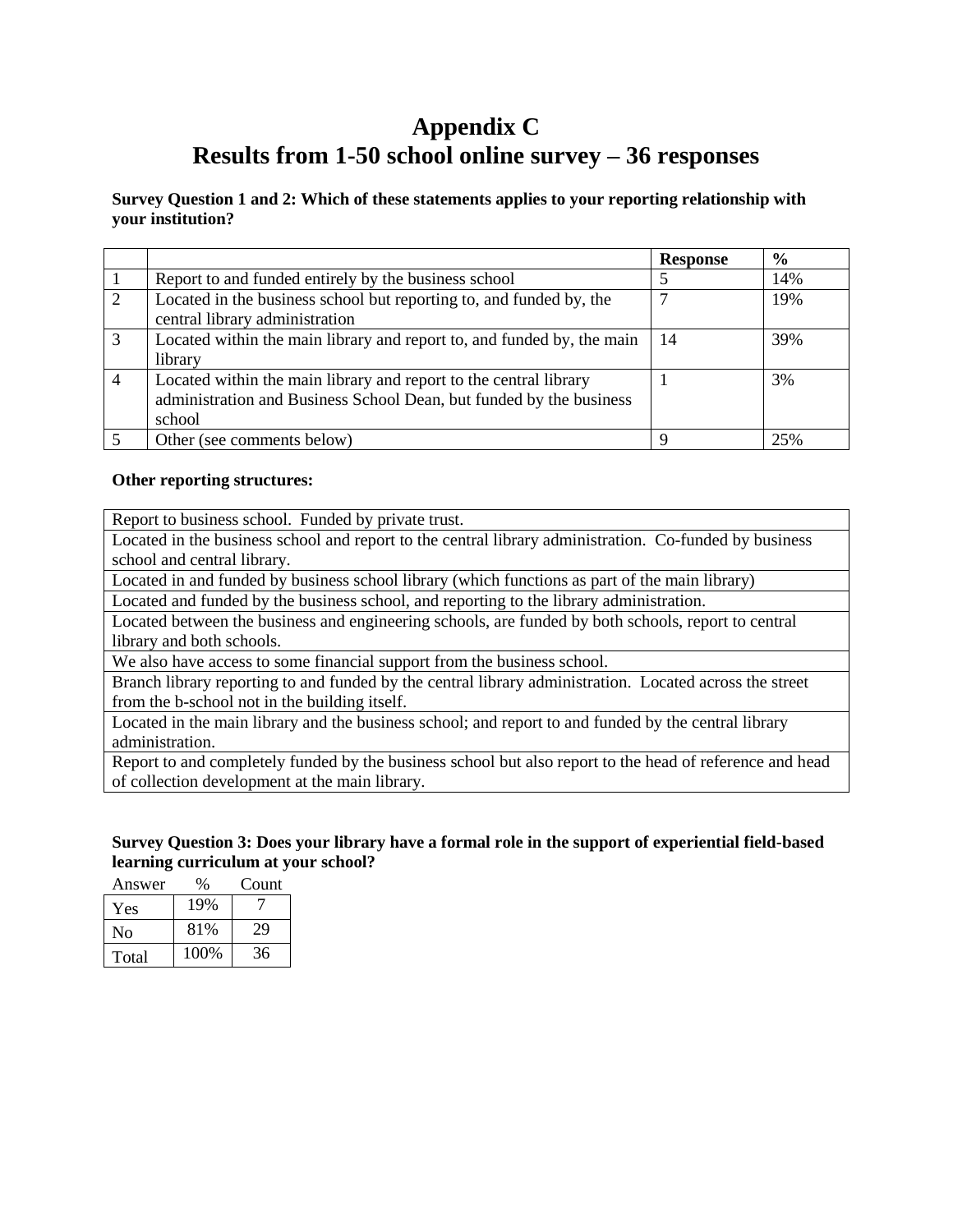#### **Survey Question 5: How does the library work with your school's experiential field-based learning projects? (Check all that apply.)**

| Answer                                                                                                                                            |     | $\frac{0}{0}$<br>Count |
|---------------------------------------------------------------------------------------------------------------------------------------------------|-----|------------------------|
| On demand reference librarian help, as provided to any other library customer.                                                                    | 94% | 34                     |
| Creates generic web guides with lists of recommended secondary sources (e.g. company<br>and industry sources), not tailored to specific projects. | 58% | 21                     |
| Creates separate web guides with lists of recommended secondary sources targeted to the<br>needs of each team project.                            | 44% | 16                     |
| Provides optional workshops on research as part of experiential field-based learning<br>projects support.                                         | 36% | 13                     |
| Provides required formal instruction on research as part of experiential field-based learning<br>projects support.                                | 28% | 10                     |
| Each project team has a designated librarian to provide guidance on locating and gathering<br>information.                                        | 28% | 10                     |
| Librarians participate in judging project presentations.                                                                                          | 11% | 4                      |
| Other ways librarians at your school are working with these projects? Please describe in<br>the space provided:                                   | 31% | 11                     |

#### **Q5- Additional Comment - Other ways librarians at your school are working with these projects?**

Librarians are invited to attend project presentations as observers.

We do not

We create a Word document that provides resources based on specific projects and that document gets posted to Canvas.

Each project team has a designated librarian who meets with the team in a one-shot session tailored to that team's project. Though the team is encouraged to work with that librarian in the future, the team is not required to do so.

Create videos on recommended resources

Librarians curate and deliver weekly news updates based on field locations; participate in the field experience (in the role of program managers); develop material to help students learn more about the social and business culture of the regions where they will be traveling; create country specific postcards with resource recommendations and QR codes that link to the related online product.

Provide background "fact packs" to student engagement programs to accelerate their efforts.

Direct outreach to staff and faculty involved with projects to raise awareness of the availability of assistance from the library with specific projects.

A branded research consultation service, promoted by the libraries and some MBA faculty. More structured than an on-demand reference interaction, usually more long-term.

Just to add to the on demand reference response, in addition to typical market research (company & industry, etc.), I also find myself providing patent & trademark research assistance with many MBA groups.

#### **Survey Question 6: During field-based projects when do most teams come to get assistance from librarians? [Select only one response.]**

| Beginning of the project                                       | 17%  | h  |
|----------------------------------------------------------------|------|----|
| Middle of the project                                          | 8%   |    |
| Towards the end of the project                                 | 0%   |    |
| Repeatedly throughout the length of the project                | 22%  |    |
| There is no standard pattern on when they come for assistance. | 50%  | 18 |
| They don't come for assistance.                                | 3%   |    |
| Total                                                          | 100% | 36 |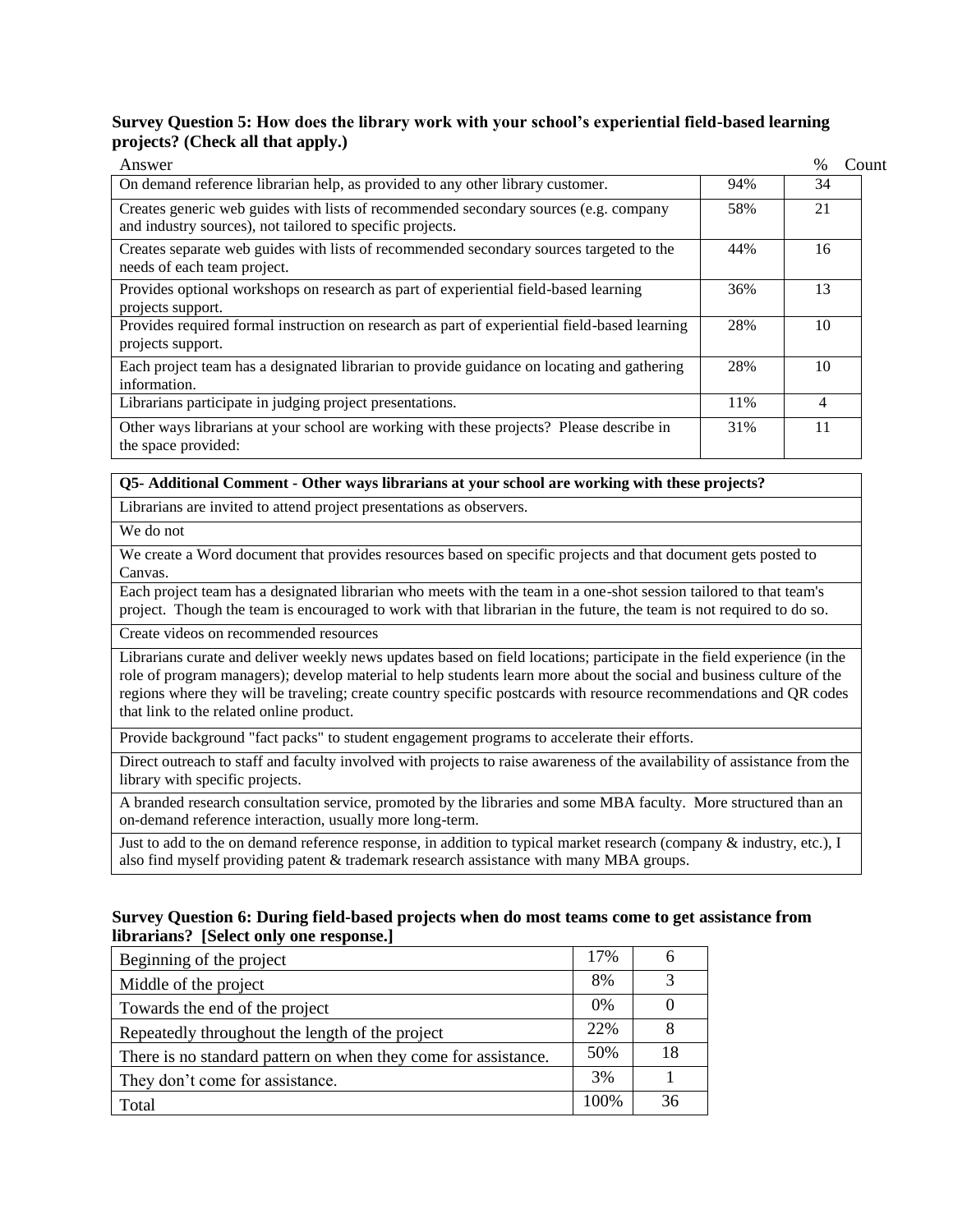#### **Survey Question 7**: **When the librarian supports a team working on a field project, who is he or she typically working with?**

| Answer                                                                     | $\%$ | Count                       |
|----------------------------------------------------------------------------|------|-----------------------------|
| Usually one team member who is the designated research lead for the team.  | 11%  | 4                           |
|                                                                            |      |                             |
| Usually the whole team.                                                    | 28%  | 10                          |
| Usually different members of the team individually.                        | 6%   | $\mathcal{D}_{\mathcal{L}}$ |
| No standard way in terms of who in the teams interacts with the library in | 53%  | 19                          |
| getting support.                                                           |      |                             |
| They don't request assistance from librarians.                             | 3%   |                             |
| Total                                                                      | 100% | 36                          |

**Survey Question 8: Do you ever meet with the whole project team to provide information gathering guidance?**

| Answer    | $\%$ | Count |
|-----------|------|-------|
| Never     | 3%   |       |
| Rarely    | 11%  |       |
| Sometimes | 42%  | 15    |
| Often     | 39%  | 14    |
| Always    | 6%   | 2     |
| Total     | 100% | 36    |

**Survey Question 9: Is providing support and guidance for experiential field-based learning projects included as part of the formal performance reviews of librarians?**

| Answer | $\%$ | Count |
|--------|------|-------|
| Yes    | 22%  | 8     |
| No     | 78%  | 28    |
| Total  | 100% | 36    |

**Survey Question 10**: **In the past five years have your job responsibilities changed to accommodate support for experiential learning projects?**

| Answer                     |       | Count |
|----------------------------|-------|-------|
| Yes, Please describe these | 11%   |       |
| changes:                   |       |       |
| Nο                         | 89%   | 32    |
| Total                      | 100\% | 36    |

If Yes, Please describe these changes:

Yes, we have to juggle schedules and workloads in order to successfully deliver the weekly newsletters which begin about 8-10 weeks pre-trip. We've also started providing more research drop-in sessions specific for these student teams

We work more closely with our student project teams and have a routine process in place, including KM support.

We have expanded the number of people to support experiential learning projects at our library - driven in part by an increase in the number of teams we need to support.

As the experiential project become more specific and finely tuned to individual company's needs, I've had to increase my knowledge and awareness of resources. In particular, resources that are international in scope and that have city/regional-level information or data.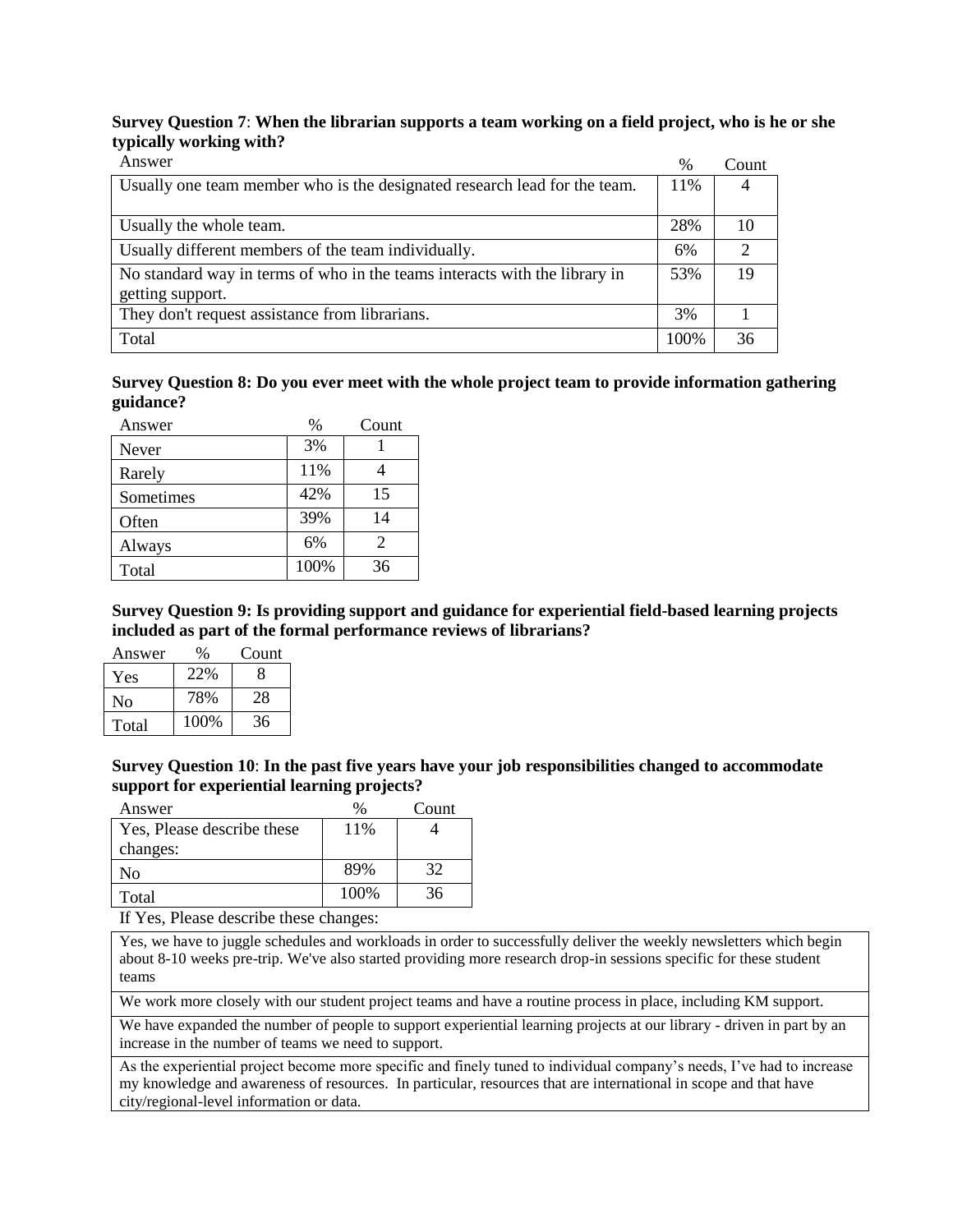**Survey Question 11: Are there positions other than business librarians that directly work with field-based projects in the MBA program to support information gathering and analysis?**

| Answer   | $\frac{0}{0}$ | Count |
|----------|---------------|-------|
| Yes      | 28%           | 10    |
| No       | 61%           | 22    |
| Not sure | 11%           |       |
| Total    | 100%          | 36    |

#### **Survey Question 12: If you said yes, approximately how many people are in these different roles?**

| Three                                                                                                      |
|------------------------------------------------------------------------------------------------------------|
|                                                                                                            |
| We have several different programs. Generally one person per program. There is generally a small budget    |
| for data acquisition and this is what these people assist with since the library does not have a budget to |
| purchase data for these projects.                                                                          |
| 3                                                                                                          |
| 4 team members which include staff                                                                         |
|                                                                                                            |
| $2 - 17$                                                                                                   |
|                                                                                                            |

#### **Survey Question 13: If you said yes, what are the job titles of these roles?**

| science librarians                                                                          |
|---------------------------------------------------------------------------------------------|
| social science librarians, science librarians, engineering librarians                       |
| Forestry and Environmental Studies Librarian, Government Information Librarian, Engineering |
| Librarian                                                                                   |
| Director of Startup Consulting program                                                      |
| <b>Associate Director</b>                                                                   |
| $\mathbf{r}$ c $\mathbf{r}$ and $\mathbf{r}$                                                |

Information Assistants

staff

ILL, Technical Services, Business Communications

2 assistant librarians, each team gets at least 1 faculty advisor

Subject librarian (may be in Engineering, Sciences, Medical, or other depending on the project/industry)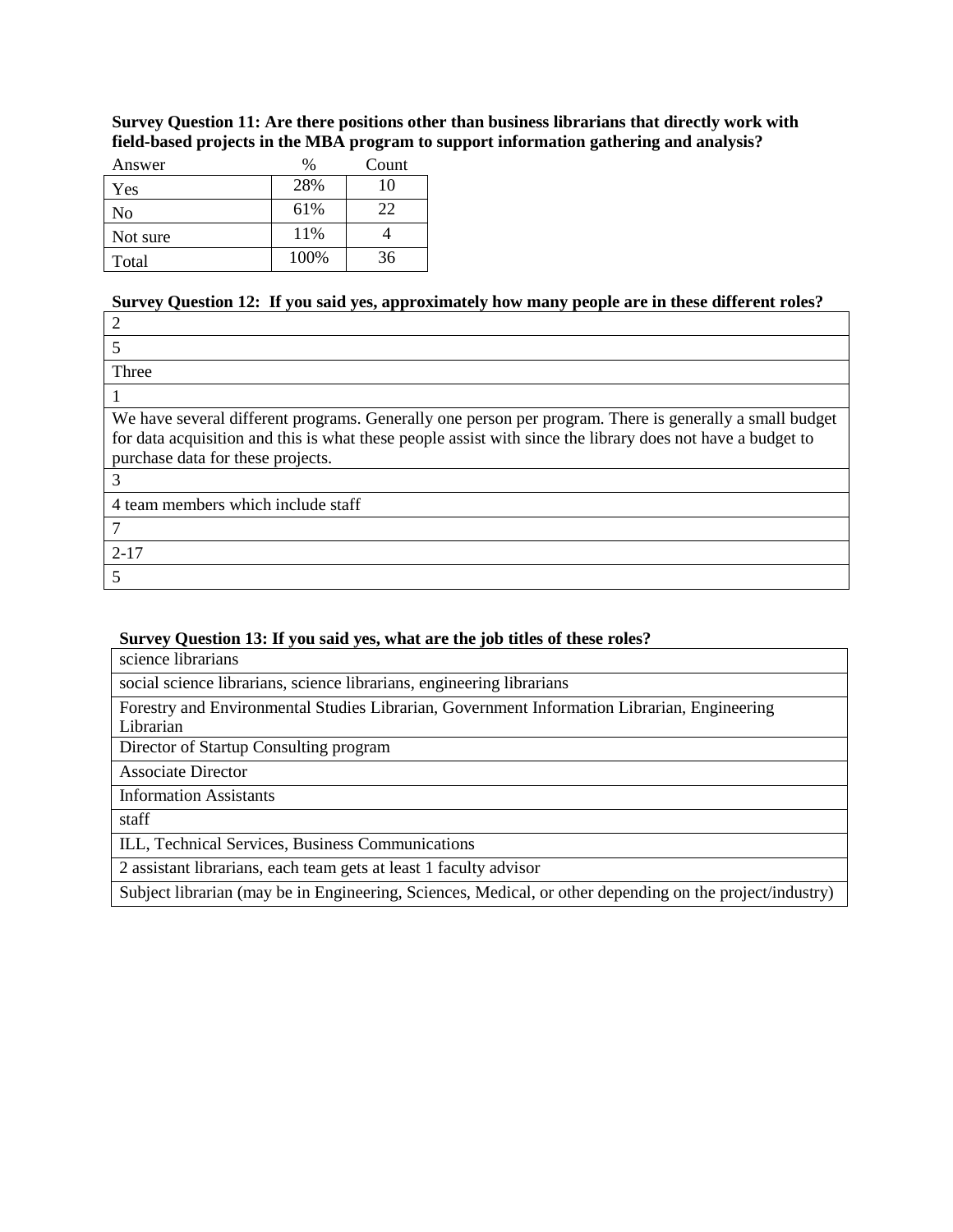## **Survey Question 14**: **When you are working with students on field-based projects how often do you help them with these information functions?**

|                                                                                                                                                                                                | Don't          |                |                |                |                |                | Total     |
|------------------------------------------------------------------------------------------------------------------------------------------------------------------------------------------------|----------------|----------------|----------------|----------------|----------------|----------------|-----------|
|                                                                                                                                                                                                | know           | Never          | Rarely         | Sometimes      | Often          | Always         | Responses |
| Breaking a problem apart - Ability to break apart a<br>problem effectively to identify the questions that will<br>need to be answered and where sources to answer those<br>questions might be. | $\Omega$       | 2              | 2              | 16             | 12             | 3              | 35        |
| Confronting information gaps - Approach what can't<br>be found constructively in terms of possible alternative<br>ways to answer the question.                                                 | $\Omega$       | $\Omega$       | $\Omega$       | 10             | 17             | 8              | 35        |
| Contextual Intelligence – Ability to identify facts<br>connected with the past and/or present situation.                                                                                       | $\overline{4}$ | 1              | 3              | 12             | 13             | $\overline{2}$ | 35        |
| Creative Intelligence - Use information gathered to<br>consider or predict "what could be."                                                                                                    | $\mathbf{1}$   | $\overline{4}$ | $\overline{4}$ | 16             | 10             | $\Omega$       | 35        |
| Problem Finding – Use information gathered to explore<br>potential risks.                                                                                                                      | $\mathbf{1}$   | 6              | $\overline{4}$ | 13             | 11             | $\Omega$       | 35        |
| Integrative Thinking – Consider multiple options from<br>diverse sources and effectively synthesize information.                                                                               | $\mathbf{1}$   | 3              | 3              | 13             | 8              | 7              | 35        |
| Time management and resource allocation - Implement<br>an effective plan for doing and delivering the work.                                                                                    | $\Omega$       | 14             | 12             | $\overline{4}$ | $\overline{2}$ | 3              | 35        |
| Balanced use of types of evidence - Effectively balance<br>the use of primary vs. secondary information sources.                                                                               | $\mathbf{1}$   | 4              | 8              | 15             | 2              | 5              | 35        |
| Credibility - Assess factors regarding the creators of<br>information to determine its credibility.                                                                                            | $\Omega$       | $\mathbf{1}$   | $\overline{2}$ | 6              | 15             | 13             | 35        |
| Evidential Responsibility - Document referenced<br>sources and present information that clearly<br>communicates and demonstrates authority and<br>credentials concerning a point of view.      | $\Omega$       | 4              | $\overline{4}$ | 7              | 9              | 11             | 35        |
| Copyright - Appreciate issues around copyright and fair<br>use in the proper use of information.                                                                                               | $\Omega$       | $\mathbf{1}$   | $\overline{7}$ | 10             | 11             | 6              | 35        |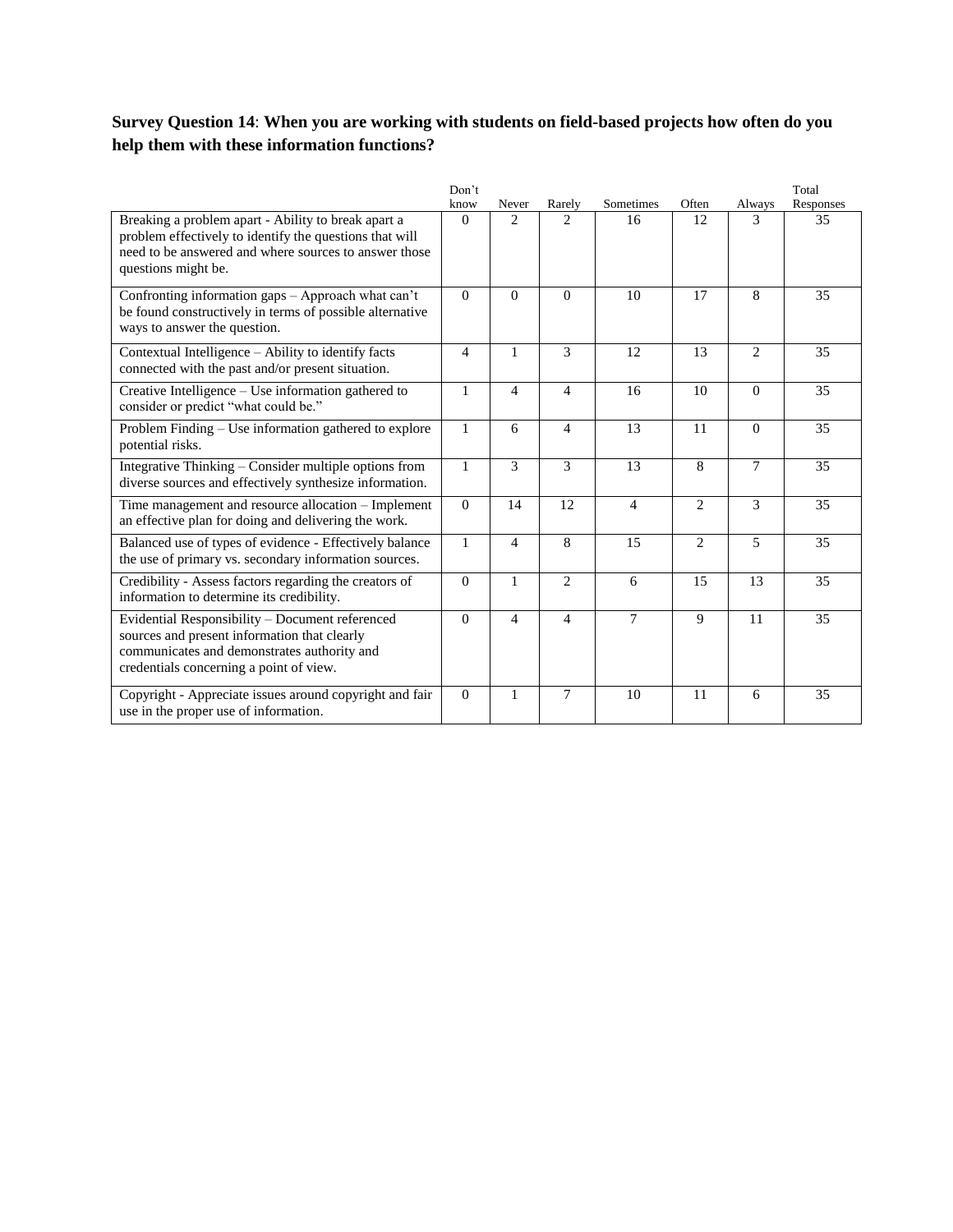#### **Survey Question 15**: **Please indicate who assists the MBA students in the following information related functions when they are working on experiential field-based learning projects.**

| People at the                                                                               |            |                         |                   |                 |                                               |                |         |                 |         |                |           |                |       |                |                 |
|---------------------------------------------------------------------------------------------|------------|-------------------------|-------------------|-----------------|-----------------------------------------------|----------------|---------|-----------------|---------|----------------|-----------|----------------|-------|----------------|-----------------|
|                                                                                             |            |                         | Faculty<br>member |                 | project's<br>Student<br>company or<br>project |                | Other   |                 |         |                |           |                |       |                |                 |
|                                                                                             |            |                         | advising          |                 | sponsor                                       |                | team    |                 | support |                | Not       |                | Don't |                |                 |
| Question                                                                                    | Librarians |                         | project           |                 | organization                                  |                | members |                 | roles   |                | supported |                | know  |                | Total           |
| Breaking a problem apart<br>- Ability to break apart a<br>problem effectively to            | 71%        | 25                      | 74%               | 26              | 26%                                           | 9              | 63%     | 22              | 17%     | 6              | 0%        | $\Omega$       | 9%    | 3              | 35              |
| Confronting information<br>gaps - Approach what<br>can't be found<br>constructively         | 86%        | 30                      | 54%               | 19              | 20%                                           | $\overline{7}$ | 54%     | 19              | 14%     | 5              | 0%        | $\overline{0}$ | 6%    | $\overline{2}$ | 35              |
| Contextual Intelligence -<br>Identify facts connected<br>with the past and/or pre           | 63%        | 22                      | 60%               | 21              | 34%                                           | 12             | 57%     | 20              | 6%      | $\overline{c}$ | 6%        | $\mathbf{1}$   | 12%   | $\overline{4}$ | 35              |
| Creative Intelligence -<br>Use information gathered<br>to consider or predict               | 60%        | $\overline{21}$         | 60%               | $\overline{21}$ | 34%                                           | 12             | 54%     | $\overline{19}$ | 9%      | $\overline{3}$ | 0%        | $\Omega$       | 14%   | $\overline{5}$ | 35              |
| Problem Finding - Use<br>information gathered to<br>explore potential risks.                | 37%        | 13                      | 63%               | 22              | 46%                                           | 16             | 66%     | 23              | 6%      | $\overline{2}$ | 0%        | $\mathbf{0}$   | 14%   | 5              | 35              |
| Integrative Thinking -<br>Consider multiple<br>options from diverse<br>sources and e        | 63%        | 22                      | 46%               | 16              | 23%                                           | 8              | 60%     | 21              | 3%      | $\mathbf{1}$   | 0%        | $\Omega$       | 14%   | 5              | $\overline{35}$ |
| Time management and<br>resource allocation -<br>Implement an effective<br>plan for d        | 23%        | $\overline{\mathbf{8}}$ | 54%               | 19              | 11%                                           | $\overline{4}$ | 54%     | 19              | 14%     | $\overline{5}$ | 0%        | $\overline{0}$ | 26%   | $\overline{9}$ | 35              |
| Balanced use of types of<br>evidence - Effectively<br>balance the use of<br>primary         | 60%        | 21                      | 52%               | 18              | 11%                                           | $\overline{4}$ | 46%     | 16              | 6%      | $\overline{c}$ | 0%        | $\Omega$       | 17%   | 6              | 35              |
| <b>Credibility - Assess</b><br>factors regarding the<br>creators of information to<br>deter | 86%        | 30                      | 49%               | 17              | 6%                                            | $\overline{2}$ | 37%     | 13              | 3%      | $\mathbf{1}$   | 0%        | $\overline{0}$ | 6%    | $\overline{2}$ | $\overline{35}$ |
| <b>Evidential Responsibility</b><br>- Document referenced<br>sources and present<br>informa | 66%        | 23                      | 40%               | 14              | 3%                                            | $\mathbf{1}$   | 46%     | 16              | 3%      | $\mathbf{1}$   | 0%        | $\overline{0}$ | 14%   | 5              | 35              |
| Copyright - Appreciate<br>issues around copyright<br>and fair use in the proper<br>u        | 89%        | 31                      | 6%                | $\overline{2}$  | 0%                                            | $\mathbf{0}$   | 29%     | 10              | 0%      | $\mathbf{0}$   | 0%        | $\theta$       | 6%    | $\overline{2}$ | 35              |